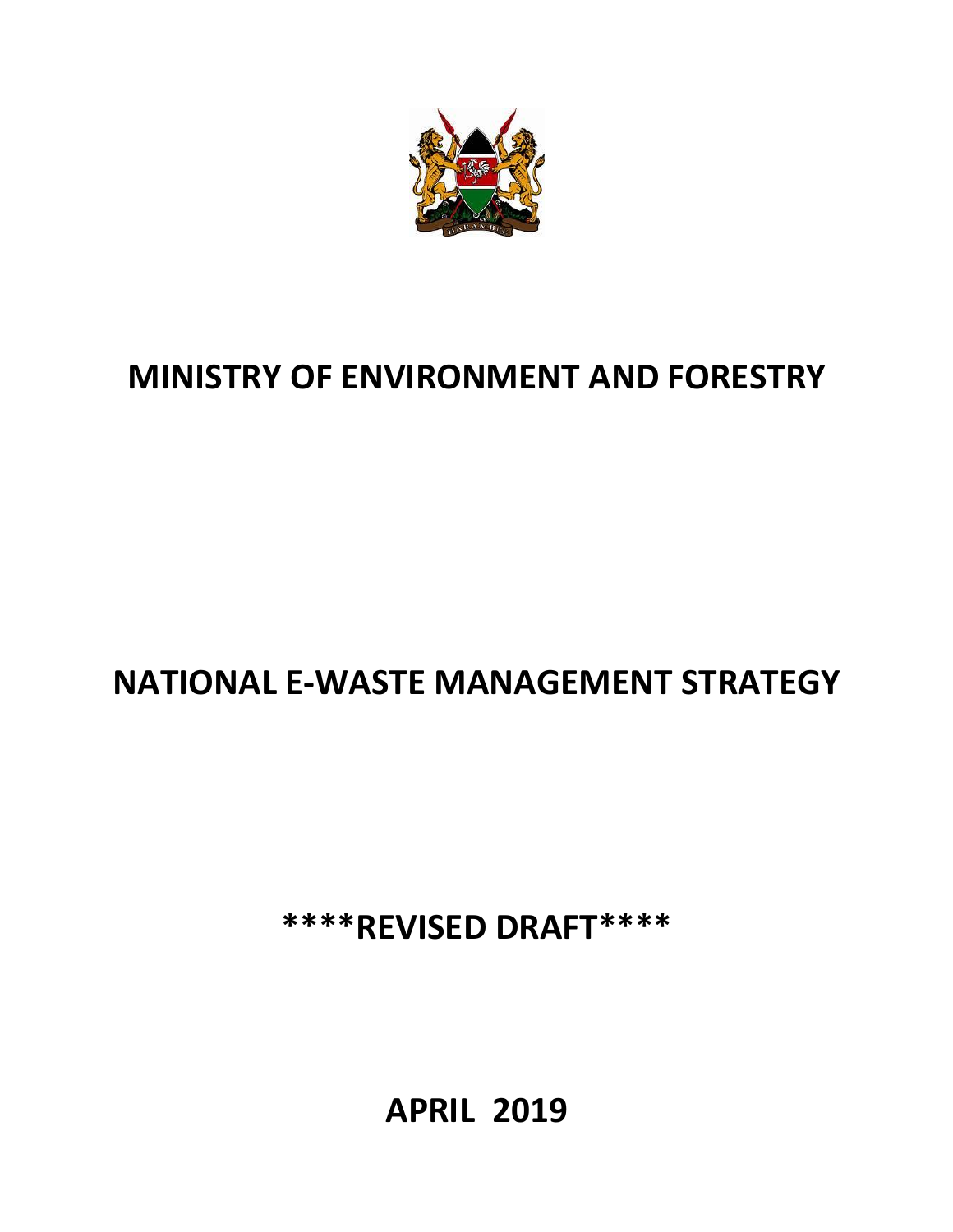## **TABLE OF CONTENTS**

| 2.4.1.1 Basel Convention on the Control of Transboundary Movements of Hazardous Wastes and their     |
|------------------------------------------------------------------------------------------------------|
|                                                                                                      |
| 2.4.1.3 International Convention for the Prevention of Pollution from Ships (MARPOL) (73/78/97) 18   |
| 2.4.1.4 Rotterdam Convention on the Prior Informed Consent Procedure for Certain Hazardous Chemicals |
|                                                                                                      |
|                                                                                                      |
| 2.4.1.7 Paris Climate Agreement under the United Nations Framework Convention on Climate Change 19   |
|                                                                                                      |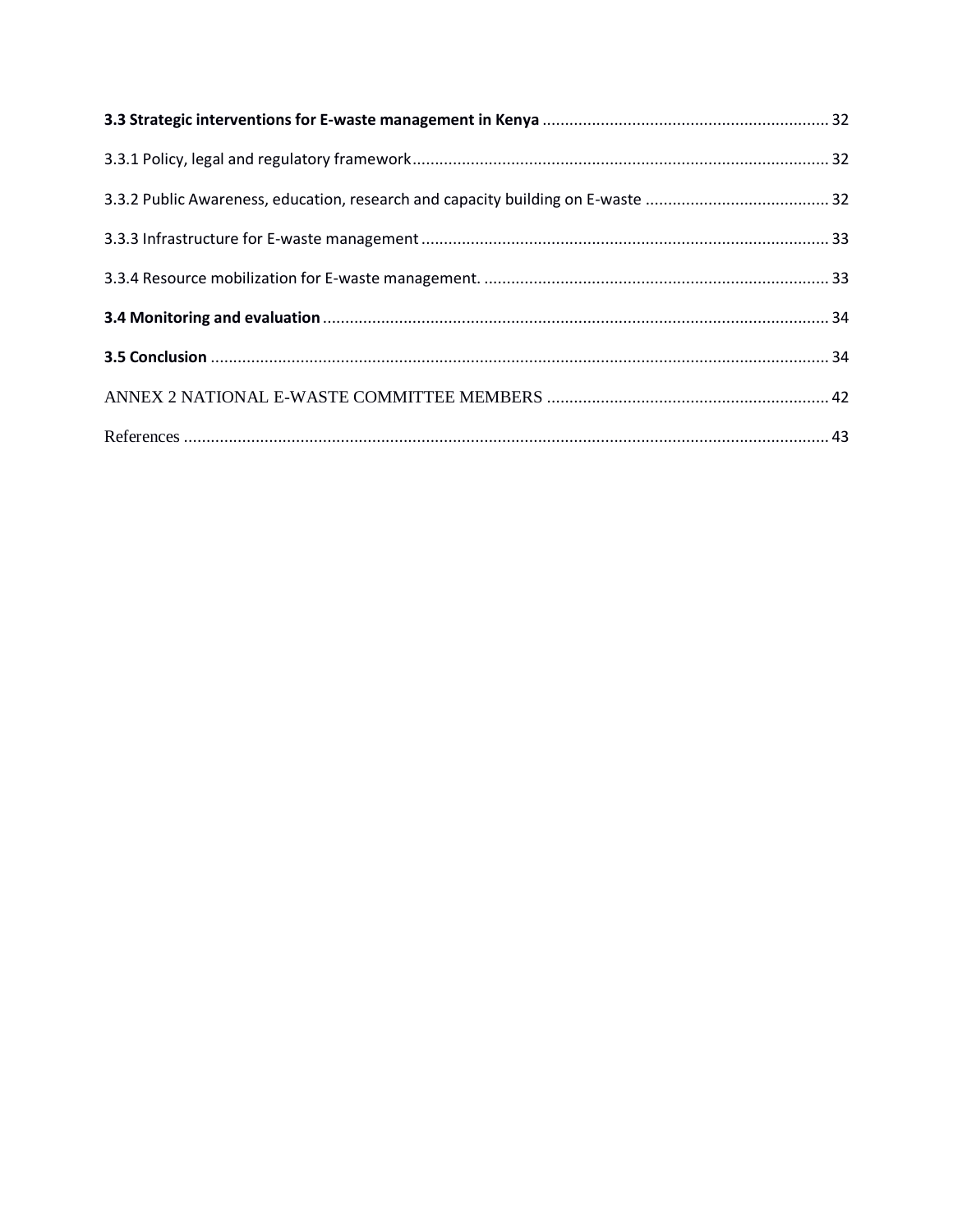#### <span id="page-4-0"></span>Foreword

In the recent past, the Information and Communication Technology (ICT) sector has been experiencing exponential growth. This has led to proliferation of Electrical and Electronic Equipment (EEE) due to rapid technological innovations, changing consumer preferences and decreasing costs. This has contributed to faster generation of E-waste. However, the increasing volumes of E-waste have not been matched with measures to ensure safe and sustainable E-waste management.

The various concerns from the sector and other stakeholders (including Government) has informed the decision of the Ministry of Environment and Forestry to develop a national E-waste strategy. This strategy provides a framework to guide stakeholders in the concerted efforts in sustainable management of E-waste in the country and hence build synergy among the various players. The strategy will also help to streamline the activities and their implementation by various actors towards realization of Vision 2030's sustainable waste management.

The government will offer the necessary support for the successful implementation of this strategy. I urge our development partners and stakeholders to play an active role in the implementation of this strategy.

KERIAKO TOBIKO

CABINET SECRETARY

MINISTRY OF ENVIRONMENT AND FORESTRY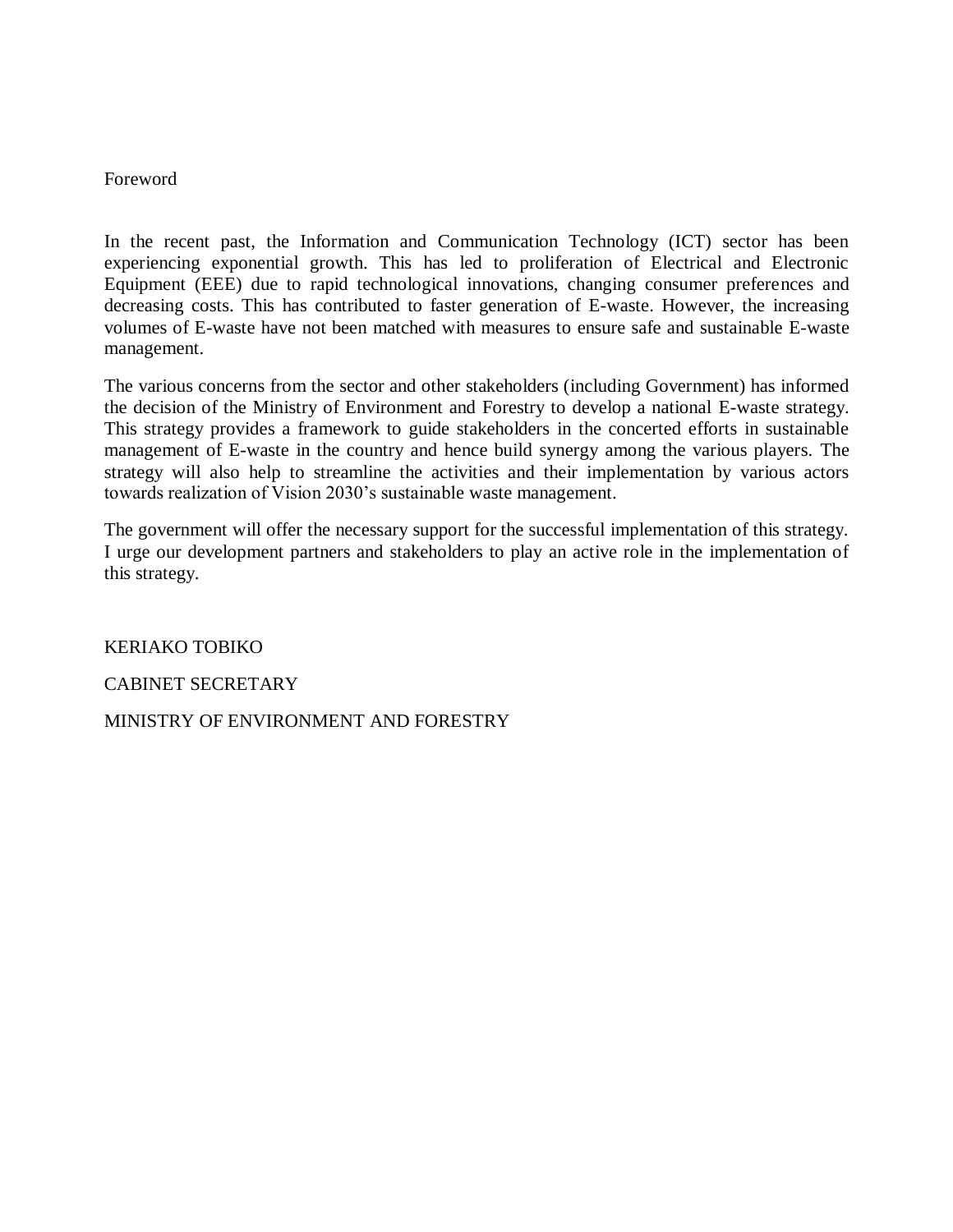#### <span id="page-5-0"></span>Preface

The increased use of electrical equipment's has brought about many challenges ranging from increasing stock piles of E-waste in the country to environmental and health problems associated with E-waste. In recognition of these challenges and opportunities posed by E-waste, the Ministry of Environment and Forestry will continue to put in place measures to ensure a clean, healthy and safe environment.

The development of the National E-waste Strategy marks another milestone by the government towards addressing the challenges and opportunities arising from E-waste. This steers the country towards a nationwide action aimed at mitigating the effects of E-waste

The National E-waste strategy takes into consideration the associated negative impacts and aims at ensuring a smooth transition to a zero-waste status. This is expected to be achieved through a sustainable E-waste management system in the country as envisaged in the goals and vision of this strategy.

This Strategy aims at addressing E-waste management through among other mechanisms: putting in place appropriate policies, laws, regulations, guidelines and standards; and conducting surveys on E-waste generation and volumes to inform priority E-waste management infrastructure in the country. It shall also put in place appropriate mechanisms for collection, transportation and disposal and also facilitate the development of a modern dismantling and recovery facility within the six economic zones in the country. County Governments are expected to play a leading role in this management.

In conclusion, I wish to sincerely thank all the experts and stakeholders involved in the formulation of this E-Waste Strategy.

PRINCIPAL SECRETARY

#### STATE DEPARTMENT OF ENVIRONMENT

MINISTRY OF ENVIRONMENT AND FORESTRY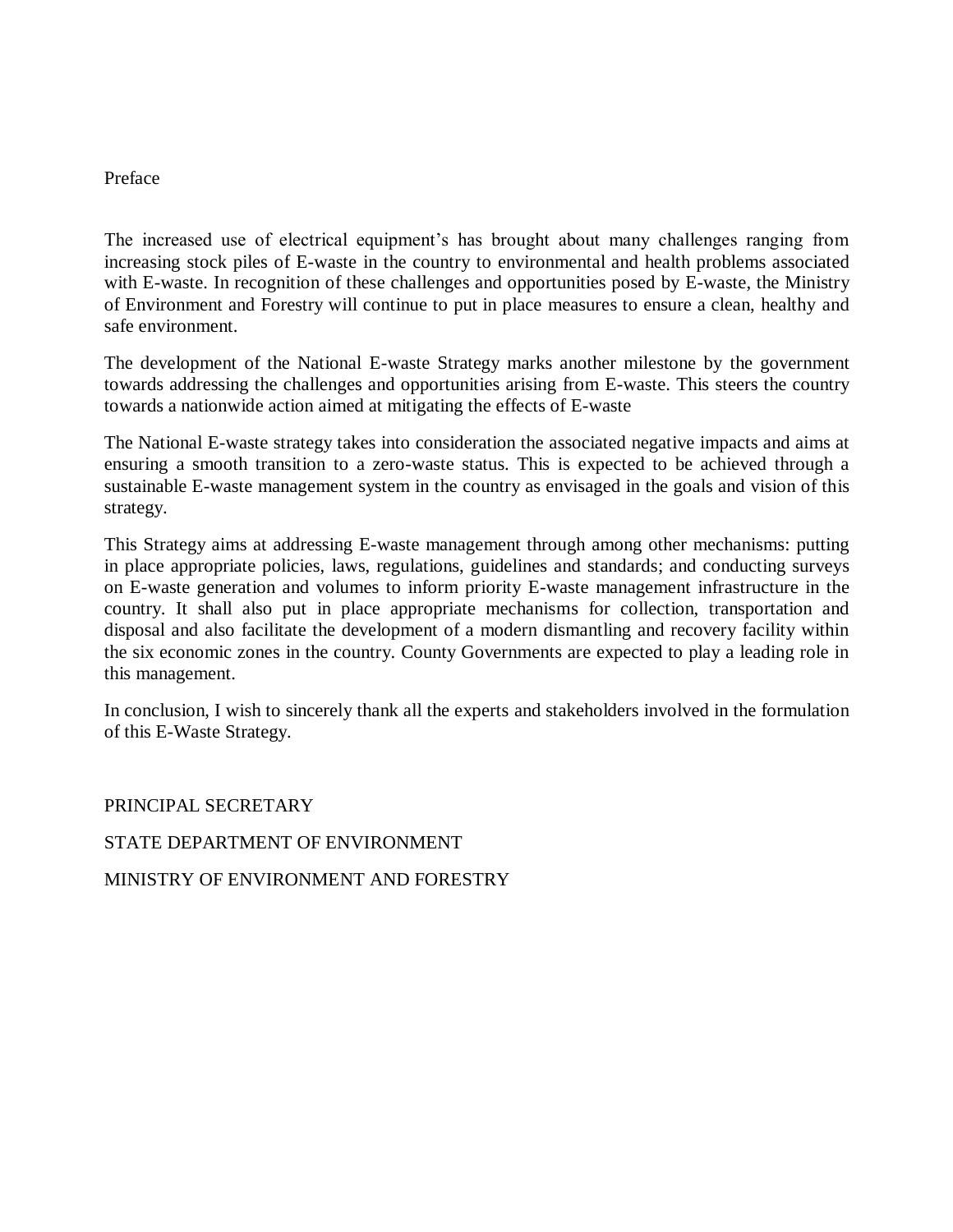<span id="page-6-0"></span>Acknowledgements

Several individuals and institutions have participated in the development of this National E-waste Strategy. I would like to recognize their efforts.

Sincere gratitude is extended to the National E-waste Steering Committee members for consistently working together to find a sustainable solution for E-waste management in Kenya, and for providing their respective technical inputs. Gratitude is also extended to the various stakeholders in Kenya for their valuable inputs and comments during national consultations and validation workshops.

The government is committed to implementing the E-waste strategy and all partners and stakeholders are invited to join in delivering this great mandate of ensuring a clean, healthy and sustainable environment.

Special thanks go to the following members of the E-waste Strategy Taskforce:

- 1. Ayub Macharia
- 2. Sarah. W. N. Njau
- 3. Patroba Joshua
- 4. Juma Ooro
- 5. Rachel Kiondo
- 6. Rodney Omari
- 7. Daisy Mangera
- 8. Elias Njeru
- 9. Fridah Peter
- 10. Maina Isiah
- 11. Daniel Mututho
- 12. Godfrey Wafula
- 13. Eric Guantai
- 14. Margret Maimba
- 15. Anastasia Muiti
- 16. Virginia Onyara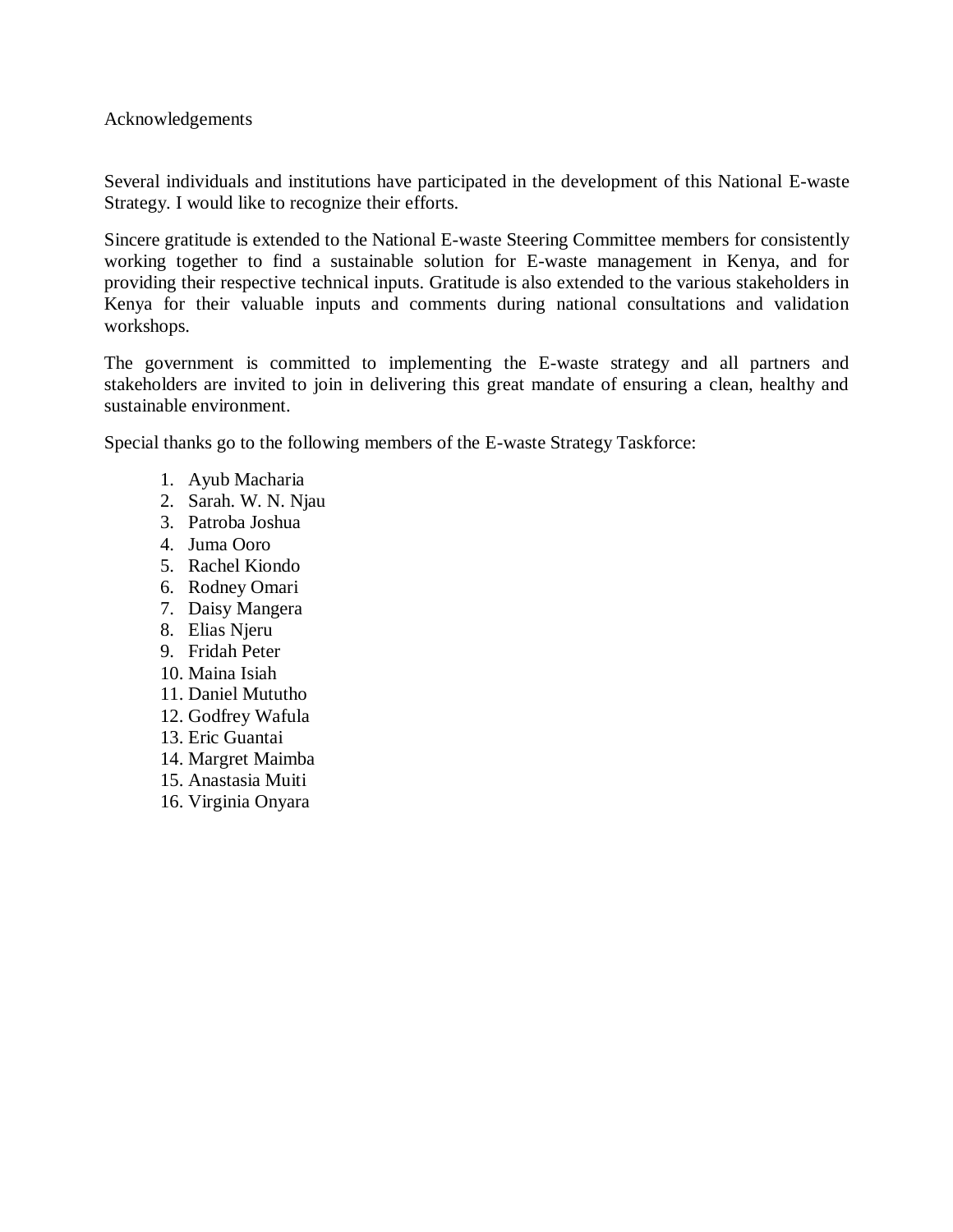#### <span id="page-7-0"></span>Executive Summary

The National E-waste Management Strategy is a five-year plan covering the period 2019/20 to 2023/24. The E-waste Strategy has five thematic areas aimed at resource mobilization for proper Ewaste management, raising awareness, strengthening Kenya's E-waste coordination structures at national and county levels, put in place a monitoring and evaluation mechanism for E-waste management, promote research and innovation in E-waste management and have legal and regulatory framework for E-waste management in Kenya.

This Strategy applies both to the national and county governments. The strategy spells out the priority E-waste management strategies together with specific actions to help actualize them. The strategy estimates the size of investment required to execute the National E-waste Management strategy, the targeted potential sources of funding as well as capacity building measures. Further, the strategy highlights the key target outcomes and the indicators, which will assist in measuring success of implementation of the plan. The roles and responsibilities of the various stakeholders in executing the strategy are also defined.

Though this Strategy is a five-year plan covering the period 2019/20 to 2023/24, its vision and aspiration spans a medium to long- term period of about 10 years. This strategic direction is pertinent in aligning the short to medium-term interventions into the perspective plan of E-waste management.

The National E-waste management strategy has been developed on the backdrop of the E-waste challenges posed by the rapid diffusion of information and communications technologies (ICTs) in the country's economy. These challenges range from increasing stock piles of E-waste in the region to potential environmental and health problems associated with E-waste. Another key factor driving the formulation of the E-waste Management strategy is the need to build the capacity of the county governments in sustainable collection and management of E-waste.

There are a number of initiatives leading to the development of the national E-waste management Strategy. Below are some of the key factors leading to the formulation of the E-waste strategy.

- Lack of a readiness assessment within both the national and county governments. The country has not carried an assessment to inform the E-waste situation in Kenya
- The establishment of the East African Communications Organization (EACO) regional Ewaste management steering committee and a regional strategy. The regional steering committee has prioritized E-waste management activities and their mainstreaming within East Africa
- Establishment of national E-waste management steering committees and/or E-waste management technical working teams

Strategic Direction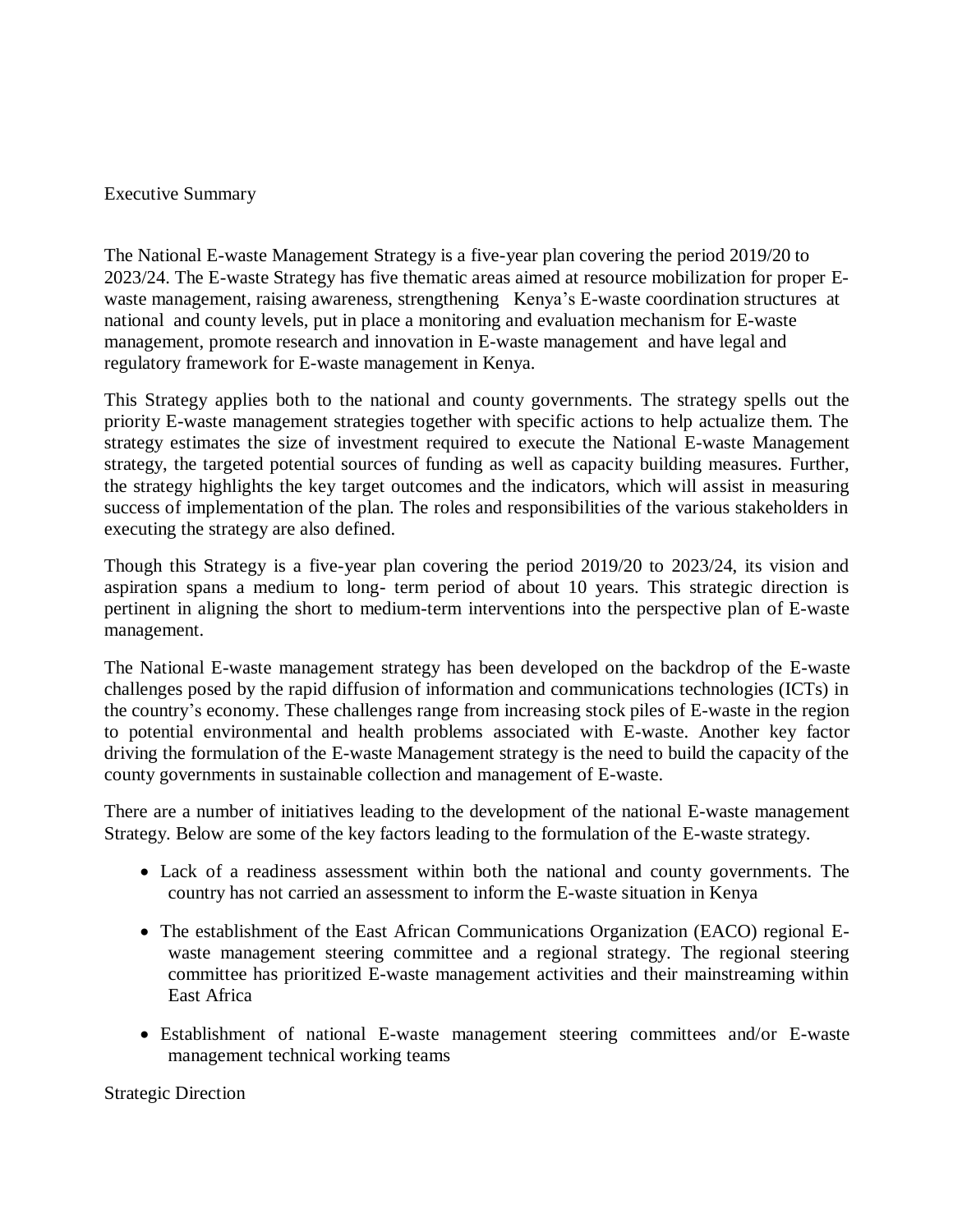The strategy charts the aspirations, goals and building blocks for sustainable management E-waste in Kenya. These are as follows:

Vision: "Towards Zero E-Waste in Kenya by 2030".

Goal: "Achieve a sustainable E-waste management system in Kenya".

In order to realize the above goal and steadily move towards attaining the vision; the following strategies have been prioritized:

- (i) Strengthen the policy, legal and regulatory framework for sustainable resourcing of E-waste management activities for effective protection of human health and environment in the country;
- (ii) Put in place the requisite E-waste management infrastructure and rationalize its distribution across the counties to harness unique value and enhance synergy;
- (iii) Establish mechanisms for comprehensive and sustainable mobilization of E-waste management resources (physical, financial and human resources);
- (iv) Promote research and innovation in E-waste management;
- (v) Put in place a monitoring and evaluation  $(M & E)$  mechanism for E-waste management; and
- (vi) Build capacity and create awareness for effective E-waste management in Kenya

These strategies resonate well with Article 69 of the Constitution of Kenya, 2010, which states that the government shall eliminate all activities and processes that are harmful to the environment. In addition, the vision 2030 envisioned the development of solid waste management systems in the five leading municipalities and the economic zones. The strategies and their corresponding actions address the binding constraints identified in each of five (5) strategic areas of intervention/themes, namely:

- i. Policy, Legal and Regulatory framework
- ii. Infrastructure for E-waste management
- iii. Resource mobilization
- iv. Awareness creation, Capacity building, Education and Research
- v. Monitoring and Evaluation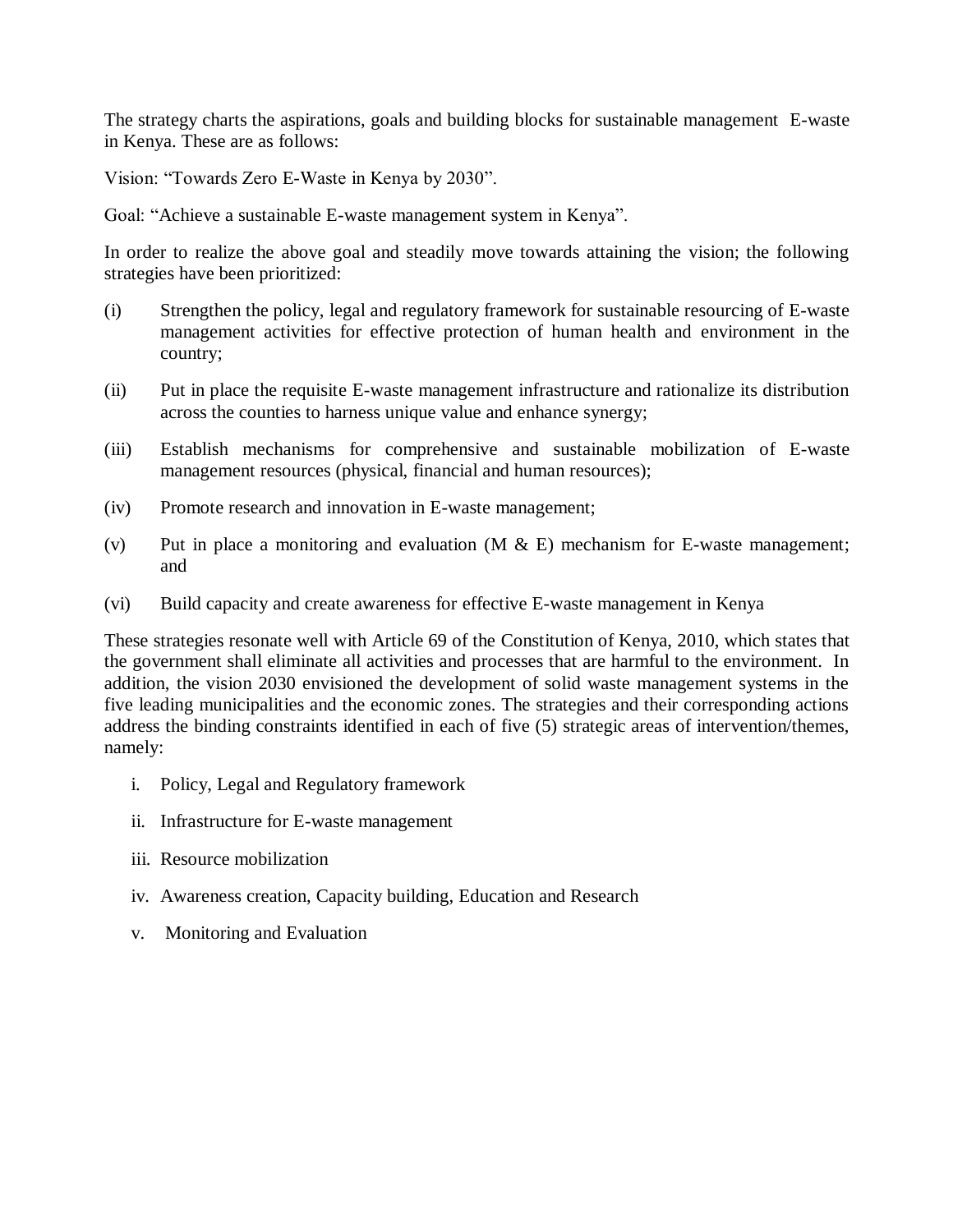## <span id="page-9-0"></span>Definition of terms

The following key terminologies will apply to E-waste management;

'collection centre' means a centre established individually or jointly or a registered society or a designated agency or a company or an association to undertake collection operations of E-waste;

'consumer' means user of electrical and electronic equipment or generator of E-waste;

"Deposit bonds" means advance recycling fee from the end user.

'electrical and electronic equipment' means equipment which is dependent on electric currents or electromagnetic fields in order to work properly and equipment for the generation, transfer and measurement of such currents and fields falling under the categories set out in schedule 5 of these regulation;

'electrical and electronic equipment registry' means a unit housed by the Authority for the purposes of effecting registration of all electrical and electronic equipment producers and recyclers;

'entity' includes Agency, organisation, establishment, business, partnership, body corporate with capacity to sue or to be sued:

'environmentally sound management' means taking all steps required to ensure that E-waste are managed in a manner which shall protect health and environment against any adverse effects, which may result from hazardous substance contained in such waste;

'E-waste' also referred to as waste electrical and electronic equipment means waste resulting from electrical and electronic equipment including components and subassemblies thereof;

'generator' means any person whose activities or activities under his or her direction produces E-waste or if that person is not known, the person who is in possession or control of that E-waste;

'market' means an environment that facilitates trading in Electrical and electronic equipment and E-waste;

'manufacturer' means an entity involved in the making or production of electrical and electronic equipment either locally or internationally;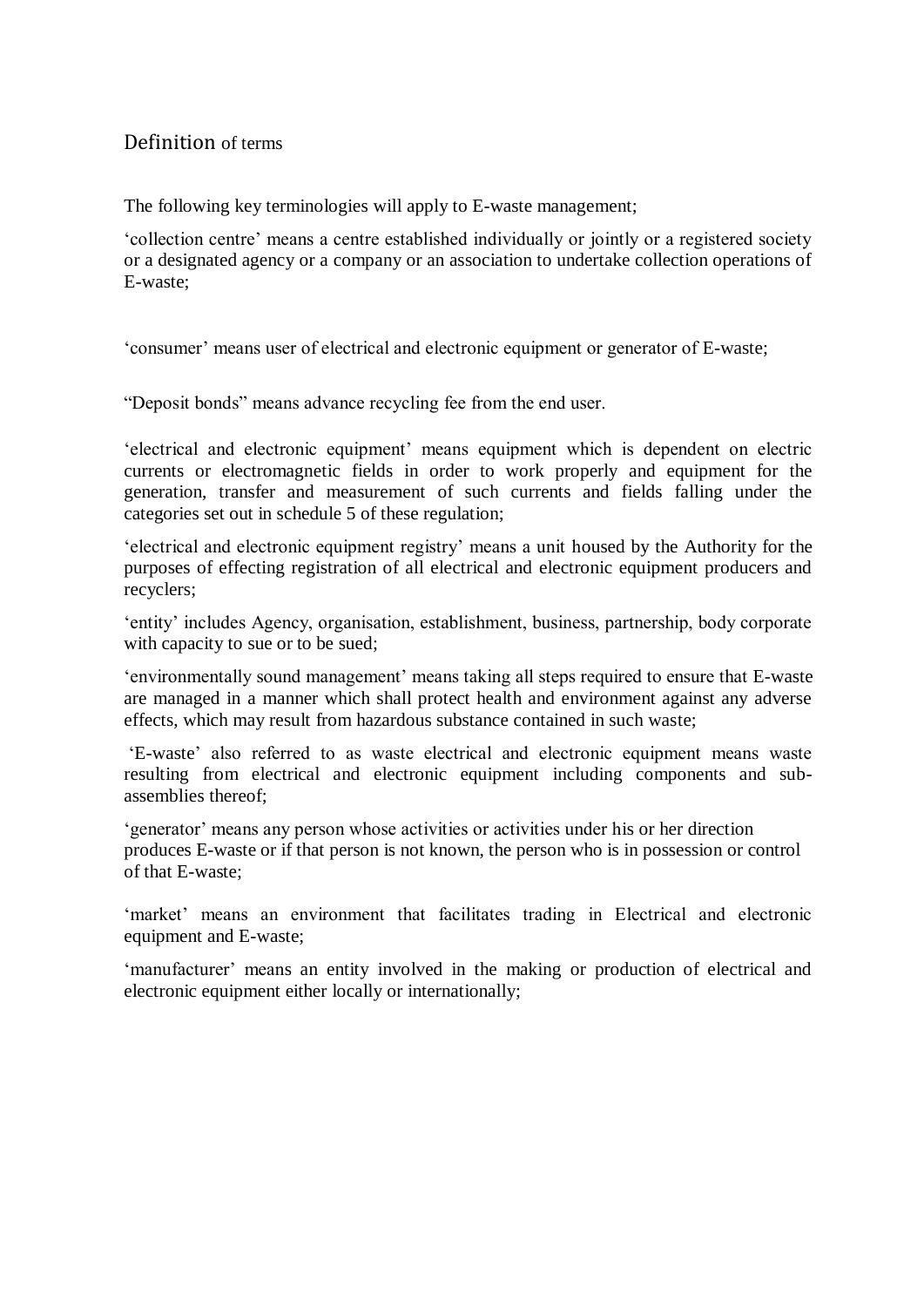minimum collection incentive' means the minimum collection price paid by recyclers to the collection network to ensure collection of problematic fractions;

'problematic fractions' means components or parts of E-waste where the collection and treatment cost far outweighs the material recovery value;

'producer' means any person or entity who introduces or causes to be introduced new and used electrical and electronic equipment into the market by sale, donation, gifts, inheritance or by any such related methods and can either be a manufacturer, importer, distributor or assembler;

'recovery' means any operation the principal result of which is waste serving a useful purpose by replacing other materials which would otherwise have been used to fulfill a particular function;

'recycling' means any operation by which waste materials are reprocessed into products, materials or substances whether for the original or other purposes;

'recycler' means any person or entity engaged in recycling or reprocessing used electrical and electronic equipment or assemblies or their component;

'refurbisher' means any person who repairs, dismantles or re-assembles electrical and electronic equipment to extend the working life of the product;

'refurbishing' means the action of repair, dismantling, improvement of E-waste for the purposes of extending the working life of the product;

'take-back' means the process of returning or repossessing used products from the market to the producer or their representative;

'transporter' means a person or entity that is in the conduct of carrying or conveying E-waste from one point to another;

'treatment' means processing E-waste through modern and eco-friendly technologies to ensure compliance with environmental protection; and

'treatment facility' means a licensed plant, premise, and establishment for processing Ewaste.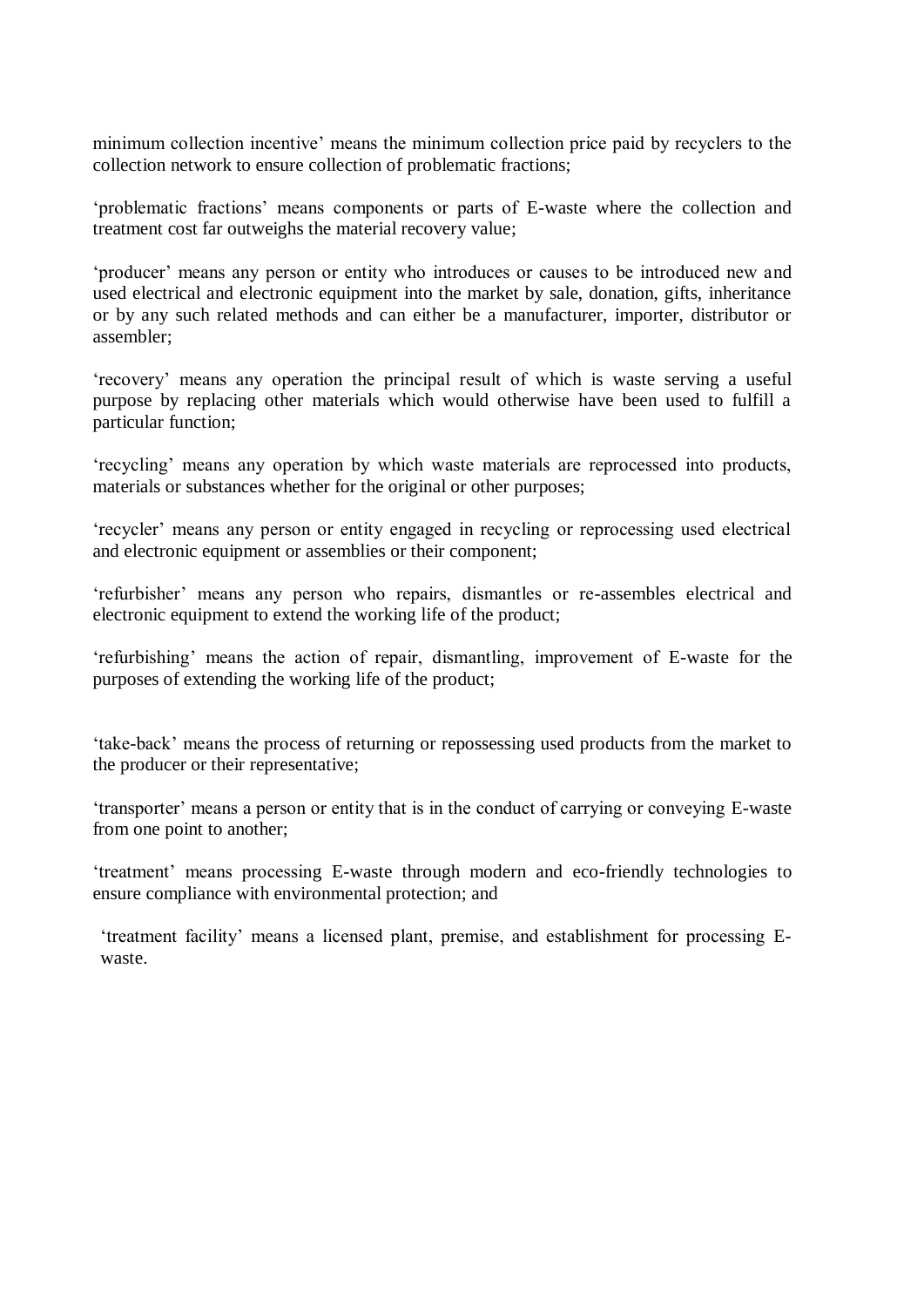#### <span id="page-11-1"></span><span id="page-11-0"></span>CHAPTER ONE: PURPOSE AND PROCESS OF DEVELOPING STRATEGY

#### 1.1 Background

E-waste is as one of the fastest growing waste stream in the world, and yet also toxic and nonbiodegradable All countries in the world combined generated a staggering 44.7million metric tonnes of E-waste in 2016. The amount of E-waste is expected to increase to 52.2 million metric tonnes (Global E-waste monitor 2017). In Kenya the estimated volume of generated Ewaste was 11,000mt per year (UNEP 2010).

According to the Global E-waste Monitor, 2017, E-waste is growing at 3 times the rate of municipal waste worldwide. The lowest amount of E-waste per inhabitant was generated in Africa; 1.9 kg/inch. However, little information is available on its collection rate.

Africa generated 2.2 Million metric tonnes (Mt) of E-waste, and with current data, only 4 kilotonnes (kt) were documented as collected and recycled; this is less than 1 %.

Holistically, the increased number of E-waste volumes results from the increasing market penetration of electronic use in developing countries, and the increase in replacement market due to technology advancement in the developed countries. The East African region has also suffered from the importation of used or obsolete Electrical and Electronic Equipment (EEE) under the name of donations, as well as the prohibitive prices for acquisition of new EEE. There is therefore a high demand for used products that have a short life span and easily find their way to the E-waste streams in the short-term.

EEE are composed of various components, i.e. hazardous and non-hazardous materials. The hazardous materials include; Lead Barium, Mercury, Nickel, Cadmium, Lithium etc. Components such as Lead and Mercury contaminate the soil and water when disposed of in the landfills with other waste. These hazardous components are also listed as human carcinogens.

The valuable materials in electronic products include the precious metals- (Gold, Tantalum, Silver etc.), while the non-hazardous components are; plastics, Copper etc. Recycling of the precious metals conserves these valuable materials as they are rare earth minerals. Recycling also prevents air and water pollution likely to result from the extraction of new mineral from the earth as well as reduction on greenhouse gas (GHG) emissions. Recovery of these precious metals may pose a positive impact to both the environment as well as socio-economic development issues.

The past decade has seen a tremendous increase of EEE in Kenya at the government, private sector as well as at individual levels. This increase has been made possible by enabling factors such as; the elimination of trade barriers in importation of ICT equipment, liberalization of the telecommunications sectors that has increased the use of mobile phones, fax and telephones; and the development of e-initiatives to improve service delivery.

Whilst much mention has been on the increasing investments in the ICTs because of its enormous advantages, it is also important to adequately reflect end of life (EOL) of such equipment, hence mention of electronic waste (E-waste) or waste electrical and electronics equipment (WEEE).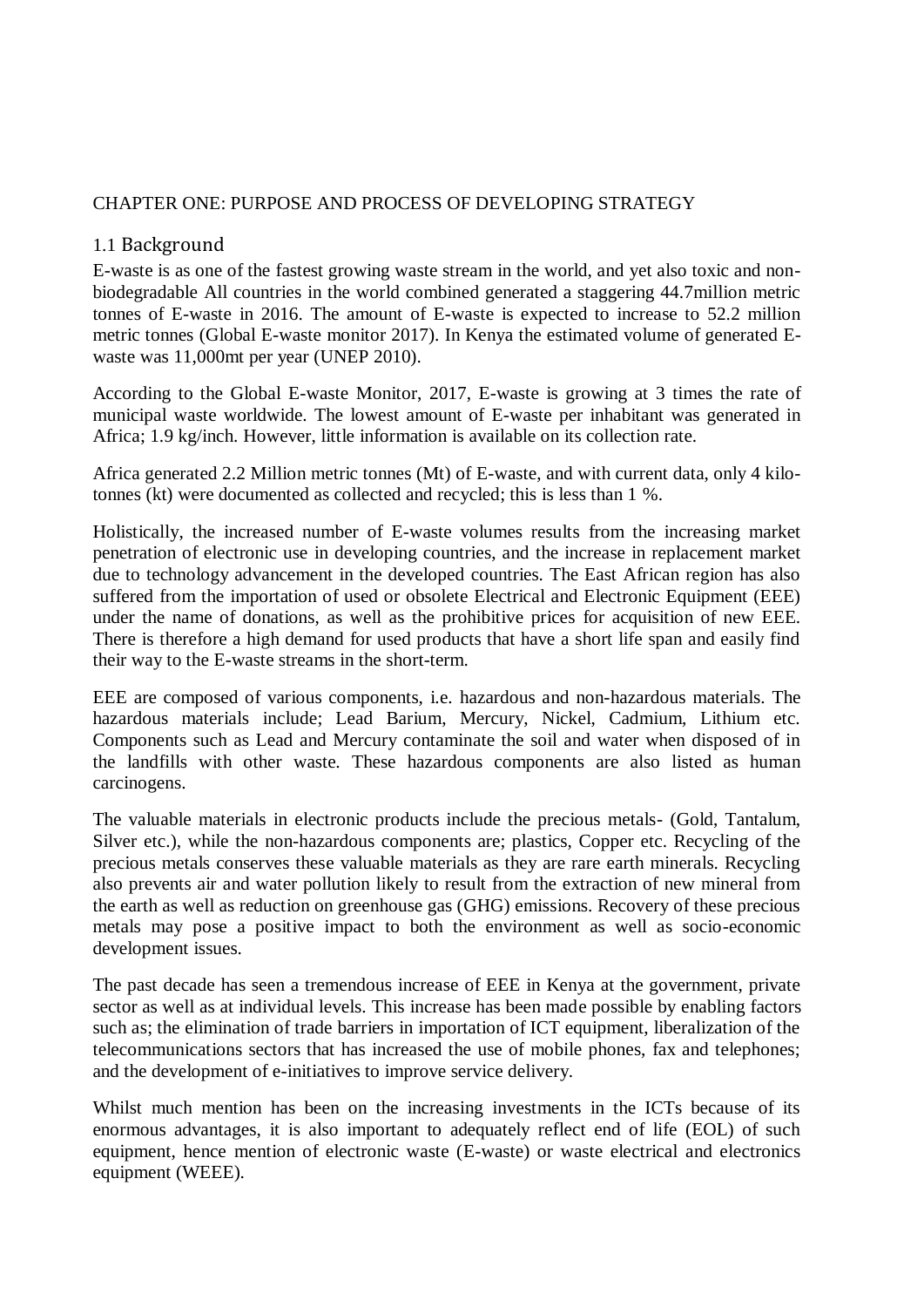The information and communications technology (ICT) sector has been the major driver of economic growth in Kenya over the last decade, growing on an average of more than 30%. However, this rapid growth of ICT and economy has contributed to massive generation of electrical and electronic waste (E-waste) where, an estimated 50 million metric tons of Ewaste is now generated worldwide every year, with most of this heading to developing countries including Kenya for re-use and disposal. E-waste poses both challenges and opportunities. Such challenges include: Environmental, safety and public health. On the other hand, E-waste presents opportunities to the various sectors and business enterprises such as green job creation, recovery of valuable materials and environmental protection.

<span id="page-12-0"></span>It is against this background that the Ministry of Environment and Forestry is developing a five-year national E-waste Management Strategy that will help to sustainably and productively address the E-waste problem in the country. The strategy has been developed on the backdrop of the E-waste challenges posed by the rapid diffusion of information and communications technologies (ICTs) in the country's economy.

#### 1.2 Purpose of the strategy

The strategy is important in providing stakeholders with information and roadmap in addressing the E-waste menace and opportunities in Kenya. The main stakeholders in E-waste generation and management are the government/policy makers, private sector (manufacturers, distributors/importers), and civil society (refurbishment centres, collectors, recyclers). However, most of East Africa's E-waste is dealt with by the informal sector with little or no regulation and no existing strategy for E-waste management and recycling systems.

The purpose of the strategy is to analyze the situation and prescribe ways to address the problems. The document aims at helping leaders, policy makers, decision makers and stakeholders at all levels understand the need to take urgent action in diverse fronts through collaborative process to minimize negative impacts of E-waste on the environment and human health.

#### <span id="page-12-1"></span>1.3 Process of developing the strategy

Kenya is a member of EACO which has a regional E-waste strategy. To align Kenya's interventions with the East African regional initiatives, the Ministry took up the development of the national E-Waste Strategy as a key performance contract target for financial year 2018- 19.

Kenya has had the multi-agency National E-waste Management committee for years. In December 2018 the Ministry tasked the committee to initiate the process of developing the national E-waste strategy. Through a series of meetings and workshops, the first draft was developed and submitted in January 2019.

In January 2019 a public notice was made in the Kenyan dairies for the public to participate in giving their comments about the strategy. An email platform was established to receive these comments. In addition, public participation meetings were held in the six regional economic blocks with participation drawn from all counties. Further comments were solicited from line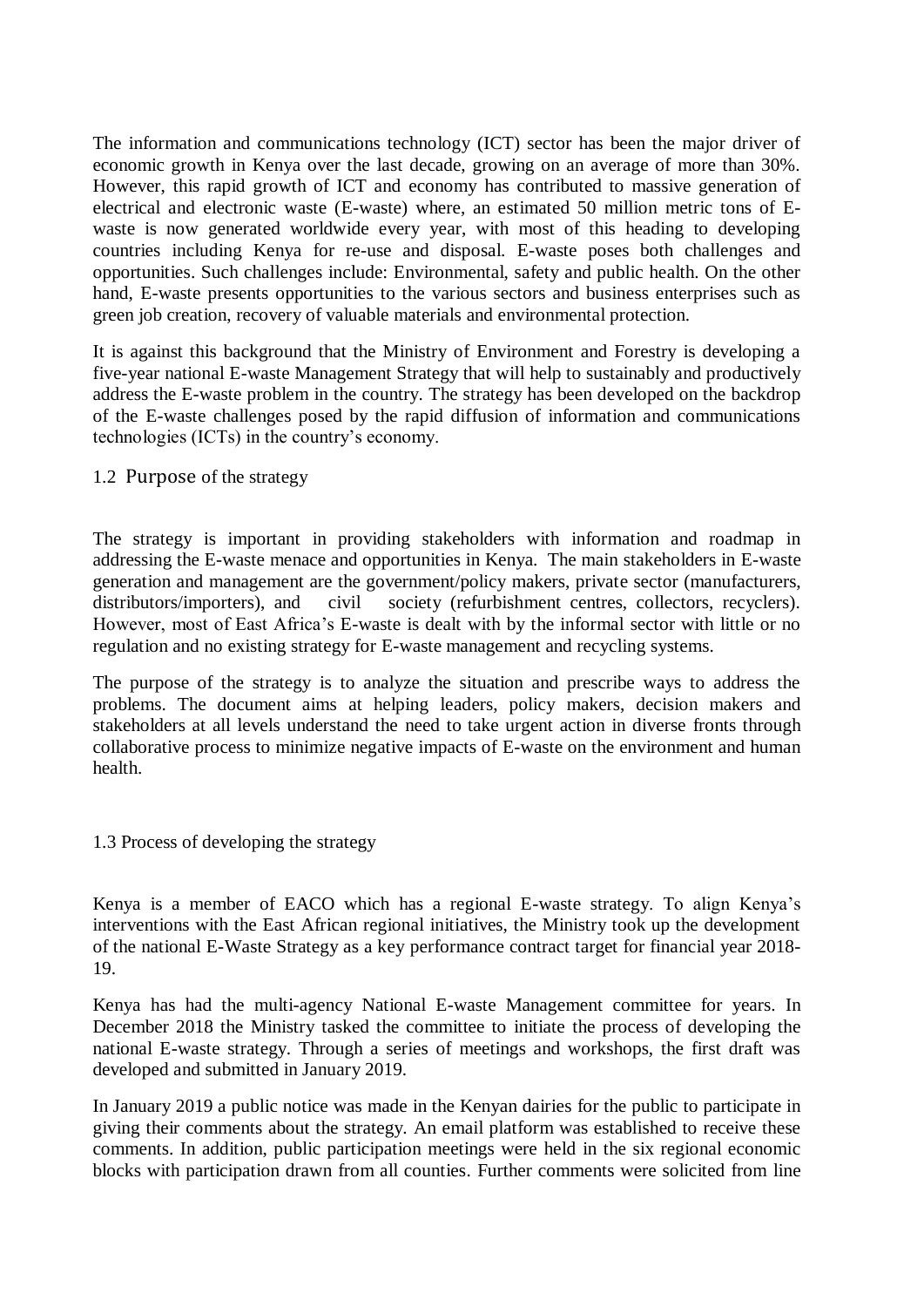ministries and specific institutions who were invited to submit oral and written comments on the E-waste Strategy.

These public comments were consolidated and used to develop the revised e-waste strategy document. The Ministry of Environment and Forestry further invited experts from Danish government, Netherlands government, UNEP and UNHABITAT to give their technical views regarding the revised document.

The next step will be to the take the document for national validation workshop on 24th May 2019 at KICC before it is signed and adopted for implementation.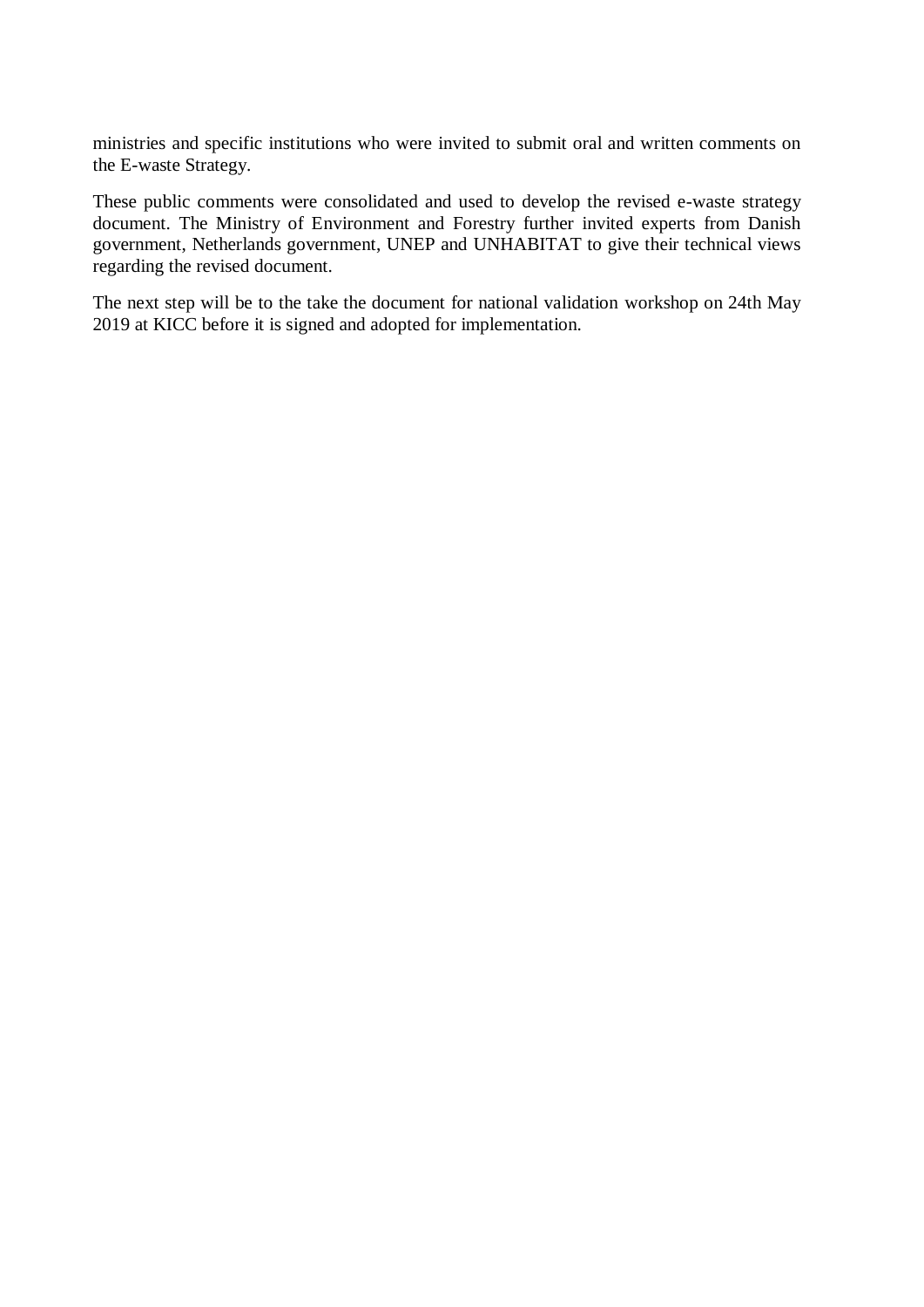## <span id="page-14-1"></span><span id="page-14-0"></span>CHAPTER TWO: CURRENT SITUATION OF E-WASTE IN KENYA

#### 2.1 Status of E-waste in Kenya

Kenya has identified ICT as an enabling factor for transforming the region into an information society. The ICT industry has been growing exponentially though initiatives such as egovernment, e-education, e-medicine, e-commerce etc. Some of the reasons for this growth include removal of tax levies on computers; promotion of e-learning in basic education and institutions of higher learning; rapid expansion of the telecommunication industry; the launch of the e-government strategy (2004) and availability of cheap ICT devices. These initiatives have created a huge demand for computers and related accessories. However, this emphasis on universal affordable access to ICTs has not been reciprocated with paying equal attention to the associated environmental impact of end of use waste.

This enabling environment has led to high proliferation of mobile devices. In 2018, Kenya had a total of 45.6 million mobile subscribers as per the statistics given by Communications Authority of Kenya. The number of Internet users has also increased tremendously in Kenya to 41.1 million in 2018. (CA, 2018). Statistics show that in the year 2007, Kenya generated 2,800 tonnes of E-waste from TVs, 2,500 tonnes from personal computers and 150 tonnes from mobile phones. The estimated quantities for printers and refrigerators are respectively 500 tonnes and 1,400 tonnes (UNEP, 2010).

The landing of three fiber optic cables in the region heralds an era of exponential growth of access to and use of information and communications technologies (ICTs). With this growth, it is expected that the region will produce more E-waste as the people discard obsolete computers, television sets, mobile phones and other ICT equipment. Further, donations of second-hand equipment, the transition to digital broadcasting and the rapid turnover in technology are likely to compound the problem.

A study funded by Hewlett-Packard, the Global Digital Solidarity Fund (DSF) and the Swiss Federal Laboratories for Materials Testing and Research (Empa) in 2007 indicates that the private sector has the largest computer stocks and generates two thirds of the related waste flow in Africa. The private sector cites lack of infrastructure and policy as some of the obstacles contributing to poor E-waste management.

<span id="page-14-2"></span>The E-waste guidelines (NEMA 2010) identify the main stakeholders in E-waste generation and management as the government/policy makers, private sector (manufacturers, distributors/ importers), and civil society (refurbishment centers, collectors, recyclers). However, most of Kenya's E-waste is dealt with by the informal sector.

2.2 Challenges in E-waste management

Some of the major challenges in E-waste management in Kenya is lack of regulation, lack of a guiding policy and strategy, inadequate capacity, skills, resources and infrastructure such as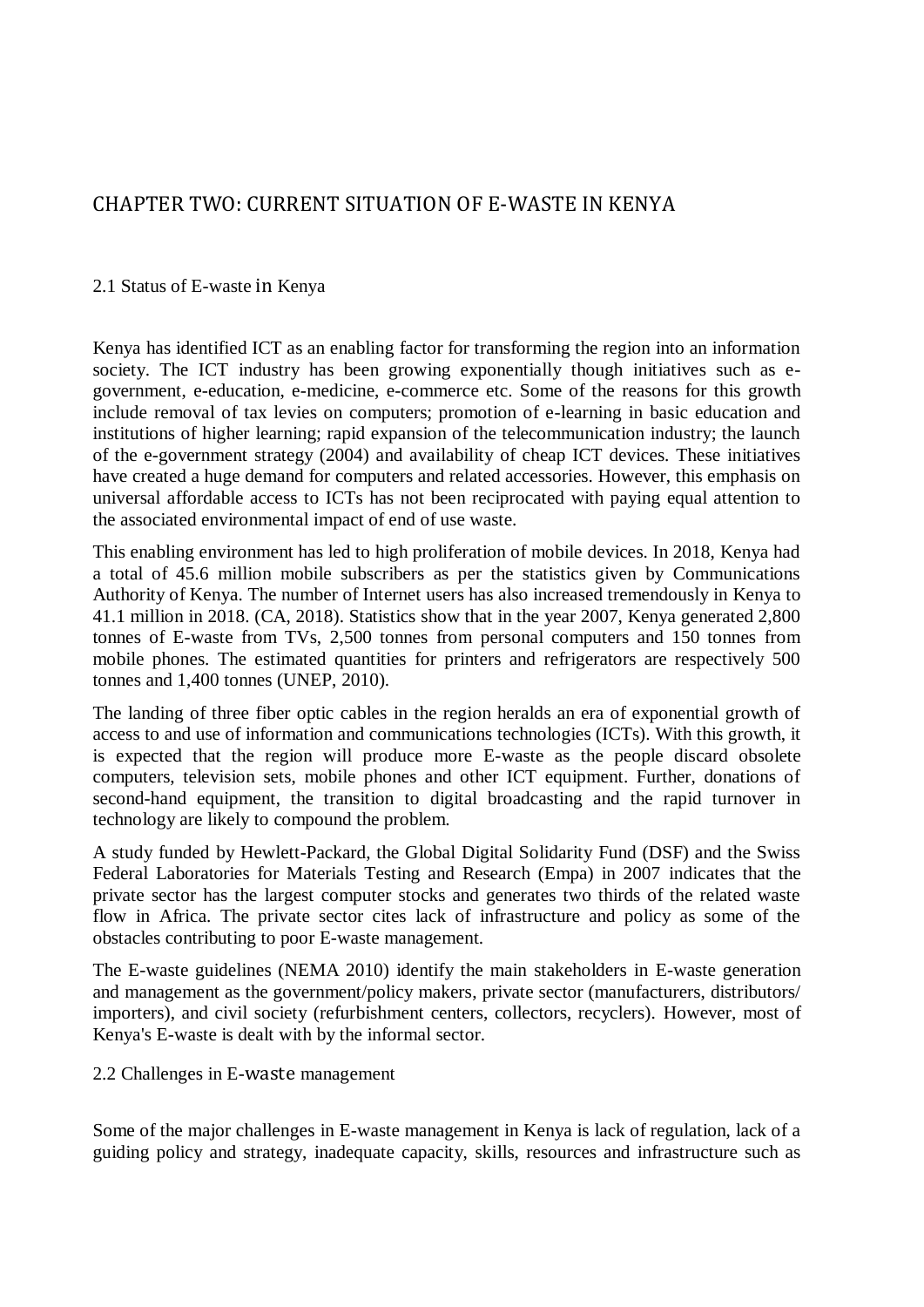recycling systems to address the challenge effectively. Currently, there are only 3 recyclers licensed to handle E-waste in Kenya.

At County Level, some Counties such as Machakos County has developed an E-waste Act addressing diverse issues (County Government of Machakos, 2015).

Although there have been initiatives by reputable firms to manage E-waste such as Nokia's recycling scheme and Computer for Schools refurbishment programme, the practices for managing E-waste are mostly handled by the informal sector (Jua Kali). Most of these informal operators have inadequate skills, are neither registered nor authorized and operate in a secretive manner. The processes are highly toxic and impact adversely to both the environment and human health.

The lack of clear disposal mechanisms has resulted in excessive stocks being held by the consumer. A lot of the old technology is held in storage due to a lack of clear strategies and processes for disposal.

Disposal options vary widely depending on the user. Government ministries and departments have to bond the computers and invite competitive tenders for disposal as scrap in line with procurement procedures. The process is slow and results in obsolete computers being held in government stores.

Private sector corporations often donate the computers as charity to deserving users. Collectors, refurbishers and the recycling infrastructures are generally not developed and therefore the flow down the value chain has much lower volumes.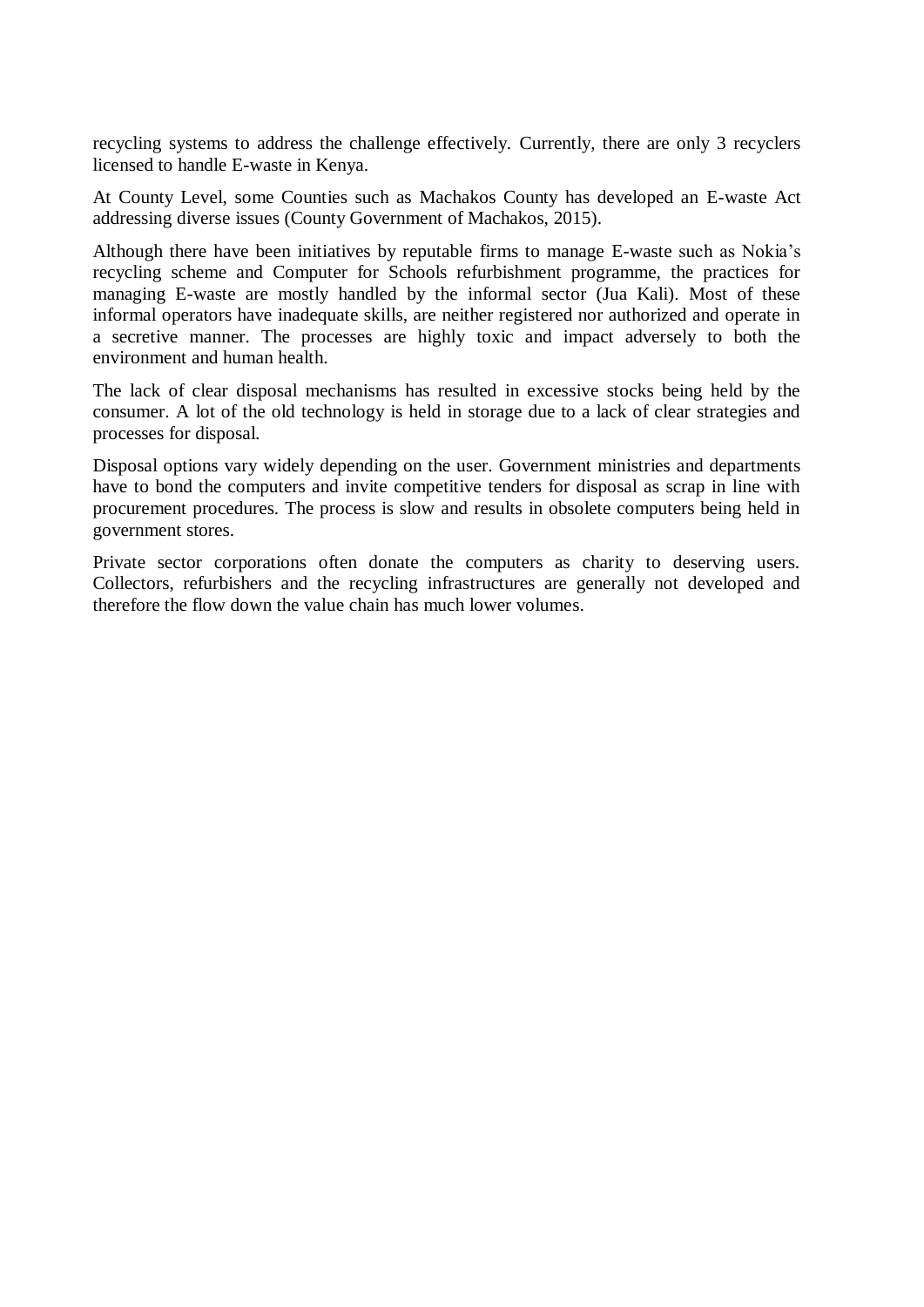#### <span id="page-16-0"></span>2.3 Current E-waste recycling initiatives in Kenya

Due to inadequate E-waste management, initiatives by different stakeholder groups have arisen across Africa to collect, treat and properly dispose of E-waste (Global Waste Management Outlook, UNEP,2015). In Kenya, several initiatives have been undertaken and these includes.

- The WEEE Centre is an E-waste recycling organization owned and operated by local entrepreneurs with sustained support from various local and international partners. It provides E-waste collection, dismantling and automated processing services in Nairobi and in other major cities in Kenya. The valuable materials are sold to local recycling facilities. Its partnership with international partners enables the shipping of hazardous and non-valuable e-waste fractions to international recyclers and smelters.
- Safaricom Limited actively participates in collection of used phones and other e-waste and safe disposal of the same. It has partnered with local institutions such as the WEE Centre to receive the collected waste for dismantling and further processing. Safaricom has invested heavily in raising public awareness and runs collection drives to ensure safe disposal of electronic gadgets. The company use its network of retail shops across the country as collection centres. Together with the Waste Electrical and Electronic Centre (WEEE Centre), the company has managed to collect over 850 tonnes of Ewaste from customers and consumers.
- Sintmund Group is a licensed company operating advanced recycling facility for ewaste such as bulbs, batteries, fridges, freezers, cartridges, computers among others.
- Sinomet Kenya Limited is a company specializing in waste transportation, treatment/disposal and trans-boundary movement of waste with special emphasis on Ewaste. Established in 2011, Sinomet has transformed itself into a big trans-boundary mover of E-waste through its international recyclers and up-cyclers of E-waste while also maintaining close ties with its local scrapping partners.
- <span id="page-16-1"></span> E-waste Initiative Kenya (Ewik) is a Kenyan based NGO dealing with electronic waste management specifically in the informal sector, providing a safe disposal option across the country through their networks.

#### <span id="page-16-2"></span>2.4 Policy and Legal Framework for E-waste Management

#### 2.4.1 Global

A number of international conventions, protocols and laws provide guidance and standards for E-waste management.

These include:

- 1. Basel Convention on Trans boundary Movement of Hazardous Waste, and Disposal, (1992)
- 2. Ban Amendment (2004)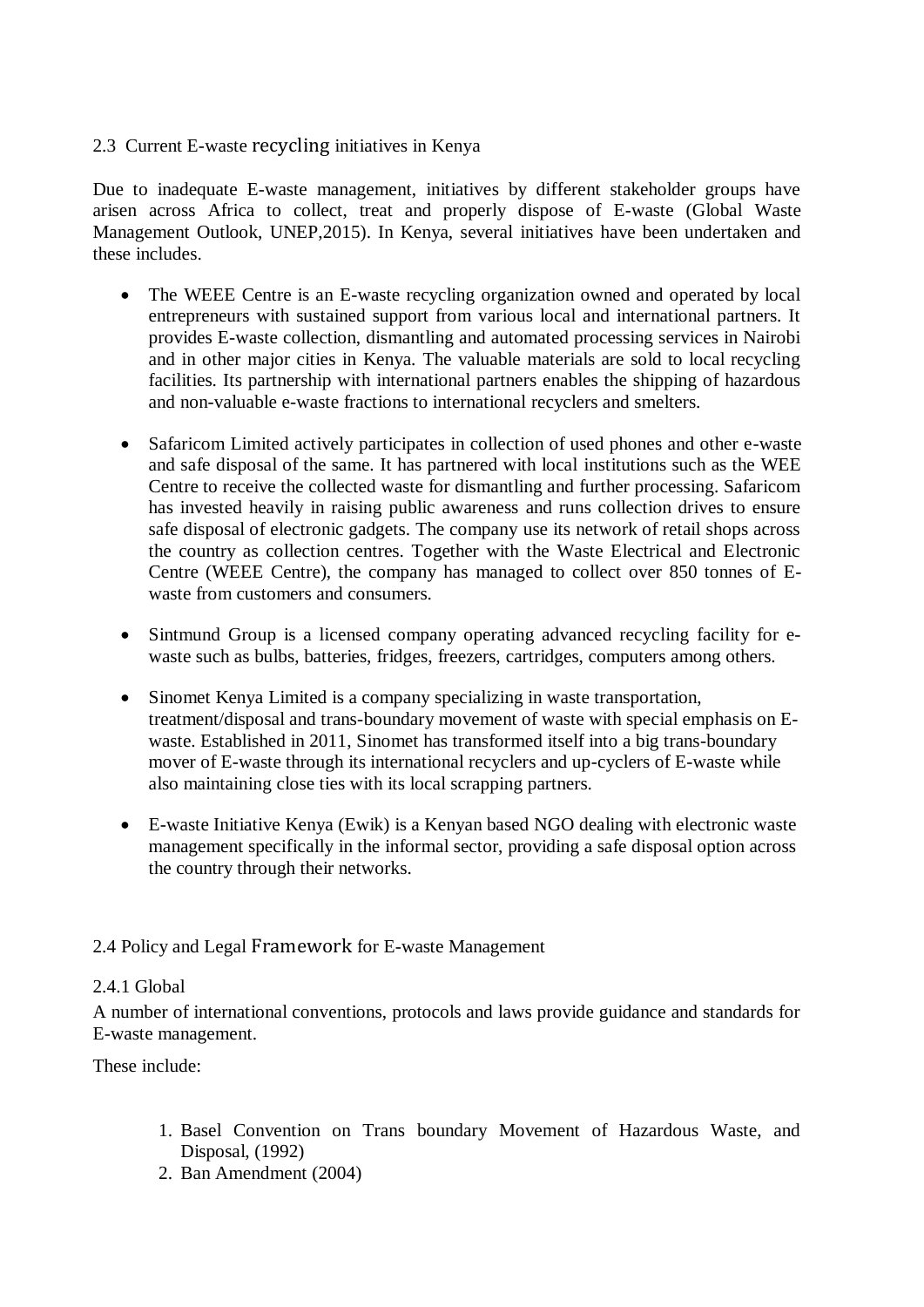- 3. The Vienna Convention for the Protection of the Ozone Layer.
- 4. Montreal Protocol on Substances that Deplete the Ozone Layer (1987)
- 5. The Stockholm Convention on Persistent Organic Pollutants (2004).
- 6. Kyoto protocol.
- 7. Bamako Convention on the Ban of the Import into Africa and the Control of Transboundary Movement and Management of Hazardous Wastes within Africa (1991).
- 8. Africa agenda 2063
- 9. Maputo protocol
- 10. Basel, Stockholm and Rotterdam convention.

<span id="page-17-0"></span>Kenya is a party to all these conventions.

#### **2.4.1.1 Basel Convention on the Control of Transboundary Movements of Hazardous Wastes and their Disposal (1989):**

The Basel Convention aims to protect human health and the environment against the adverse effects resulting from the generation, management, transboundary movements and disposal of hazardous and other wastes. Among key provisions of the Basel Convention are the environmentally sound management, transboundary movement, waste minimization and waste disposal practices aimed at mitigating adverse effects on human health and the environment. E-waste is included in Annex VIII, added to the convention in 1998 by the 4th meeting of the conference of the parties (Decision IV/9).

#### <span id="page-17-1"></span>**2.4.1.2 Montreal Protocol on Ozone Depleting Substances (1989)**

<span id="page-17-2"></span>The Montreal Protocol is an international treaty which aims to protect the ozone layer by phasing out the production and use of ozone depleting substances (ODS). ODS, chlorofluorocarbons (CFCs) and hydro chlorofluorocarbon (HCFCs) as refrigerants which are still used in some refrigerators and air conditioners. Waste refrigerators and air conditioners will also likely contain CFCs or HCFCs.

#### **2.4.1.3 International Convention for the Prevention of Pollution from Ships (MARPOL) (73/78/97)**

Together with its 6 annexes, MARPOL addresses oil pollution from ships, from noxious liquid substances carried in bulk, from harmful substances carried by sea in packaged form, from sewage and garbage and the prevention of air pollution from ships. MARPOL has greatly contributed to a significant decrease in pollution from international shipping and applies to 99% of the world's merchant tonnage. In particular, MARPOL Annex V generally prohibits the discharge of all waste into the sea, unless explicitly permitted under the Annex. Among other wastes, MARPOL includes E-waste generated during the normal operation of ships and its liability of being disposed of continuously or periodically

#### <span id="page-17-3"></span>**2.4.1.4 Rotterdam Convention on the Prior Informed Consent Procedure for Certain Hazardous Chemicals and Pesticides in International Trade (1998)**

The Rotterdam Convention promotes shared responsibilities in relation to the international trade of certain hazardous chemicals in order to protect human health and the environment from potential harm. The convention promotes open exchange of information about their characteristics, by providing for a national decision-making process on their import and export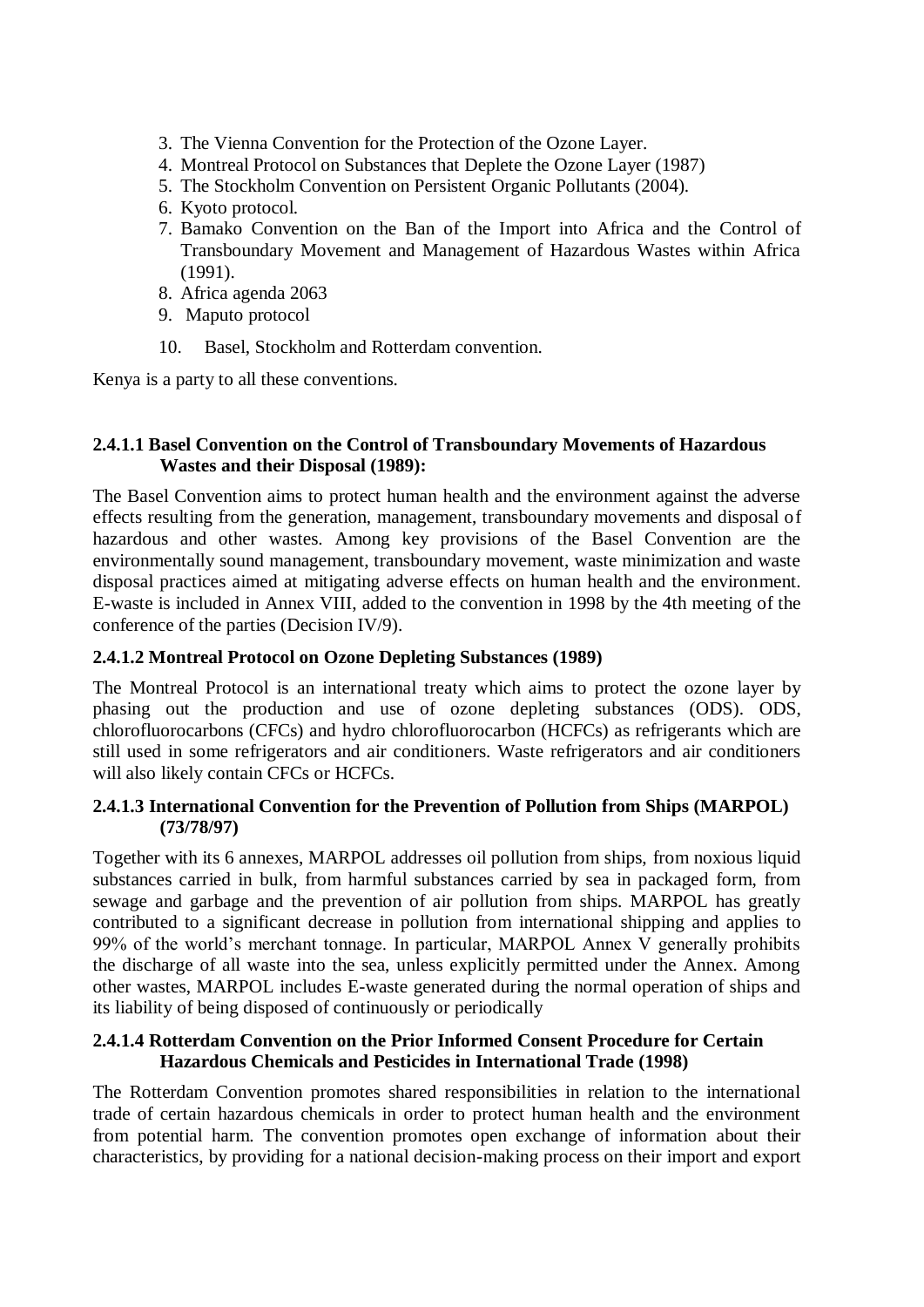<span id="page-18-0"></span>and by disseminating these decisions to parties. It also calls on exporters of hazardous chemicals to use proper labelling, to include directions on safe handling, and to inform purchasers of any known restrictions or bans.

#### **2.4.1.5 Stockholm Convention on Persistent Organic Pollutants (2001)**

The Stockholm Convention is a global treaty designed to protect human health and the environment from chemicals that remain intact in the environment for long periods of time, that become widely distributed geographically, that accumulate in the fatty tissues of humans and wildlife, and that have harmful impacts on human health or on the environment. There are several persistent organic pollutants present in E-waste, and the listing of E-waste requires parties of the Stockholm Convention to take appropriate measures to eliminate the release of these pollutants from stockpiles and wastes

#### <span id="page-18-1"></span>**2.4.1.6 The Basel Convention Ban Amendment 1994**

The "Ban Amendment" provides for the prohibition by each Party included in the proposed new Annex VII (Parties and other States which are members of the OECD, EC, Liechtenstein) of all trans boundary movements to States not included in Annex VII of hazardous wastes covered by the Convention that are intended for final disposal, and of all trans boundary movements to States not included in Annex VII of hazardous wastes covered by paragraph 1 (a) of Article 1 of the Convention that are destined for reuse, recycling or recovery operations.

<span id="page-18-2"></span>The Ban Amendment was originally adopted as a decision of the second meeting of the Conference of the Parties in March 1994. The Secretariat provides assistance to parties that are facing difficulties in ratifying the Ban Amendment, on request and within available resources.

Only Kenya and Tanzania have ratified the Ban Amendment

#### **2.4.1.7 Paris Climate Agreement under the United Nations Framework Convention on Climate Change**

The Paris Agreement's central aim is to strengthen the global response to the threat of climate change by keeping the global temperature rise this century below a "2-degree Celsius above pre-industrial levels", and to pursue efforts to limit the temperature increase even further to "1.5 degrees Celsius". Additionally, the agreement aims to strengthen the ability of countries to deal with the impacts of climate change. It recognizes that sustainable lifestyles and sustainable patterns of consumption and production, with developed country parties taking the lead, play an important role in addressing climate change.

#### <span id="page-18-3"></span>**2.4.1.8 Connect 2020 Agenda for Global Telecommunication/ICT Development**

This global agenda sets out the shared vision, goals and targets that Member States of the International Telecommunication Union (ITU) have committed to achieve by 2020. These targets will be achieved in collaboration with stakeholders within the ICT ecosystem. With the adoption of the Connect 2020 Agenda, ITU Member States have committed to transitioning to an information society, empowered by the interconnected world, where telecommunication/ICT enables and accelerates socially, economically and environmentally sustainable growth and development for everyone. One of the key goals of the Connect 2020 Agenda is sustainability. Within this specific goal, target 3.2 addresses the issue of E-waste through reducing the volume of redundant E-waste by 50% by 2020.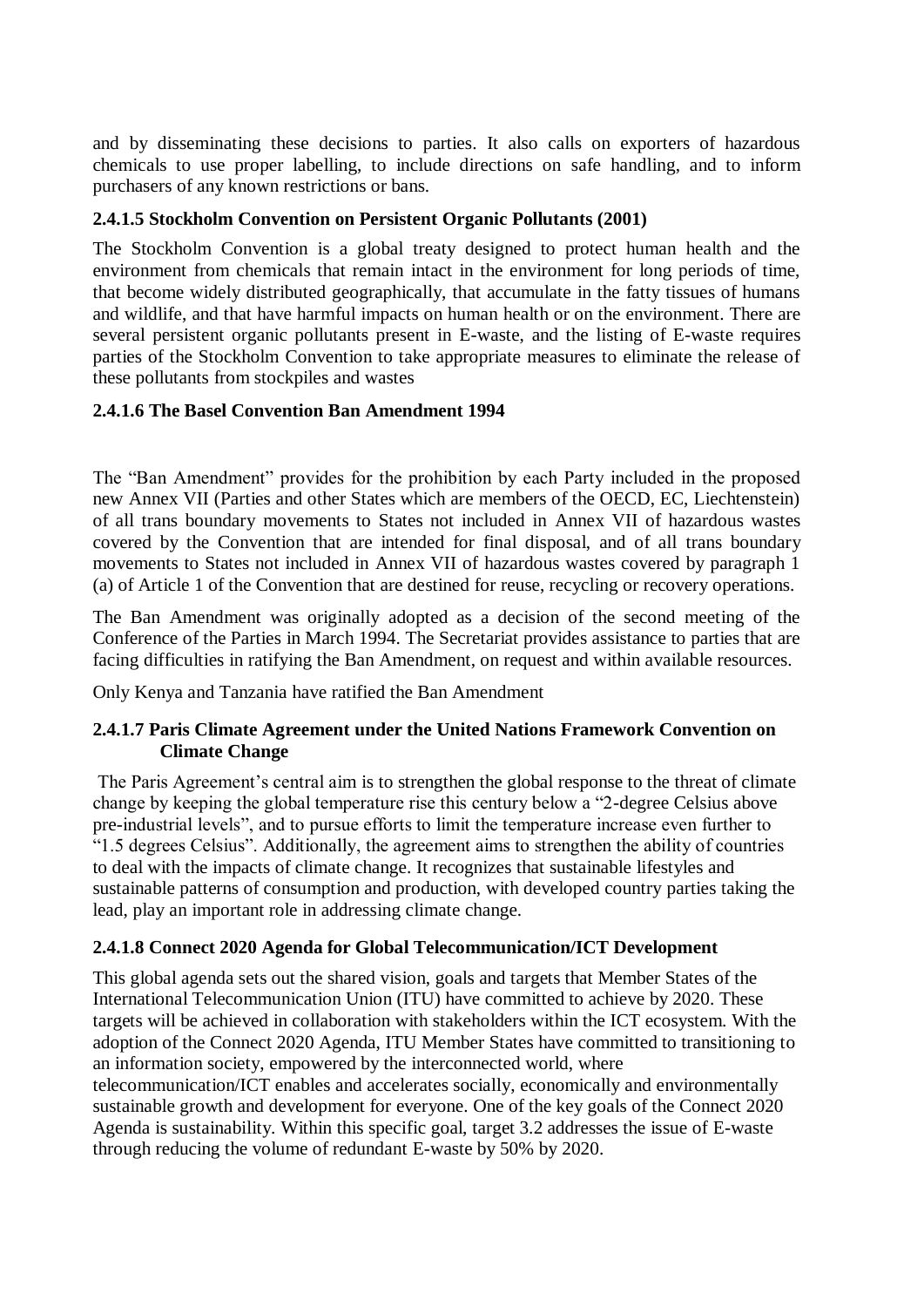## <span id="page-19-1"></span><span id="page-19-0"></span>2.5 **Regional**

#### 2.5.1. Bamako Convention

The Bamako Convention is an African expression of Africa's unity to prevent Africa from becoming the final destination of hazardous waste produced elsewhere. The Convention requires Parties to ban the import of hazardous and radioactive wastes as well as all forms of ocean and inland water dumping or incineration of hazardous waste. It also requires Parties to minimize the trans-boundary movement of wastes among themselves and only conduct it with consent of the importing and transit States. The Convention also requires Parties to minimize the production of hazardous wastes and cooperate to ensure that wastes are treated and disposed of in an environmentally sound manner.

<span id="page-19-2"></span>The Bamako convention establishes the precautionary principle and provides for the sound management of these wastes within the continent.

Kenya has signed but not yet ratified the convention

#### 2.5.2 Maputo protocol

<span id="page-19-3"></span>The protocol to the African charter on human and people's rights guarantees the right of women to live in a healthy and sustainable environment. This includes ensuring that parties take all appropriate measures to regulate the management, processing, storage and disposal of domestic waste and ensure that proper standards are followed for the storage, transportation and disposal of toxic waste.

#### 2.5.3 Agenda 2063: The Africa We Want (2013)

This is a 50 year strategic socio economic transformation framework for the African continent. The agenda 2063 implementation plan (2014-2023) outlines specific goals to be achieved during the first ten years, including reference to the expected transformation of waste management. Goal 1 aspires a high standard of living, quality life and wellbeing for all citizens. Priority 4 aspires modern, affordable and livable habitats and basic quality services, hence cities will be recycling at least 50% of the waste they generate by 2023.

<span id="page-19-4"></span>The East Africa Member States have also been concerned about the E-waste problem in the region. To address these challenges, the EACO Regional E-waste Management Strategy 2017 was developed. Further, the EAC Member states were encouraged to develop national E-waste Management Strategies.

#### 2.5.4 The Durban Declaration, Africa (2008)

<span id="page-19-5"></span>The declaration called for an African regional platform/forum on E-waste alongside international bodies. The requirements of the declaration requires countries to review existing legislation, improve their compliance with legislation and amend existing legislation regarding E-waste management.

#### 2.5.5 The Libreville Declaration, Africa (2008)

As an outcome of the first inter-ministerial conference on health and the environment in Africa, the declaration recognized that there is a need to further research the vulnerability of humans to environmental risk factors, and to establish policies to increase this understanding. These include risk factors for poor health which can arise from E-waste.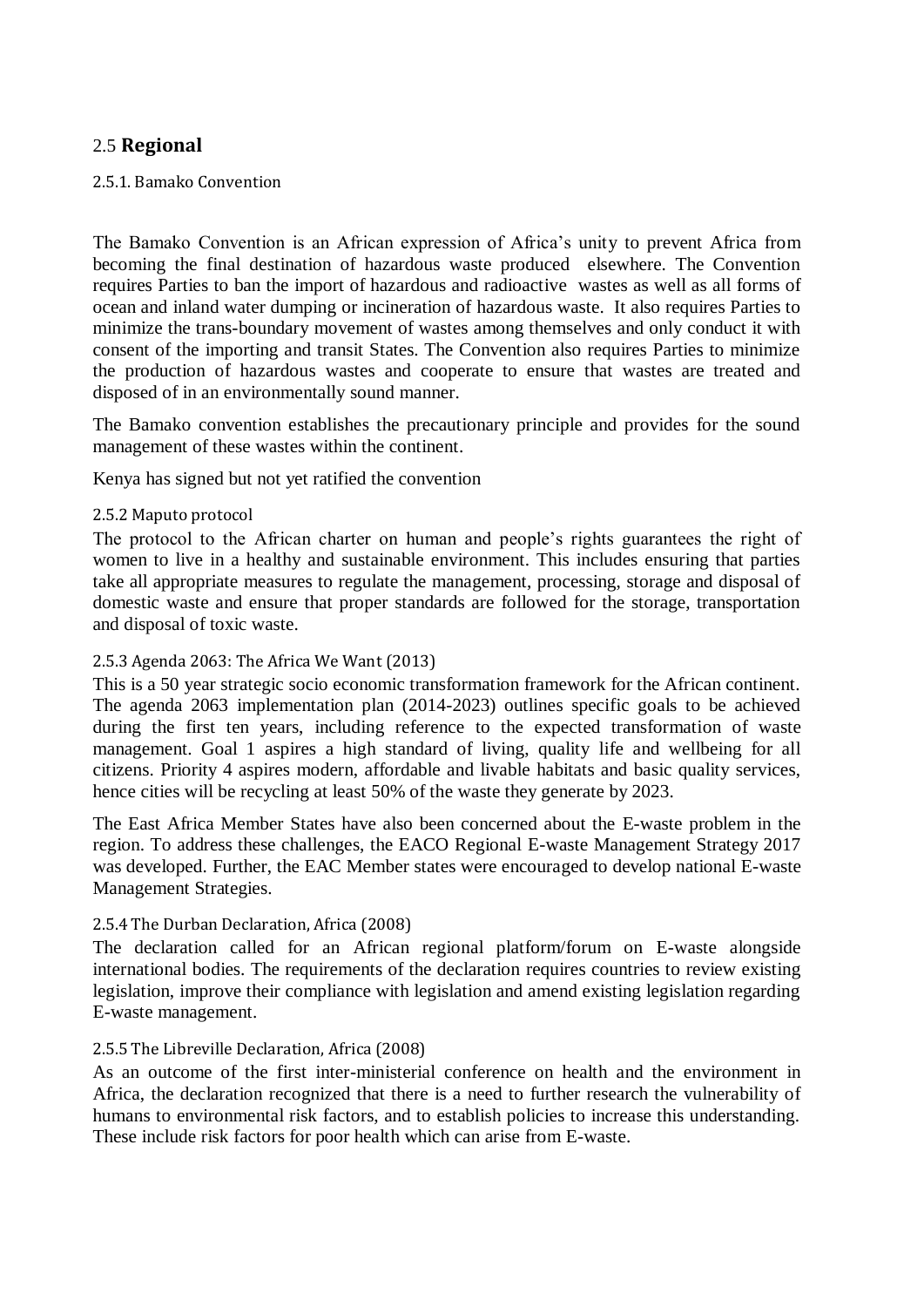## <span id="page-20-0"></span>**2.6 National**

In Kenya environmental management is anchored in the constitution of Kenya 2010, national environmental policy (2013), environmental management and coordination act (1999) and the revised EMCA cap 387 EMC (waste management) regulation 2006, E-waste guidelines (2010) and the national solid management strategy (2015). E–waste is currently categorized as hazardous waste under EMCA cap 387 and the E-waste regulations prohibits the handling, transportation and disposal of waste without valid licenses issued by the National Environment Management Authority (NEMA). Further, NEMA in 2010 formulated the National E-waste Guidelines to assist the government, private sector, learning institutions and other stakeholders to manage WEEE effectively to enhance environmental conservation. These guidelines include approaches to enhance environmental protection; environmental awareness; categories of E-waste, E-waste treatment technologies and disposal procedures.

The Constitution of Kenya 2010 gives the right to every citizen to a clean and healthy environment under Article 42. In addition, Article 69 obligates the government to eliminate any processes that are deleterious to the environment. Further, the Constitution provides that any Convention that the Country has ratified becomes part of the national laws.

The main source of entry of electronics in Kenya is through import of (brand new and secondhand) equipment and local assembly. However, a significant portion of this is still in the hands of consumers who do not know how to dispose it off in an environmental sound way without losing the residual value they attach to it.

The current total E-waste levels collected is not documented and most of it ends up at Dandora dumpsite in Nairobi and other dumpsites in the country. With the lack of a specific government policy on E-waste, best practices are hard to achieve. In addition, when the EEE comes to end of life, individuals and corporates hoard the products in stores and homes for lack of awareness on E-waste management facilities.

Vision 2030 recognized that Kenya cannot attain high economic and social development without prioritizing environmental management especially the reduction of pollution. In this regard, waste management including E-waste was prioritized as a flagship project. The Medium-Term Plan 3 (MTP) 2018-2022 document prioritized E-waste as an emerging waste category with an emphasis on support to SMEs to manage waste.

The National ICT Policy, 2006 requires that EEE dealers demonstrate their readiness to minimize the effects of their infrastructure on the environment before they can have their licenses renewed by the Communications Authority of Kenya. This is geared towards ensuring that institutions generating E-waste take full responsibility to conserve and protect the environment from the harmful effects of WEEE.

Kenya is in the final stages of enacting E-waste regulations under the EMCA 1999. These regulations provide a framework for regulating handling of E-waste by diverse players in Kenya.

The Public Procurement and Disposal Act, No.33 2015, Part XIV governs disposal of public assets in public institutions. Section 165(2) prescribes that electronic and radioactive waste shall be disposed of only to persons licensed to handle the respective E-waste under section 88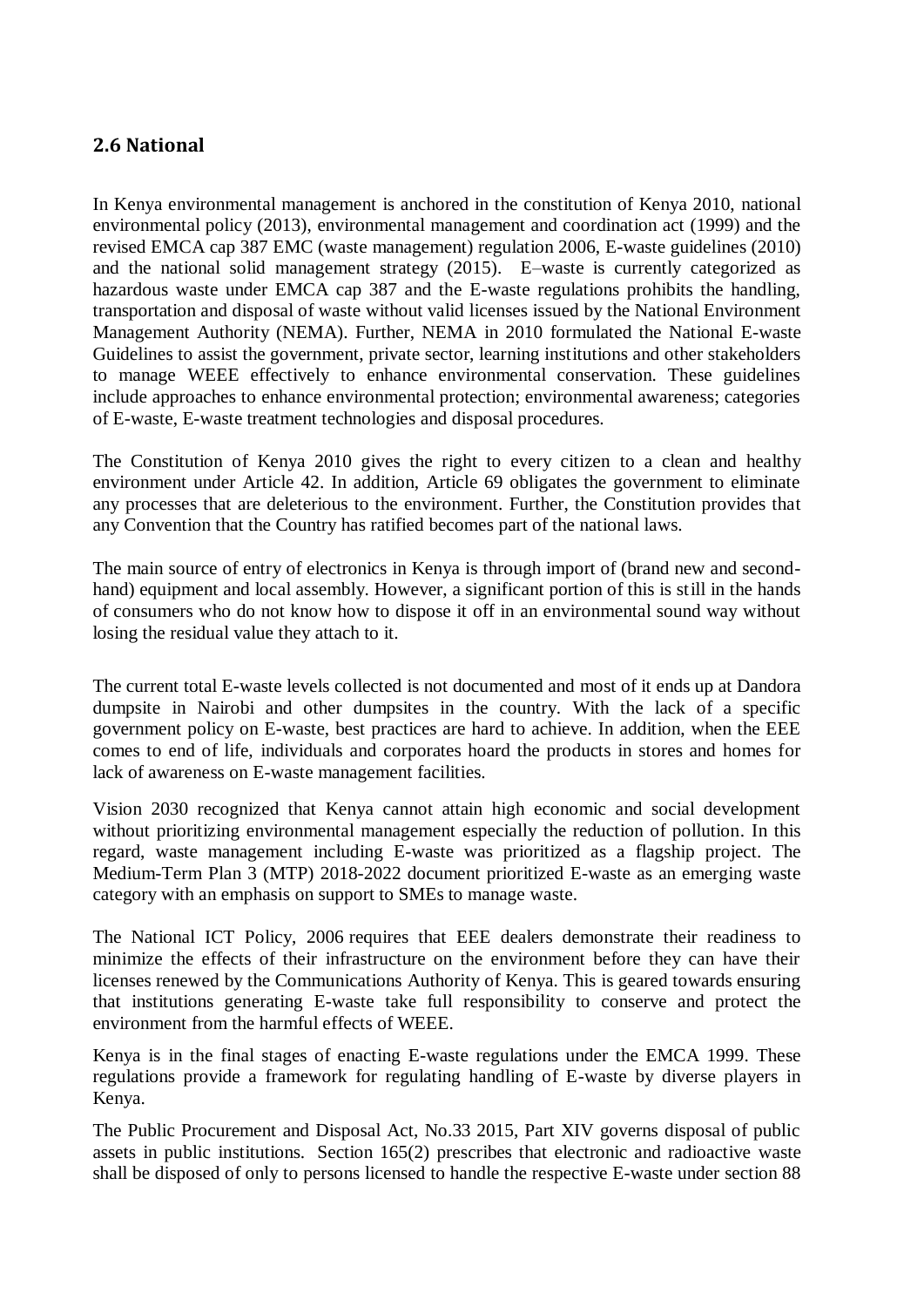<span id="page-21-0"></span>of the Environmental Management and Co-ordination Act, 1999. However, the Act is silent on consideration of the end-of-life effects of EEE procured.

## **2.7 Types of E-waste streams**

| Category                   | Examples                                                                           |
|----------------------------|------------------------------------------------------------------------------------|
| household<br>Large         | Large cooling appliances                                                           |
| appliances                 | Refrigerators                                                                      |
|                            | Freezers                                                                           |
|                            | Other large appliances used for refrigeration, conservation and storage<br>of food |
|                            | <b>Washing machines</b>                                                            |
|                            | Clothes dryers                                                                     |
|                            | Dish washing machines                                                              |
|                            | <b>Electrical Cooking equipment</b>                                                |
|                            | Electric stoves                                                                    |
|                            | Electric hot plates                                                                |
|                            | Microwaves                                                                         |
|                            | Other large appliances used for cooking and other processing of food               |
|                            | Electric heating appliances                                                        |
|                            | Electric radiators                                                                 |
|                            | Other large appliances for heating rooms, beds, seating furniture                  |
|                            | Electric fans                                                                      |
|                            | Air conditioner appliances                                                         |
|                            | Other fanning, exhaust ventilation and conditioning equipment                      |
| Small household appliances | Vacuum cleaners                                                                    |
|                            | Carpet sweepers                                                                    |
|                            | Other electrical appliances for cleaning                                           |
|                            | Appliances used for sewing, knitting, weaving and other processing for<br>textiles |
|                            | Ironing, mangling and other clothing appliances.                                   |
|                            | <b>Toasters</b>                                                                    |

The following are the diverse types of E-waste: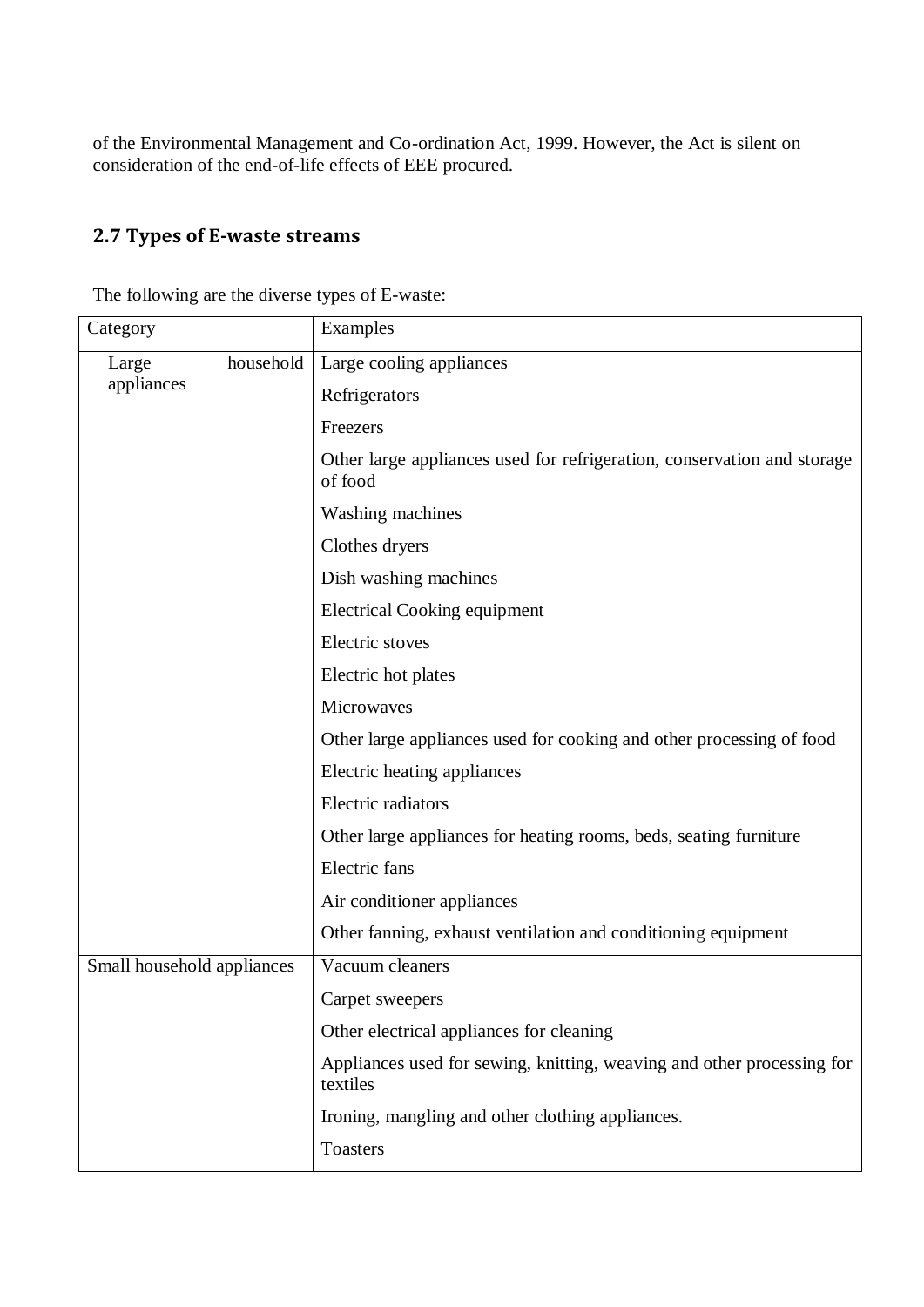|                             | Fryers                                                                                                                                                                       |  |  |  |  |  |
|-----------------------------|------------------------------------------------------------------------------------------------------------------------------------------------------------------------------|--|--|--|--|--|
|                             | Grinders, coffee machines and equipment for opening or sealing<br>containers or packages                                                                                     |  |  |  |  |  |
|                             | Electric knives                                                                                                                                                              |  |  |  |  |  |
|                             | Appliances for hair-cutting, hair drying, tooth brushing, shaving,<br>massage and other body care appliances                                                                 |  |  |  |  |  |
|                             | Clocks, watches and equipment for the purpose of measuring,<br>indicating or registering time                                                                                |  |  |  |  |  |
|                             | <b>Scales</b>                                                                                                                                                                |  |  |  |  |  |
| and telecommunication<br>IT | Centralized data processing:                                                                                                                                                 |  |  |  |  |  |
| equipment's                 | Mainframes<br>a.                                                                                                                                                             |  |  |  |  |  |
|                             | b. Minicomputers                                                                                                                                                             |  |  |  |  |  |
|                             | c. Servers                                                                                                                                                                   |  |  |  |  |  |
|                             | ii.<br>Printer units                                                                                                                                                         |  |  |  |  |  |
|                             | iii.<br>Personal computing:                                                                                                                                                  |  |  |  |  |  |
|                             | Personal computers (CPU, mouse, screen and keyboard included)                                                                                                                |  |  |  |  |  |
|                             | Laptop computers (CPU, mouse, screen and keyboard included)                                                                                                                  |  |  |  |  |  |
|                             | Notebook computers                                                                                                                                                           |  |  |  |  |  |
|                             | Notepad computers                                                                                                                                                            |  |  |  |  |  |
|                             | Copying equipment                                                                                                                                                            |  |  |  |  |  |
|                             | Electrical and electronic typewriters                                                                                                                                        |  |  |  |  |  |
|                             | Pocket and desk calculators and other products and equipment for the<br>collection, storage, processing, presentation or communication of<br>information by electronic means |  |  |  |  |  |
|                             | User terminals and systems                                                                                                                                                   |  |  |  |  |  |
|                             | Facsimile                                                                                                                                                                    |  |  |  |  |  |
|                             | Telex                                                                                                                                                                        |  |  |  |  |  |
|                             | Telephones                                                                                                                                                                   |  |  |  |  |  |
|                             | Pay telephones                                                                                                                                                               |  |  |  |  |  |
|                             | Cordless telephones                                                                                                                                                          |  |  |  |  |  |
|                             | Cellular telephones                                                                                                                                                          |  |  |  |  |  |
|                             | Answering systems and other products                                                                                                                                         |  |  |  |  |  |
|                             | Broadcasting equipment for transmitting sound, images or other<br>information by telecommunications                                                                          |  |  |  |  |  |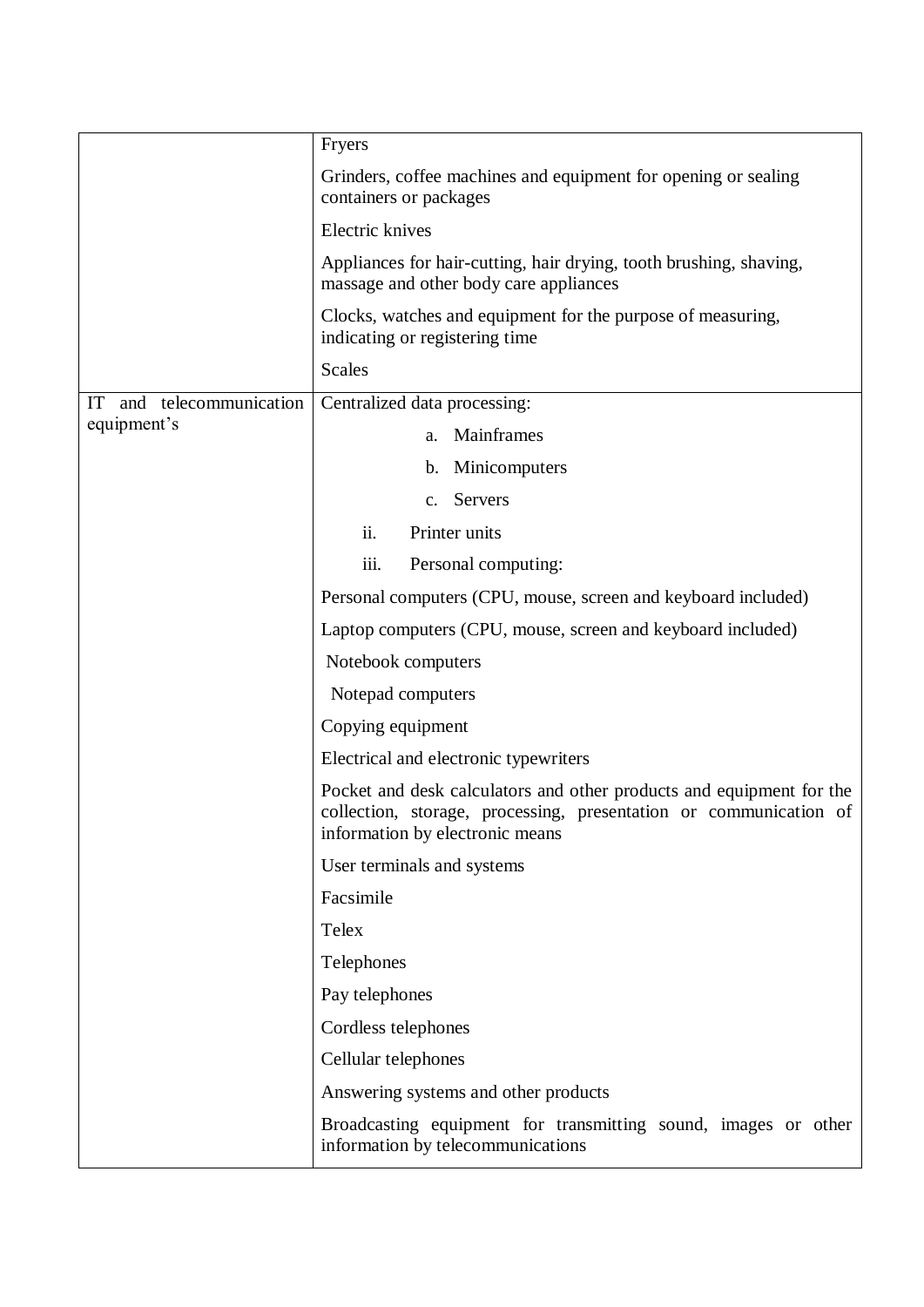|                                   | Other products or equipment for the purpose of recording or<br>reproducing sound or images, including signals or other technologies<br>for the distribution of sound and image than by telecommunications |  |  |  |  |  |  |
|-----------------------------------|-----------------------------------------------------------------------------------------------------------------------------------------------------------------------------------------------------------|--|--|--|--|--|--|
| Consumer equipment                | Radio sets                                                                                                                                                                                                |  |  |  |  |  |  |
|                                   | Television sets                                                                                                                                                                                           |  |  |  |  |  |  |
|                                   | Video cameras                                                                                                                                                                                             |  |  |  |  |  |  |
|                                   | Video recorders                                                                                                                                                                                           |  |  |  |  |  |  |
|                                   | Hi-fi recorders                                                                                                                                                                                           |  |  |  |  |  |  |
|                                   | Audio amplifiers                                                                                                                                                                                          |  |  |  |  |  |  |
|                                   | <b>Musical instruments</b>                                                                                                                                                                                |  |  |  |  |  |  |
| Lighting equipment                | Luminaries for fluorescent lamps. Straight fluorescent lamps                                                                                                                                              |  |  |  |  |  |  |
|                                   | <b>Compact fluorescent lamps</b>                                                                                                                                                                          |  |  |  |  |  |  |
|                                   | High intensity discharge lamps, including pressure sodium lamps and<br>metal halide lamps                                                                                                                 |  |  |  |  |  |  |
|                                   | Low pressure sodium lamps                                                                                                                                                                                 |  |  |  |  |  |  |
|                                   | Other lighting or equipment for the purpose of spreading or controlling<br>light.                                                                                                                         |  |  |  |  |  |  |
|                                   | Florescent tubes                                                                                                                                                                                          |  |  |  |  |  |  |
| Electrical<br>electronic<br>and   | Drills                                                                                                                                                                                                    |  |  |  |  |  |  |
| tools                             | Saws                                                                                                                                                                                                      |  |  |  |  |  |  |
|                                   | Sewing machines                                                                                                                                                                                           |  |  |  |  |  |  |
|                                   | Equipment for turning, milling, sanding, grinding, sawing, cutting,<br>shearing, drilling, making holes, punching, folding, bending or similar<br>processing of wood, metal and other materials           |  |  |  |  |  |  |
|                                   | Tools for riveting, nailing or screwing or removing rivets, nails, screws<br>or similar uses                                                                                                              |  |  |  |  |  |  |
|                                   | Tools for welding, soldering or similar use                                                                                                                                                               |  |  |  |  |  |  |
|                                   | Equipment for spraying, spreading, dispersing or other treatment of<br>liquid or gaseous substances by other means                                                                                        |  |  |  |  |  |  |
|                                   | Tools for mowing or other gardening activities                                                                                                                                                            |  |  |  |  |  |  |
| leisure<br>Toys,<br>and<br>sports | Electric trains or car racing sets                                                                                                                                                                        |  |  |  |  |  |  |
| equipment                         | Hand-held video game consoles                                                                                                                                                                             |  |  |  |  |  |  |
|                                   | Video games                                                                                                                                                                                               |  |  |  |  |  |  |
|                                   | Computers for biking, diving, running, rowing, and other similar<br>gadgets.                                                                                                                              |  |  |  |  |  |  |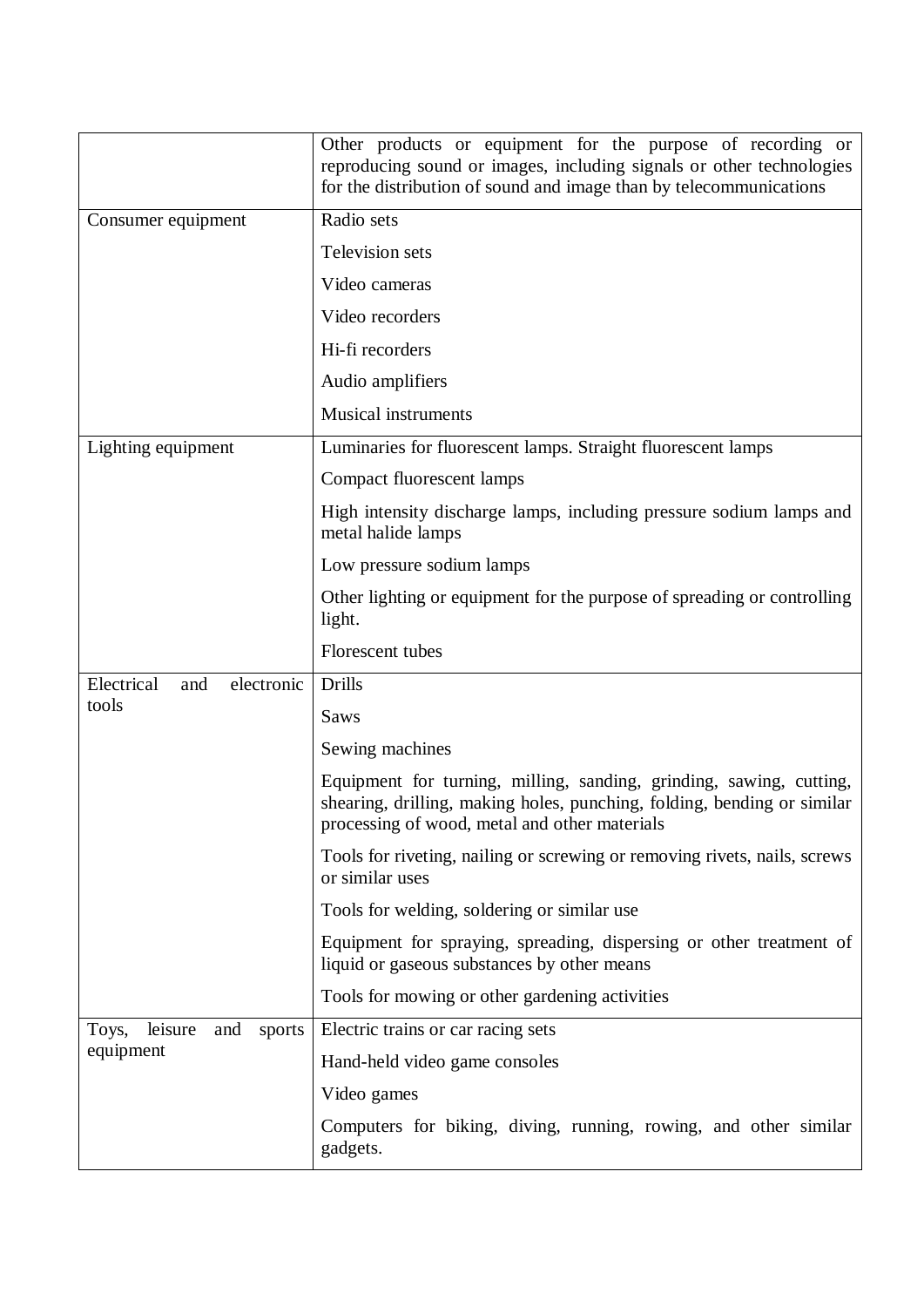|                                                      | Sports equipment with electric or electronic components                                                        |  |  |  |  |  |
|------------------------------------------------------|----------------------------------------------------------------------------------------------------------------|--|--|--|--|--|
|                                                      | Coin slot machines                                                                                             |  |  |  |  |  |
| Medical devices (with the                            | Radiotherapy equipment                                                                                         |  |  |  |  |  |
| exception of all implanted<br>and infected products) | Cardiology                                                                                                     |  |  |  |  |  |
|                                                      | Dialysis                                                                                                       |  |  |  |  |  |
|                                                      | Pulmonary ventilators                                                                                          |  |  |  |  |  |
|                                                      | Nuclear medicine                                                                                               |  |  |  |  |  |
|                                                      | Laboratory equipment for in-vitro diagnosis                                                                    |  |  |  |  |  |
|                                                      | Analyzers                                                                                                      |  |  |  |  |  |
|                                                      | Freezers                                                                                                       |  |  |  |  |  |
|                                                      | Other appliances for detecting, preventing, monitoring, treating,<br>alleviating illness, injury or disability |  |  |  |  |  |
| Monitoring<br>and<br>control                         | Smoke detector                                                                                                 |  |  |  |  |  |
| instruments                                          | Heating regulators                                                                                             |  |  |  |  |  |
|                                                      | Thermostats                                                                                                    |  |  |  |  |  |
|                                                      | Measuring, weighing or adjusting appliances for household or as<br>laboratory equipment                        |  |  |  |  |  |
|                                                      | Other monitoring and control instruments used in industrial<br>installations                                   |  |  |  |  |  |
| Automatic dispensers                                 | Automatic dispensers for hot drinks                                                                            |  |  |  |  |  |
|                                                      | Automatic dispensers for hot or cold bottles or cans                                                           |  |  |  |  |  |
|                                                      | Automatic dispensers for solid products                                                                        |  |  |  |  |  |
|                                                      | Automatic dispensers for money                                                                                 |  |  |  |  |  |
| <b>Batteries</b>                                     | Alkaline                                                                                                       |  |  |  |  |  |
|                                                      | Lithium ion                                                                                                    |  |  |  |  |  |
| Security<br>Military<br>and<br>Equipment             | <b>Drones</b>                                                                                                  |  |  |  |  |  |
|                                                      |                                                                                                                |  |  |  |  |  |
|                                                      |                                                                                                                |  |  |  |  |  |
|                                                      |                                                                                                                |  |  |  |  |  |

Adopted from the NEMA E-waste guidelines 2010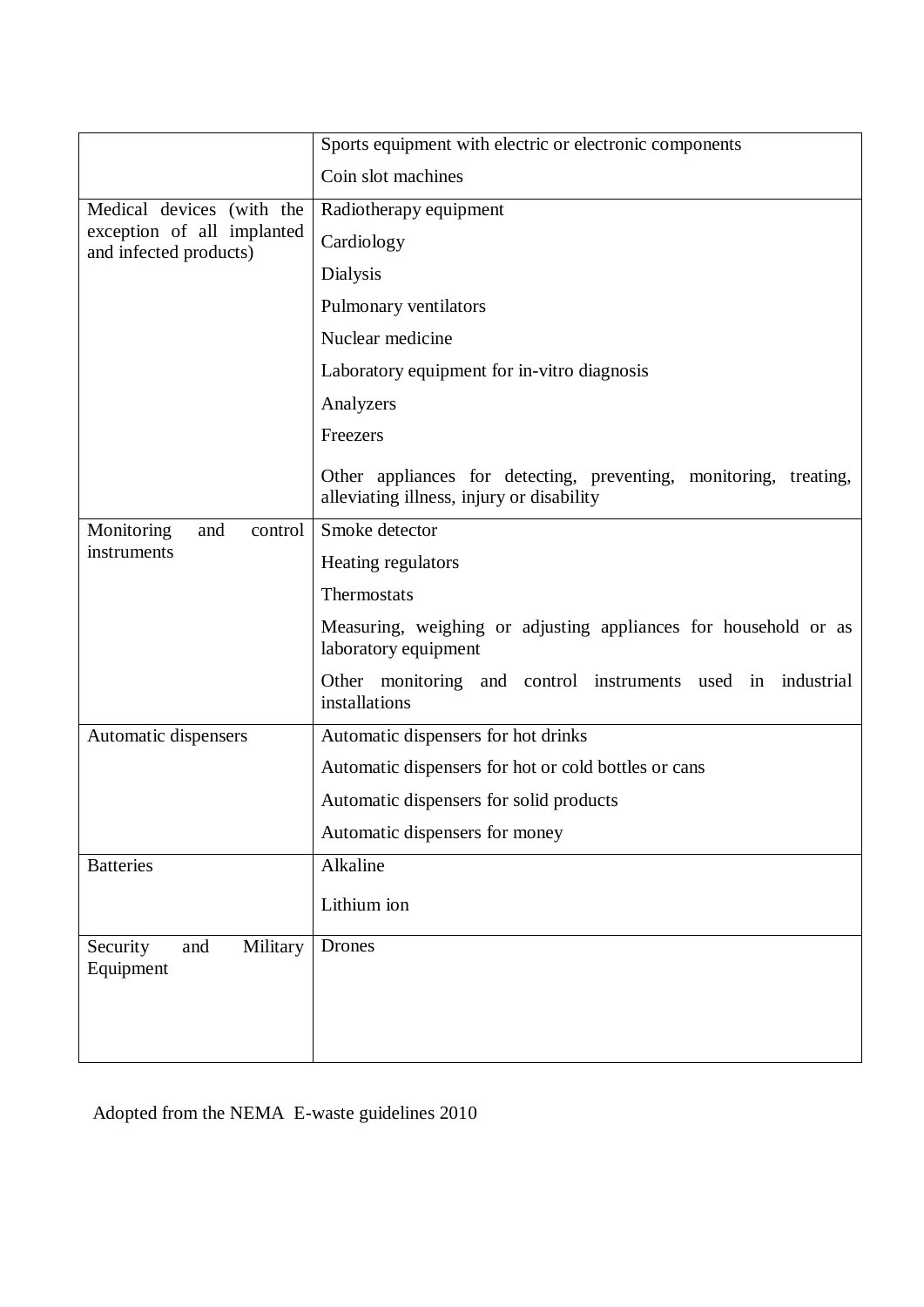## <span id="page-25-0"></span>**2.8 Consequences of poor E-waste handling**

<span id="page-25-1"></span>The ecological, economic and social consequences resulting from poor handling and management of E-waste include:

2.8.1 Environmental consequences

- Air pollution, especially when E-waste is burnt
- Waste management problem of non-biodegradable equipment
- Toxicity and radioactive nature of E-waste degrades the environment
- <span id="page-25-2"></span>• Blockage of water runoff channels

#### 2.8.2 Economic consequences

- Substantial public spending on health care
- Investments in complex and expensive environment remediation technologies
- Loss / waste of resources that can be recycled for re-use
- Opportunities for recycling industries and employment lost
- <span id="page-25-3"></span>Ozone depletion has led to unpredictable weather conditions.

#### 2.8.3 Social consequences

- E-waste affects people's health (e.g. lead and mercury poisoning).
- Growth of informal waste disposal centers in the neighborhood
- <span id="page-25-4"></span>• Informal trade and management of E-waste
- Loss of appreciation for ICT

## <span id="page-25-5"></span>**2.9 Current E-waste management practices**

The current trends for E-waste management are as follows.

2.9.1 Segregation of Waste at source

<span id="page-25-6"></span>In some organizations waste is segregated at source and handed over to the service providers for further treatment. Some households segregate at source but the waste is mixed during collection. Currently E-waste is not collected separately from other waste streams.

2.9.2 Collection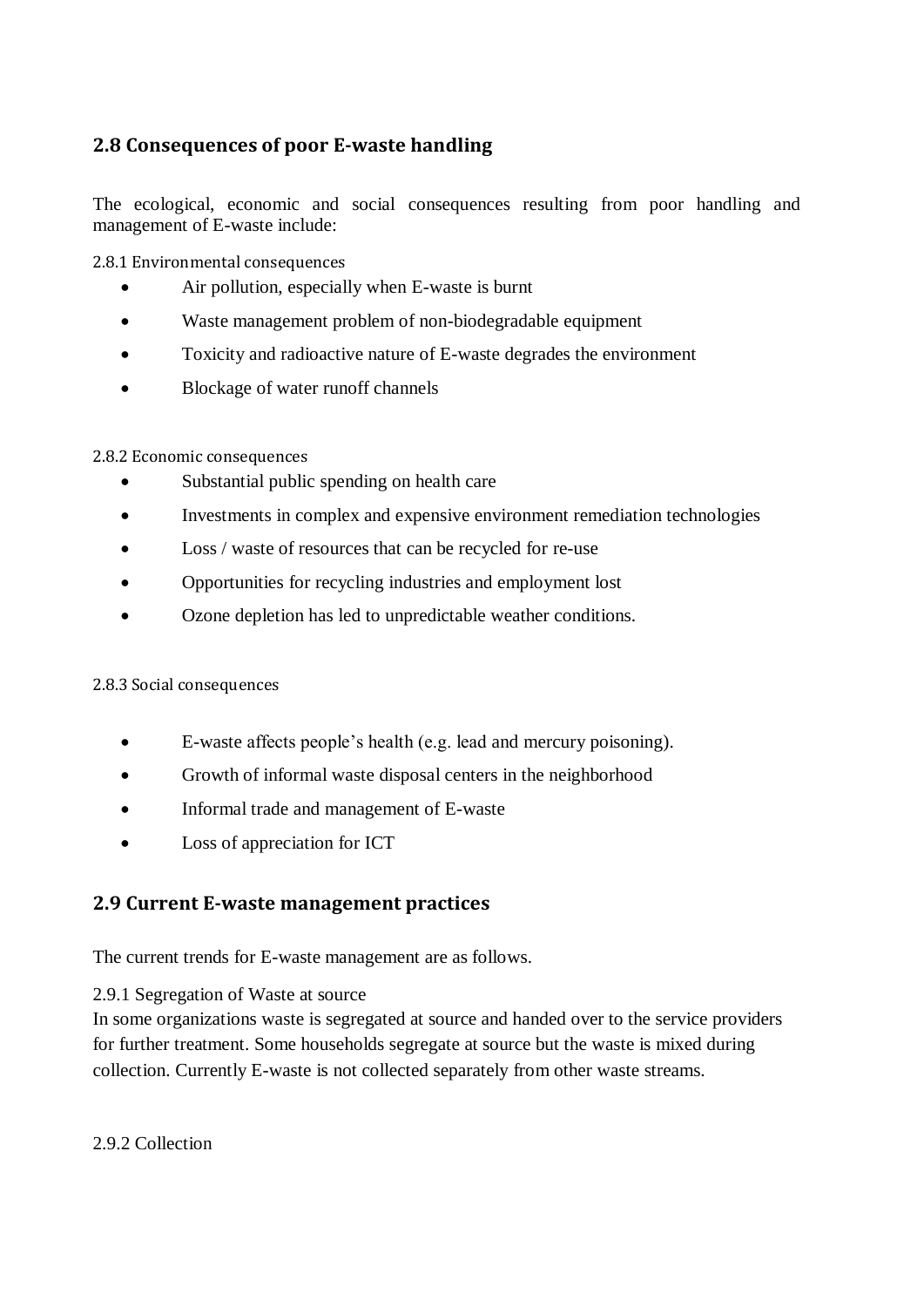The existing collection centers are established individually or jointly or as registered society. They could also be owned by a designated agency, a company or an association to undertake collection operations of E-waste;

<span id="page-26-0"></span>The established collection centers contract or sub contract the E-waste collectors normally known as 'scavengers' to supply them with the waste.

#### 2.9.3 Transportation

<span id="page-26-1"></span>Once general waste is collected at designated places, the contracted service providers collect and take it to dumping sites and recycling facilities for processing. The service providers are licensed for transporting waste by NEMA.

#### 2.9.4 Recycling

<span id="page-26-2"></span>There exist both formal and informal recycling activities in the Kenyan market with scanty information on the volumes collected and processed. A Few companies have been licensed by NEMA as E-waste recyclers. In 2019, these companies included Waste Electrical and Electronic Equipment Centre (WEEE Centre), Sinomet Kenya, Sintmund Kenya and E-waste Initiative Kenya (Ewik).

#### 2.9.5 Refurbishing

<span id="page-26-3"></span>There is a growing number of licensed entrepreneurs and organized groups which are refurbishing E-waste in the country with the intent of increasing product lifespan.

2.9.6 E-waste take back

<span id="page-26-4"></span>There are efforts by a few manufactures who have introduced take-back programmes in the country. However, there is lack of consistency and awareness to the public.

#### 2.9.7 Trans-boundary waste movement

<span id="page-26-5"></span>Kenya being a signatory to Basel Convection 1994, trans-boundary movement of waste includes import of waste originating from a foreign country into Kenya as well as export of waste outside country into another country and transit of waste through the country. However Kenya is not a signatory to the Bamako convention.

#### <span id="page-26-6"></span>**2.10 The E-waste Challenges and Opportunities in Kenya**

2.10.1 The E-waste challenges.

Kenya faces diverse challenges in managing e-waste and these includes:-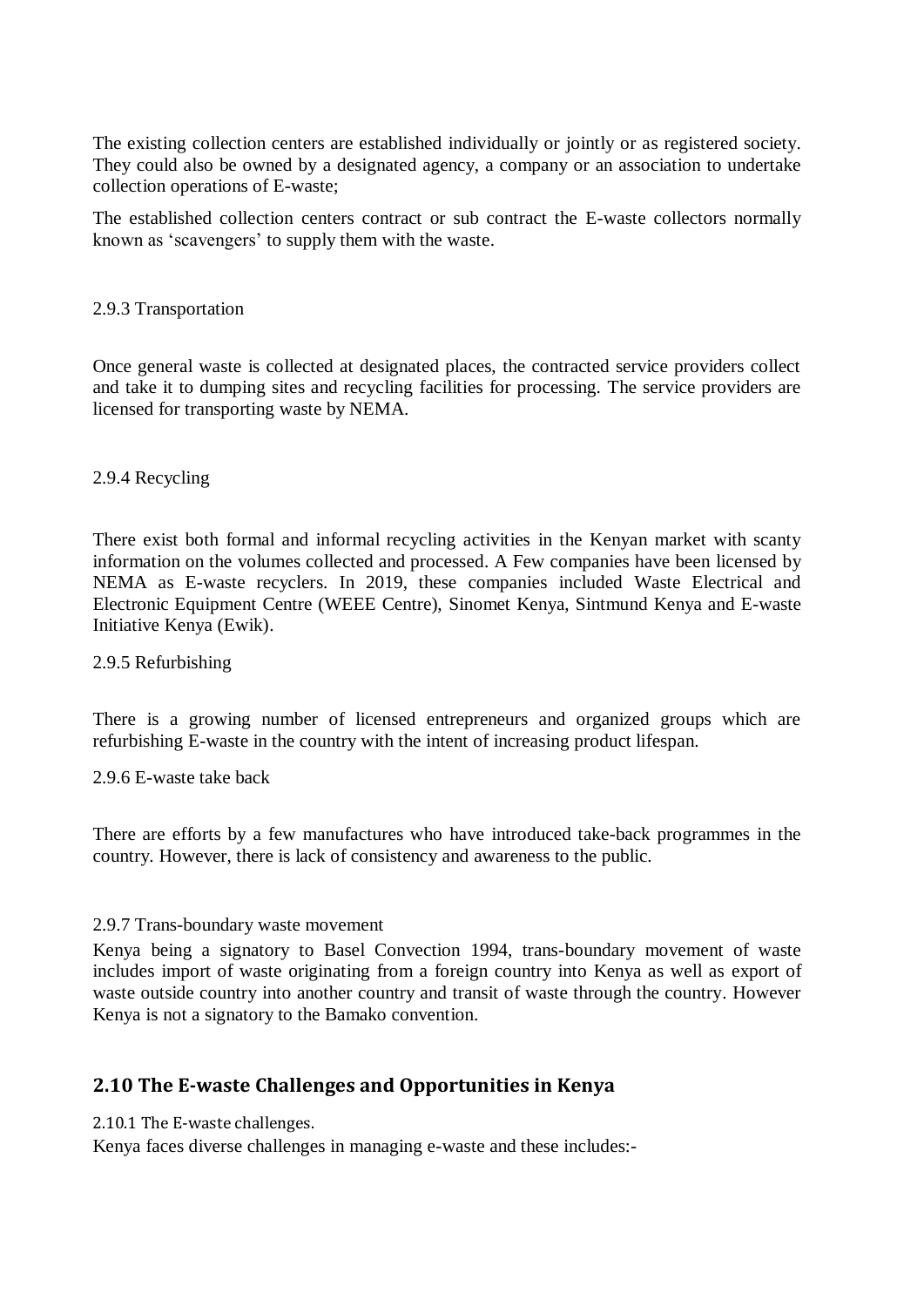- lack of legislation
- Inadequate infrastructure for E-waste management.
- absence of frameworks for end-of-life (EoL)
- no comprehensive product take-back and implementation of extended producer responsibility (EPR) system in place
- lack of citizen awareness on the harmful effects of WEEE on the environment, their health and safety
- Poor methods of E-waste treatment and disposal that discharge harmful heavy metals such as mercury and lead into the environment, depletion of the ozone layer, blocking water drainage channels.
- Lack of consumers ability to purchase brand new EEE, leading to consumption of second-hand or refurbished products which are cheaper but have a shorter life-span.
- The government agencies dealing with waste management have generalized E-waste as part of solid waste. Hence, E-waste management has not been given the priority it deserves at the national level.
- The Government agencies have limited capacity, inadequate resources to effectively address the problems and challenges associated with E-waste.
- Inadequate regulatory framework to deal effectively with WEEE management.
- <span id="page-27-0"></span>• The national Government has not streamlined mechanisms for the county Governments to separate WEEE from other solid wastes, store, collect, transport and process E-waste in a structured manner.

2.10.2 E-waste opportunities

Despite the problem of E-waste, it contributes many useful benefits and opportunities. Proper management of E-waste using environmentally sound systems presents numerous socioeconomic opportunities that can stimulate entrepreneurship, employment and enhancement of livelihoods. The Government can use the sector to raise the standards of living and poverty eradication. E-waste opportunities can be considered at several levels.

- 1. Recycling level. This involves converting fractions of E-waste into useful products. This can contribute to production of waste bi-products which can be used to feed other local industries. Organizations and individuals that are licensed to recycle create job opportunities or self-employ themselves.
- 2. Dismantling and refurbishing level. The refurbisher extends the functional life of electronic or electrical equipment by breaking apart the end of use equipment and selling the parts that can still be used. Some equipment can be dismantled and some valuable parts re-used for repairs or precious metals like gold, silver and copper reclaimed and availed for other useful purposes. This process, besides creating job opportunities, saves the environment by diverting large volumes of Ewaste from energy-intensive down cycling processes where the equipment is reverted to raw materials for use in manufacturing. The environmental and social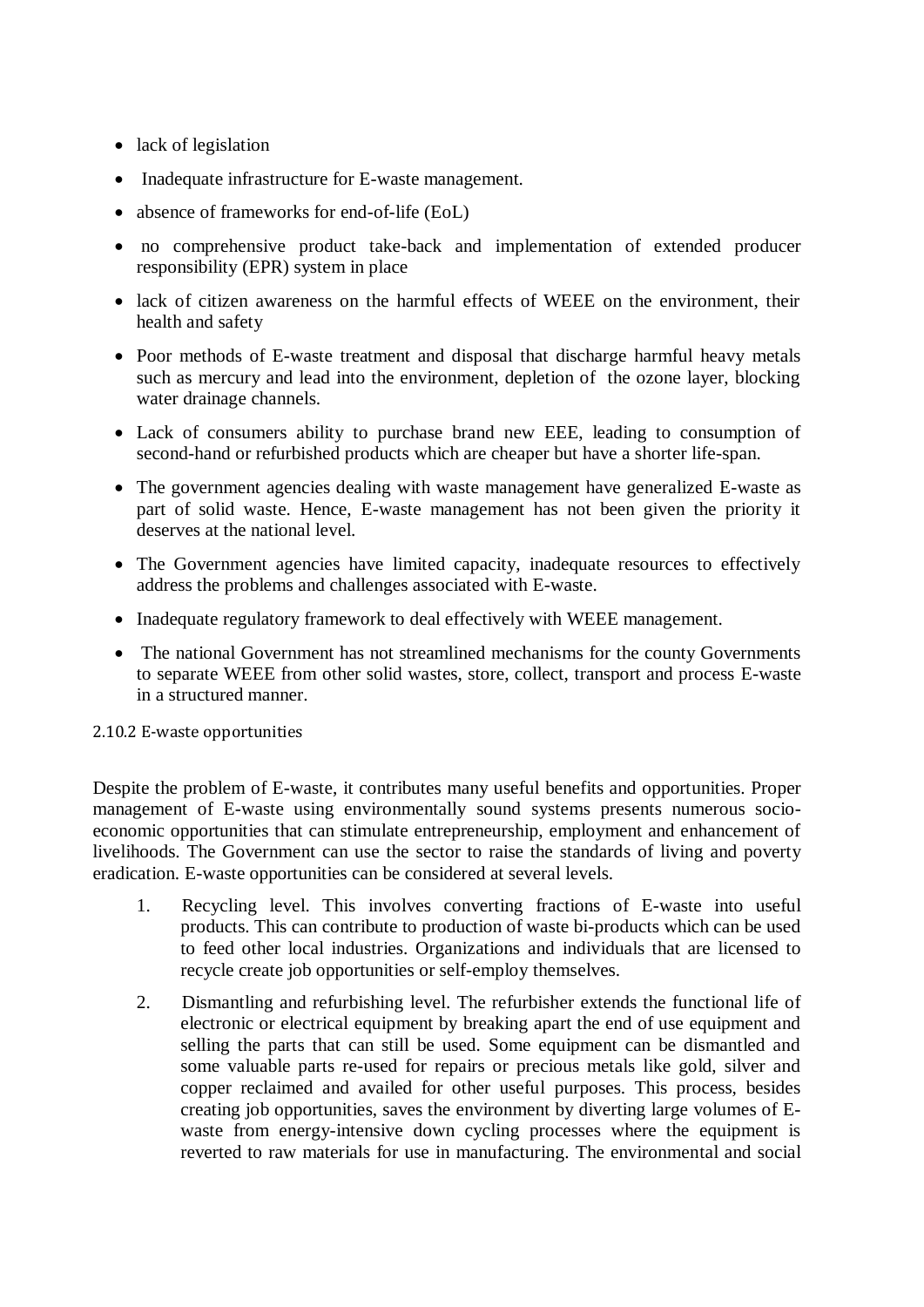benefits of refurbishing and reuse include diminished demand for new products and virgin raw materials and diminished use of landfills.

- 3. Collection level. Through the Producer Responsibility Organization (PRO) and take back systems, those who collect E-waste and hand it over to recyclers, refurbishers and treatment plants are paid a take back fee which improves their livelihoods.
- <span id="page-28-0"></span>4. Creation of urban mining. It is a fact that E-waste contains hundreds of tonnes of various metals. These metals can be isolated, treated and made available for use in new forms. This is done by establishing metal separation facilities. This process not only creates employment but also reduces metal loading and reduces the risk of soil contamination, besides making available new metals for use.

## **2.11 SWOT ANALYSIS**

| <b>STRENGTH</b>                                                                                                                                                                                                                                                                                                                                                                                                                                                                                                                                                                                                         | <b>WEAKNESS</b>                                                                                                                                                                                                                                                                                                                                                                                                                                                                                            |
|-------------------------------------------------------------------------------------------------------------------------------------------------------------------------------------------------------------------------------------------------------------------------------------------------------------------------------------------------------------------------------------------------------------------------------------------------------------------------------------------------------------------------------------------------------------------------------------------------------------------------|------------------------------------------------------------------------------------------------------------------------------------------------------------------------------------------------------------------------------------------------------------------------------------------------------------------------------------------------------------------------------------------------------------------------------------------------------------------------------------------------------------|
| Model the national waste management<br>$\overline{a}$<br>policy framework in place<br>commitment<br>Political<br>through<br>the<br>ratification and adoption of relevant<br>policies, laws and conventions                                                                                                                                                                                                                                                                                                                                                                                                              | Lack of adequate statistics on E-waste<br>$\equiv$<br>generation in the region<br>coordination<br>Limited<br>of<br>E-waste<br>activities at both at national and<br>regional level                                                                                                                                                                                                                                                                                                                         |
| Existence of E-waste<br>management<br>coordination structures at regional and<br>national levels (EACO WG 10, National<br>steering committee)<br>Improved appreciation on awareness of<br>matters<br>across<br>the<br>E-waste<br>board<br>(political, technical and general public)<br>Implementation<br>of<br>-<br>E-waste management initiative of EACO<br>e.g. studies/ statistics( study on going)<br>Existence of some<br>basic E-waste<br>management infrastructure within the<br>country<br>Existence of enabling environment at<br>level<br>as EMCA<br>national<br>such<br>Act, 1999; E-waste regulations 2019. | Lack of comprehensive awareness on<br>$\overline{a}$<br>E-waste especially among end-users,<br>decision makers.<br>Limited<br>E-waste<br>expertise<br>in<br>management within the region<br>E-waste<br>Inadequate<br>management<br>infrastructure and facilities.<br>Insufficient E-waste policies laws and<br>$\equiv$<br>regulations and weak enforcement of<br>existing<br>lack<br>of<br>ones<br>and<br>harmonization of the existing ones<br>Unpredictable flow of resources on e-<br>waste management |
| - Existence of downstream market for some                                                                                                                                                                                                                                                                                                                                                                                                                                                                                                                                                                               |                                                                                                                                                                                                                                                                                                                                                                                                                                                                                                            |
| fractions of E-waste in Kenya.                                                                                                                                                                                                                                                                                                                                                                                                                                                                                                                                                                                          |                                                                                                                                                                                                                                                                                                                                                                                                                                                                                                            |
| <b>OPPORTUNITIES</b>                                                                                                                                                                                                                                                                                                                                                                                                                                                                                                                                                                                                    | <b>THREATS</b>                                                                                                                                                                                                                                                                                                                                                                                                                                                                                             |
| Political                                                                                                                                                                                                                                                                                                                                                                                                                                                                                                                                                                                                               | Political                                                                                                                                                                                                                                                                                                                                                                                                                                                                                                  |
| Global push on E-waste management<br>and initiatives by ITU, UN<br>issues                                                                                                                                                                                                                                                                                                                                                                                                                                                                                                                                               | Political instability in the country                                                                                                                                                                                                                                                                                                                                                                                                                                                                       |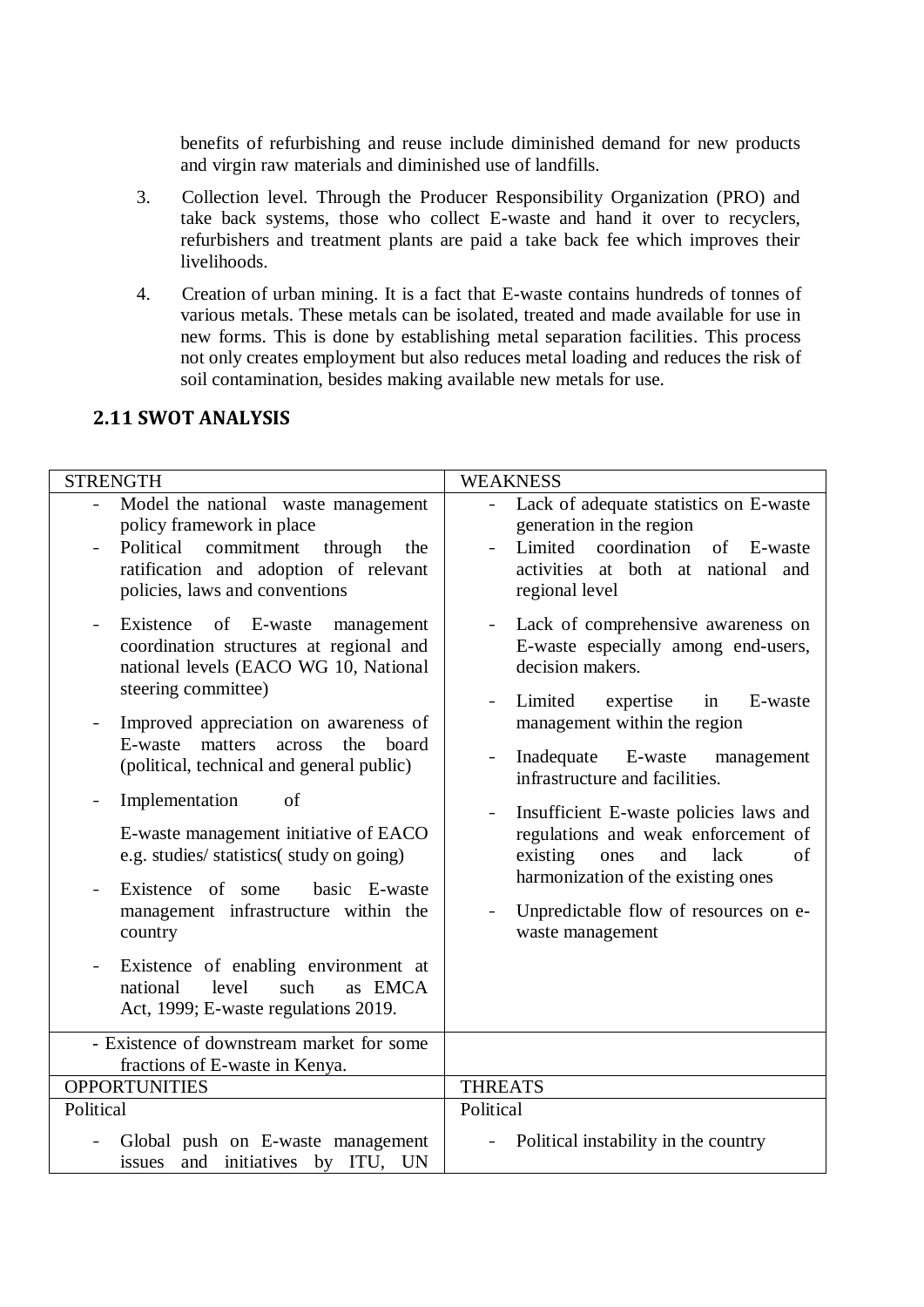| activities through UNFCCC, UNEP,<br>Basel and Bamako Convention, StEP<br>Regional integration and the EAC policy<br>harmonization framework<br>Global<br>conventions,<br>protocols,<br>declarations.<br>Economic<br>Economic opportunities arising from<br>E-waste management<br>Business and employment<br>Potential for export growth<br>Social<br>Growing activism on environment and<br>Green computing<br>Increased Awareness of negative impact<br>of E-waste – Public health<br>Potential positive effects on special<br>impact groups such as women, youth and<br>$PWDs$ – people with disabilities. | Economic<br>Affluent<br>societies<br>High<br>consumption<br>Counterfeit of substandard goods<br>Social<br>Booming informal sector in the region<br>Social practices<br>and<br>culture<br>in<br>handling E-waste (holding on items<br>due to emotional attachment) |
|--------------------------------------------------------------------------------------------------------------------------------------------------------------------------------------------------------------------------------------------------------------------------------------------------------------------------------------------------------------------------------------------------------------------------------------------------------------------------------------------------------------------------------------------------------------------------------------------------------------|-------------------------------------------------------------------------------------------------------------------------------------------------------------------------------------------------------------------------------------------------------------------|
| Technology<br>- Availability of available technologies<br>Best practices for Bench mark                                                                                                                                                                                                                                                                                                                                                                                                                                                                                                                      | Technology<br>- Changing of technology making the<br>ICT equipment's inseparable<br>Rudimentary technology like incineration or<br>burning.                                                                                                                       |
| Environment<br>Urban mining<br>Reduced Greenhouse gases emissions                                                                                                                                                                                                                                                                                                                                                                                                                                                                                                                                            | Environment<br>Continued Poor disposal methods<br>hence pollution to the environment<br>Non segregation of waste                                                                                                                                                  |
| Legal<br>Alignment of the existing policies and laws to the<br>emerging WEEE issues.                                                                                                                                                                                                                                                                                                                                                                                                                                                                                                                         | Legal<br>Inadequate political will                                                                                                                                                                                                                                |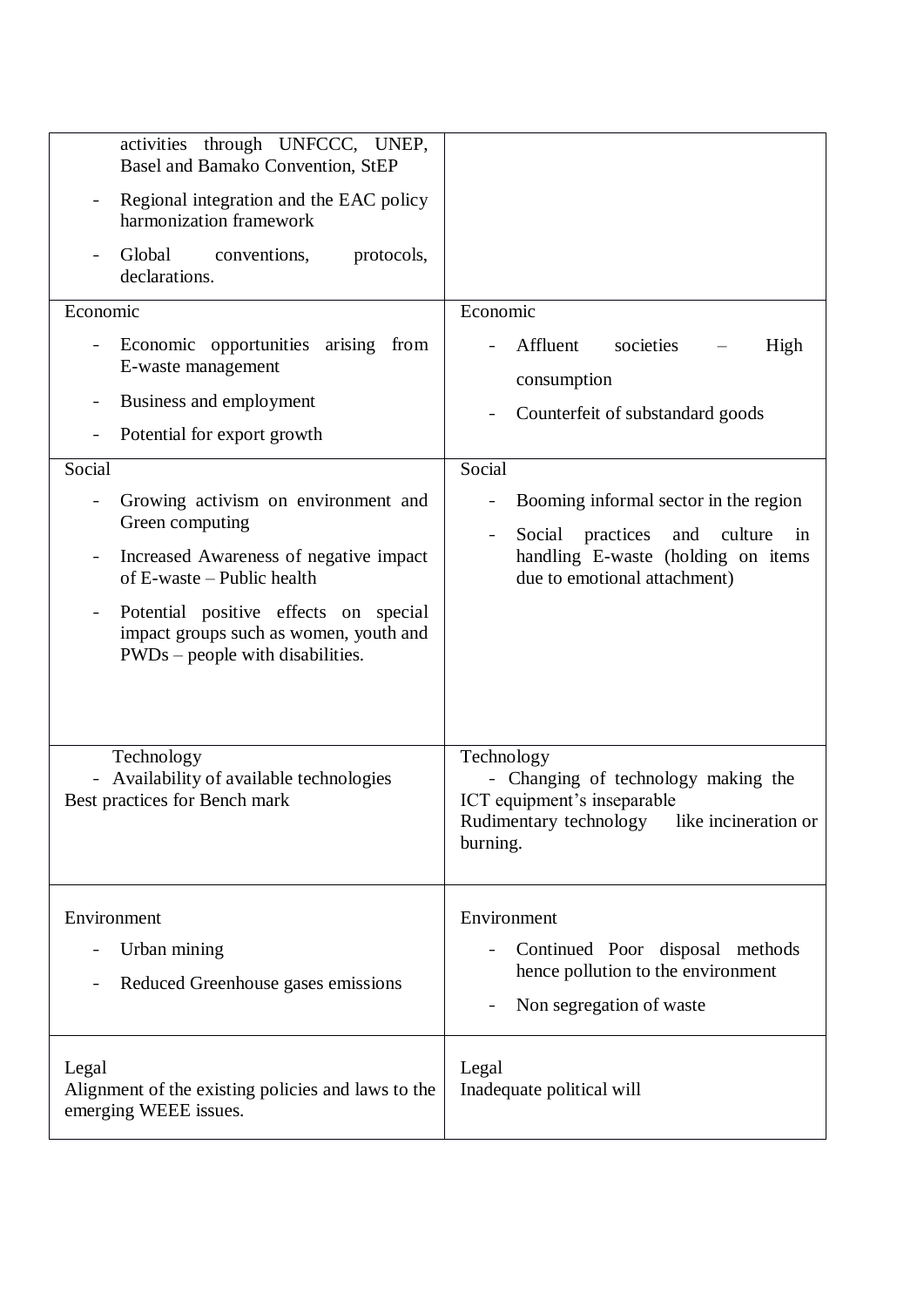## <span id="page-30-1"></span><span id="page-30-0"></span>CHAPTER 3: PREFERRED APPROACH TO E-WASTE MANAGEMENT

## **3.1 Approach to E-waste management**

In view of the above situational analysis, this strategy will adopt a circular economy as its preferred approach to E-waste management:



Besides creating new opportunities for growth, a more circular economy will:

- I. Reduce waste, drive greater resource productivity and deliver a more competitive Kenyan economy.
- II. Position Kenya to better address emerging resource security/scarcity issues in the future and help reduce the environmental impacts of our production and consumption in Kenya.
- III. Facilitate establishment of legal and regulatory framework for E-waste management
- IV. Develop an integrated WEEE management system in dialogue with all stakeholders, including importing companies and existing recycling facilities.
- V. Provide for the establishment of a data base of E-waste stakeholders in the WEEE management system to facilitate availability of reliable and up to date E-waste data.
- VI. Promote, support and enforce the establishment of an E-Waste extended producer responsibility principle
- VII. Have in place an incentive mechanism to encourage stakeholders and users of EEE to facilitate E-waste management and reduce WEEE.
- VIII. Establish a mechanism that will facilitate: segregation of WEEE at source; provide for collection points, holding grounds, transfer stations and treatment facilities.
- IX. Provide for financing for E–waste management systems
- X. Create awareness and capacity building programs at National and County levels for Ewaste stakeholders.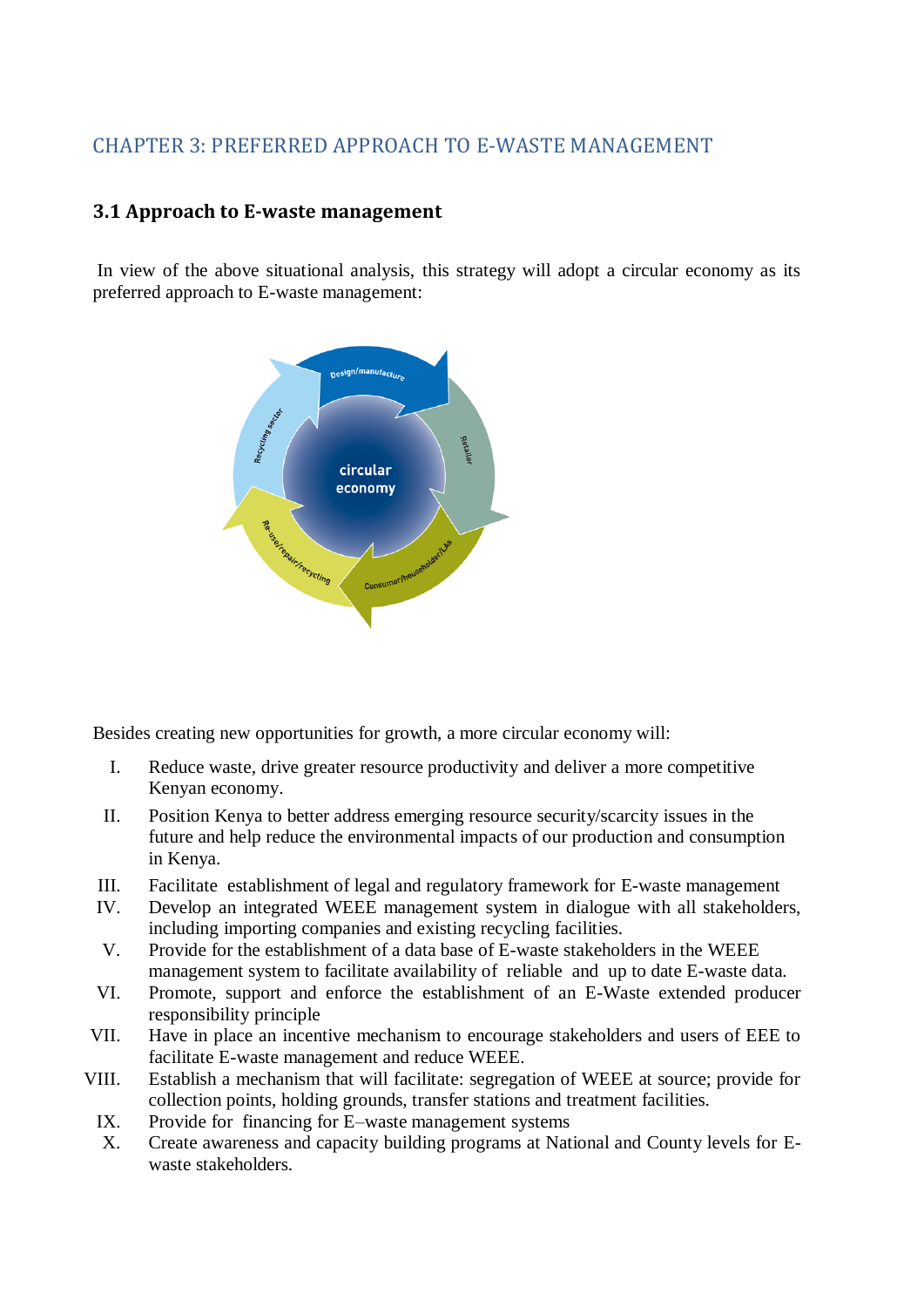- XI. Establish monitoring and evaluation modalities for E-waste management
- XII. To tackle the problem of "sham reuse", with a criteria for the imports of EEE, with a clarification within the E-waste regulations, guidelines and standards

### **3.2 Principles of E-waste management**

This strategy prioritizes the following circular economy practices in E-waste management.

- 1. Create an enabling environment for re-use and life time extension of EEE, its components and other accessories
- 2. Promote activities aimed at resource recovery and recycling of E-waste materials into useful products
- <span id="page-31-0"></span>3. Embrace best available technologies and best available practices in E-waste management.

### <span id="page-31-1"></span>**3.3 Strategic interventions for E-waste management in Kenya**

The following interventions will be undertaken to implement the E-waste strategy

3.3.1 Policy, legal and regulatory framework

To ensure protection of human health and environment, and create enabling conditions for sustainable E-waste management, this strategy seeks to develop and harmonize policy, legal and regulatory framework for E-waste management in Kenya.

There will also be a need to ensure harmonization of other laws and lobbying for international conventions/ treaties to be in tandem with E-waste management principles.

Strategic Actions

- 1. Develop a national E-waste policy, regulations, and EEE standards and cascade to the counties.
- 2. Review, identify gaps and streamline the existing Policy, laws, EEE standards and guidelines to be in line with best practices in E-waste management
- 3. Enactment and operationalization of the draft Environmental Management Coordination (Electrical and Electronic waste management) regulations 2019
- 4. Harmonization of county policies, Acts, regulation, guidelines and standards to the national legal and regulatory framework.
- <span id="page-31-2"></span>5. Establish and enforce EPR (Extended Producer responsibility) and ARF (Advanced recycling fee) principles in national policy to enhance producer and generator participation in E-waste management.
- 6. Provide for incentives to promote E-waste management

3.3.2 Public Awareness, education, research and capacity building on E-waste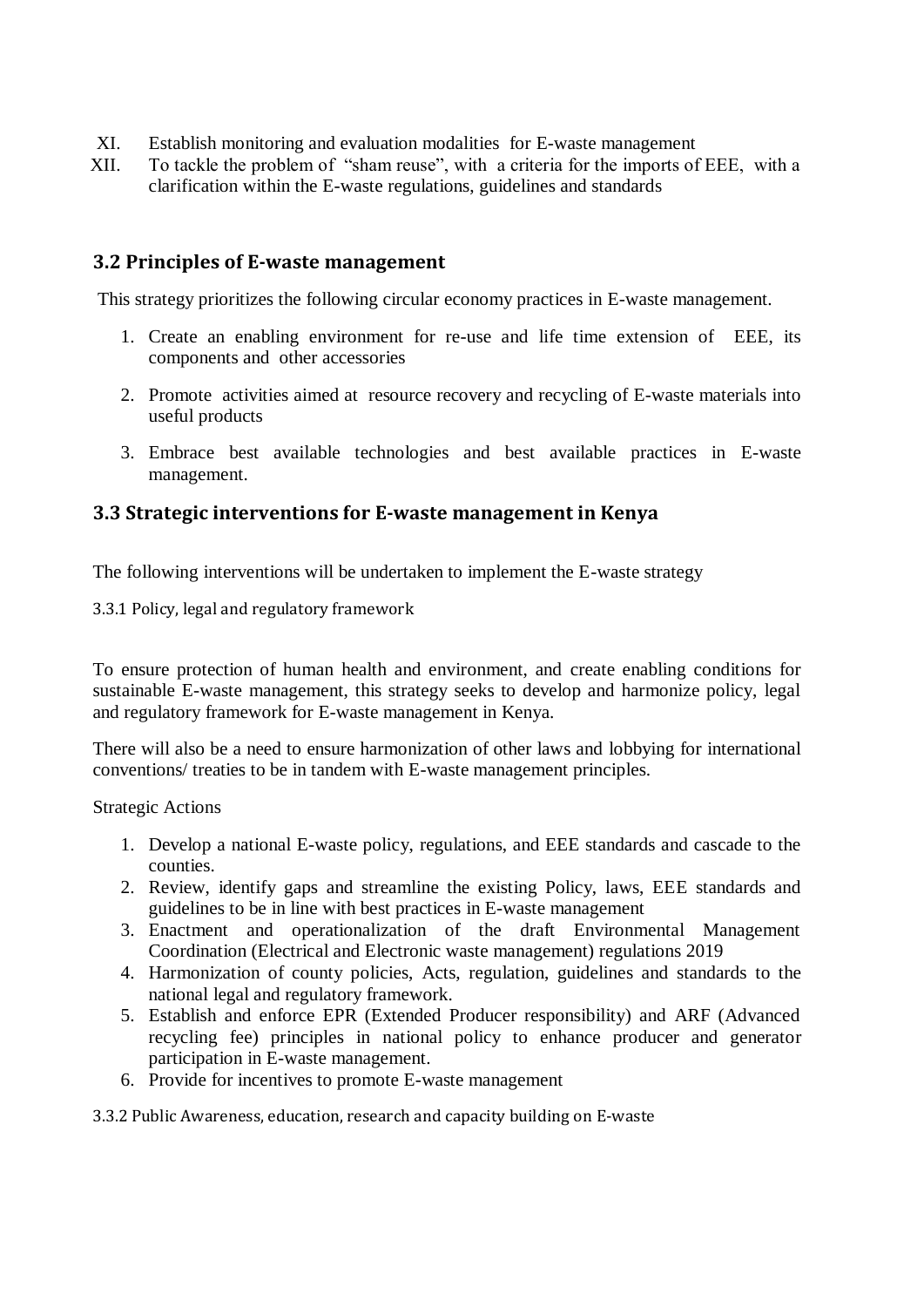This strategy will promote creation of awareness, education, and research and capacity development on E-waste Management.

The identified strategic actions include:

- 1. Raise public awareness about E-waste and its management.
- 2. Develop and disseminate simplified version of strategy, guidelines, regulations and standards
- 3. Build capacity on E-waste management amongst stakeholders
- 4. Disseminate the simplified version national E-waste management strategy, guidelines, regulations and standards
- 5. Participate in regional and international fora on best practices in E-waste management.
- 6. Develop and disseminate brochures, fliers, pamphlets, advertisements etc. on Ewaste management.
- 7. Develop education curriculum at all levels of education and encourage research and development on E-waste.
- 8. Develop a system of collection of reliable, accurate and up to date data on EEE and generated WEEE in the country.
- 9. Promote compliance of section 165(2) of the Public Procurement and Disposal Act 2015 in disposing of their E-waste.

<span id="page-32-0"></span>3.3.3 Infrastructure for E-waste management

The strategy will identify existing infrastructure gaps and come up with mechanisms to bridge the gaps in the country. The identified gaps will be addressed by enhancing existing facilities or setting up new facilities at national or county levels.

#### Specific Actions

The priority interventions areas in infrastructure for E-waste management will include the following:

- 1. Conduct an E-waste management infrastructure requirements analysis
- 2. Develop an E-waste management infrastructure roll out plan
- 3. Put in place appropriate mechanisms for segregation of E-waste at source, collection, transportation, and processing.
- 4. Facilitate the development of dismantling and recovery facilities within the country's regional economic blocks.
- 5. Encourage trade-in of electronic and electrical equipment (to promote reuse principle).
- <span id="page-32-1"></span>6. Develop guidelines on the basic requirements for establishment of E-waste collection centers and recycling facilities.
- 7. Carry out a baseline survey of the informal sector dealing with E-waste.

3.3.4 Resource mobilization for E-waste management.

Sustainable E-waste management is a resource intensive process. This requires adequate availability of resources - physical, human and financial resources. Therefore a resource mobilization mechanism has been identified as a critical component of this strategy.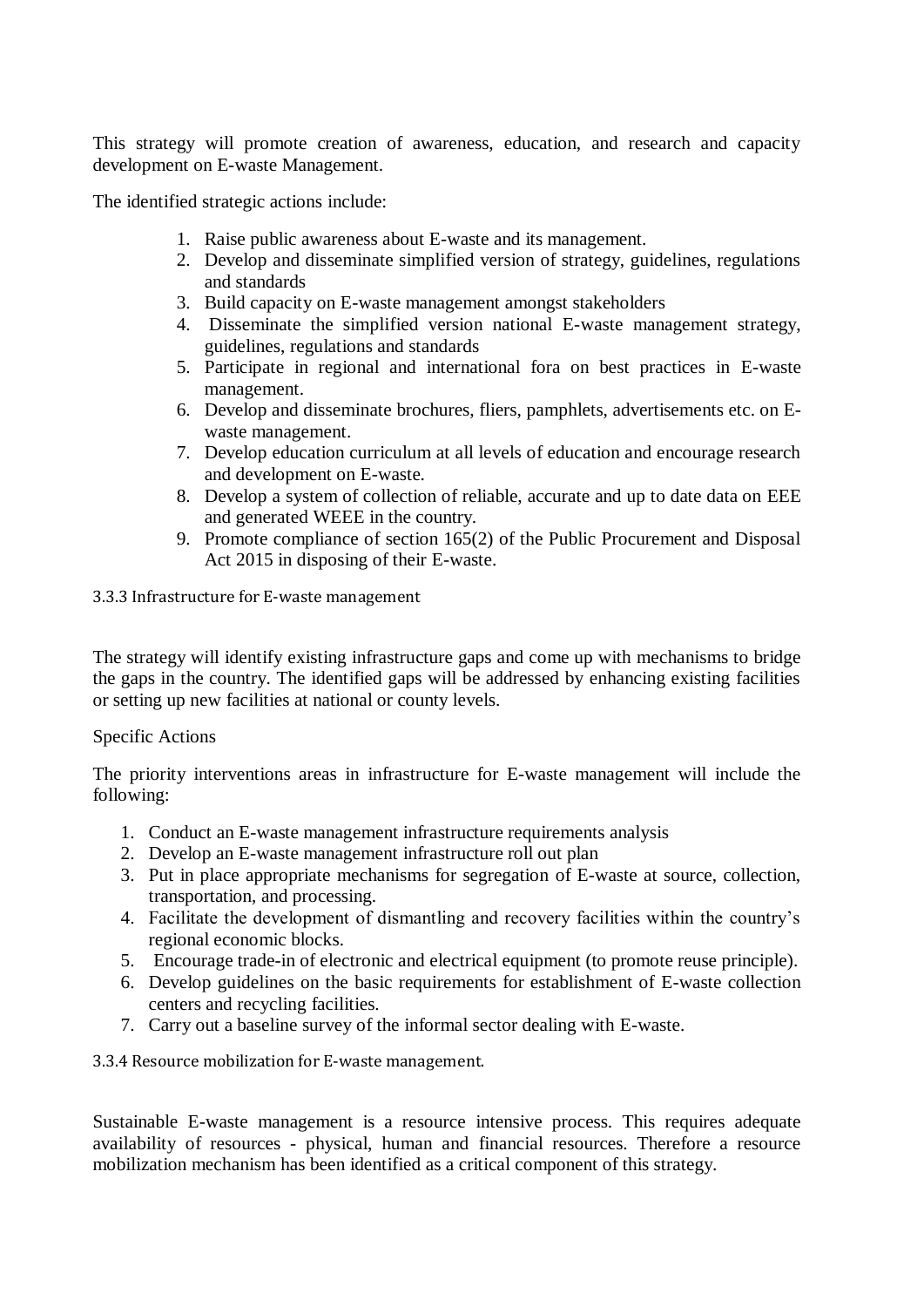Strategic Actions

The following strategic actions have been identified as a means of mobilization of adequate resources for E-waste management and ensure predictability and sustainability:

- 1. Conduct a funding needs assessment for E-waste management
- 2. Conduct a study to determine the EPR fees or Advance Recycling fees.
- 3. Create a national E-waste management fund.
- 4. Develop and Streamline funding mechanisms for E-waste management within the counties.
- <span id="page-33-0"></span>5. Engage regional, international organizations and private corporations for resource mobilization.

## **3.4 Monitoring and evaluation**

This strategy will be continuously monitored to ensure compliance with set timelines. It will also be periodically evaluated to determine the extent to which its objectives are being achieved. The monitoring and evaluation will be guided by the action matrix attached herein. The scope of monitoring and evaluation shall consist but not limited to

- 1. Monitoring on state of E-waste management in Kenya
- 2. Collection of data on import, export and transit of EEE and WEEE.
- 3. Provide information on the impact of the generated WEEE on the environment.
- 4. Collection, submission of data on the quantities, state, type and origin of the generated, processed and disposed WEEE.

<span id="page-33-1"></span>To be able to gauge to what extent the target outcomes have been realized, a monitoring and evaluation framework for the plan will be developed. The framework will identify the anticipated outcomes and results of the strategy – both immediate and long term. For each result (outcomes and outputs) baseline conditions and targets will be identified to show the current status and help in assessing changes in the indicators over time.

## **3.5 Conclusion**

E-waste management is a major challenge in Kenya. There are huge stocks that consumers are piling in homes, offices and other storage facilities. The government will be on the forefront in charting the way forward in promoting strategies that enable broader participation in E-waste management. The government will partner with private firms through Public-Private-Partnerships (PPP) to build robust and sustainable infrastructure to facilitate an environmentally friendly E-waste management system and provide incentives for consumers to dispose their WEEE. The government will consider facilitating NGOs, local investors and private organizations by providing them with tax exemptions on E-waste recycling equipment and land on which to put up E-waste management facilities and infrastructure.

The government will consider promoting both formal and informal E-waste sectors by funding their initiatives through Constituency Development Fund (CDF), Youth, Women and Persons with Disability (PWD) and EPR levies to improve efforts toward WEEE management in the country.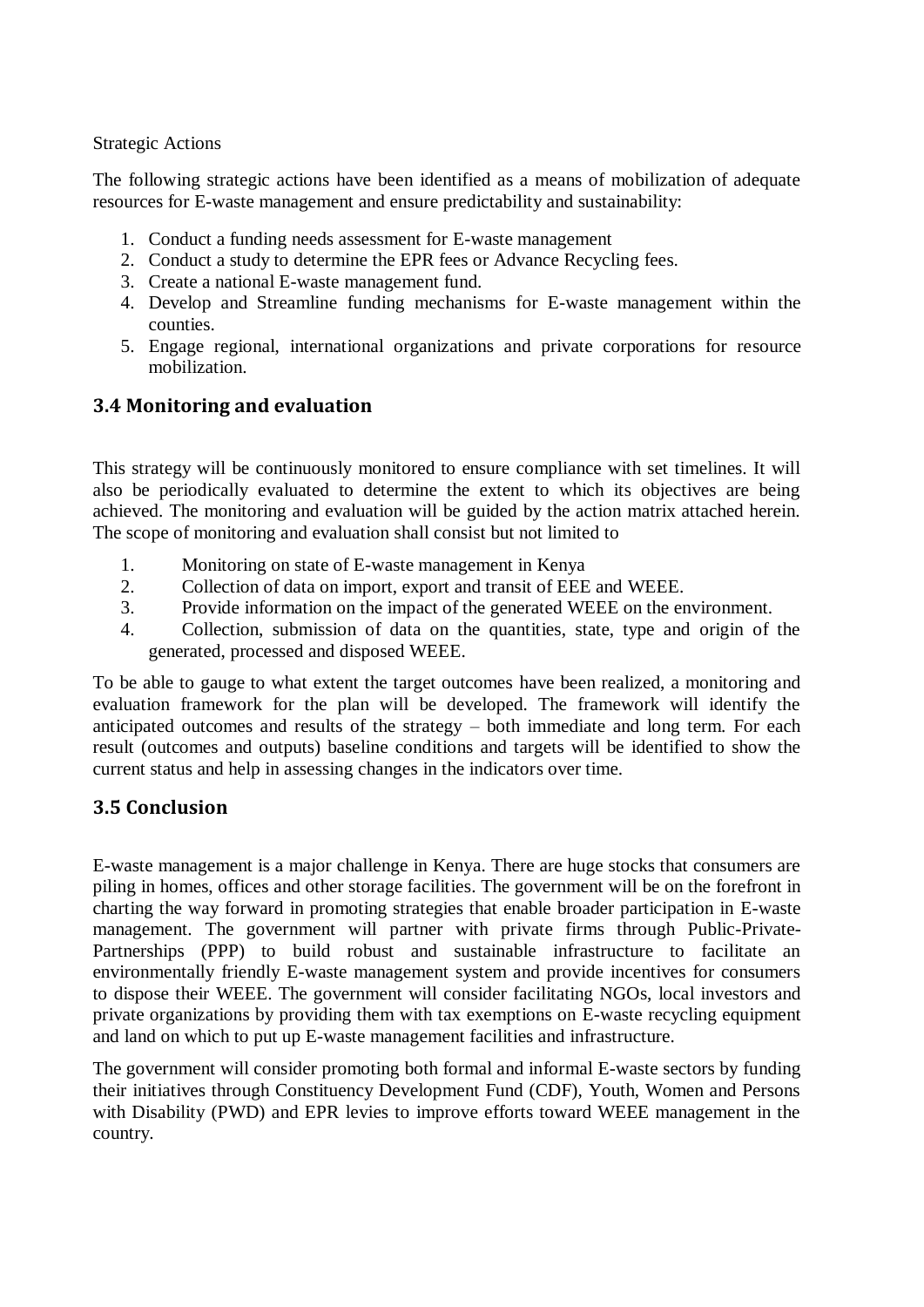The government will also provide incentives for International companies or investors who are willing to partner in refurbishment of old EEE and take-back programs to ease the WEEE burden in the country.

The government will also put in place mechanisms for tracking mass flow of WEEE in and out of the country by use of well-defined models so that it can identify their sources and distribution channels for effective management.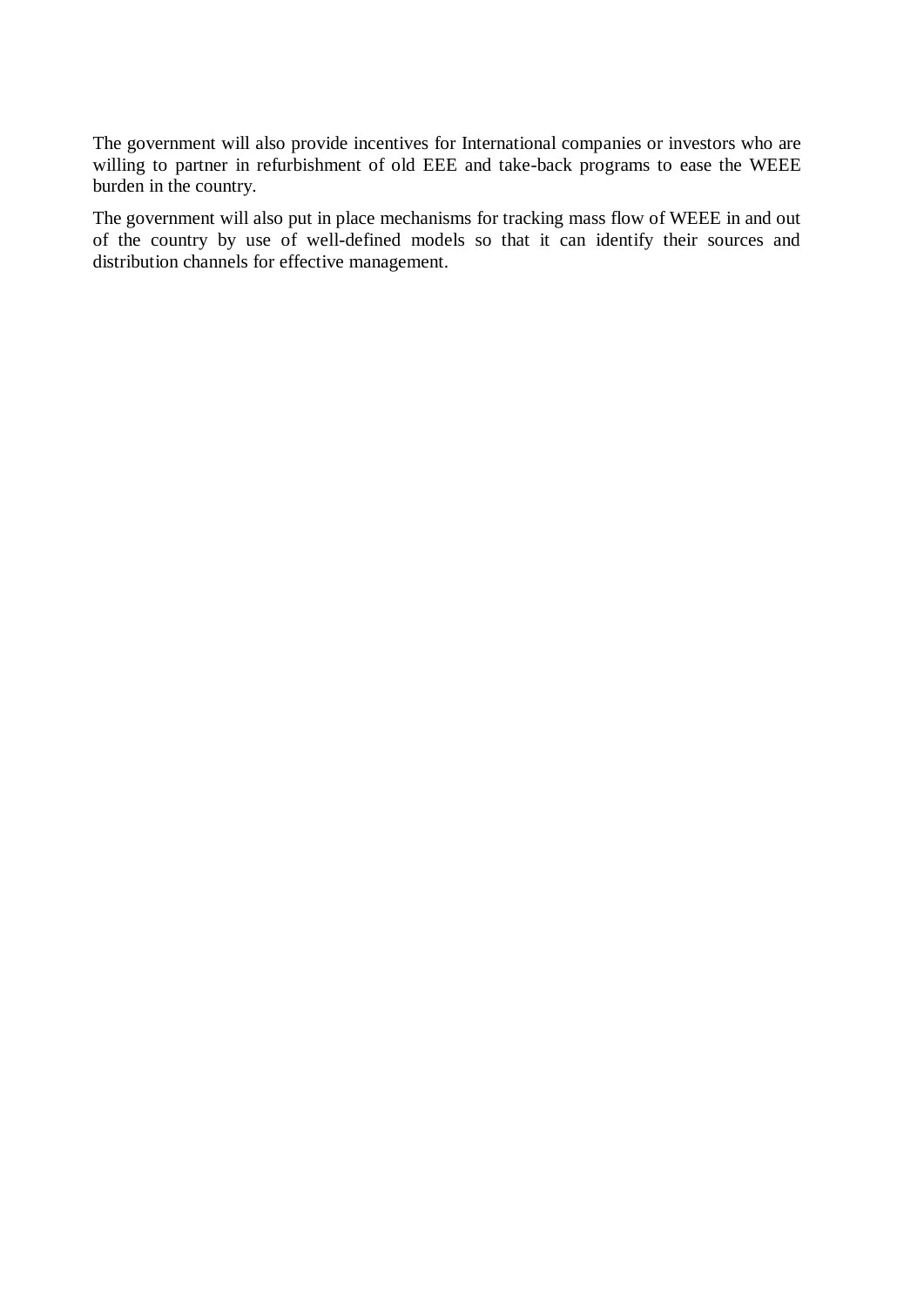## **ANNEX 1: NATIONAL E-WASTE STRATEGY IMPLEMENTATION MATRIX**

| Objectives                                                                                                                                   | Outcomes                                                                                                                                                                                                     | <b>Strategies</b>                                                                                                                                                                 | Key performance<br>indicators                                                                                                                                                | Time frame | Actors                                                                                   | Costs (in<br>KSH) |
|----------------------------------------------------------------------------------------------------------------------------------------------|--------------------------------------------------------------------------------------------------------------------------------------------------------------------------------------------------------------|-----------------------------------------------------------------------------------------------------------------------------------------------------------------------------------|------------------------------------------------------------------------------------------------------------------------------------------------------------------------------|------------|------------------------------------------------------------------------------------------|-------------------|
| Thematic Area 1: policy, legal and regulatory framework                                                                                      |                                                                                                                                                                                                              |                                                                                                                                                                                   |                                                                                                                                                                              |            |                                                                                          |                   |
| Review, Develop<br>and streamline a<br>national E-waste<br>policy, E-waste<br>regulations and<br><b>EEE</b> standards                        | Development<br>of<br>sustainable<br>E-waste<br>policy,<br>regulations<br>and EEE<br>standards<br>Revision of<br>the existing<br>legal and<br>regulatory<br>framework<br>with green<br>economy<br>perspective | Revision of<br>the existing<br>regal and<br>regulatory<br>framework<br>with green<br>economy<br>perspective                                                                       | Number of<br>counties with an<br>E-waste policy,<br>act regulations<br>and EEE<br>standards<br>Number of<br>revised and<br>streamlined legal<br>and regulatory<br>frameworks | 2020-2023  | C.O.G,<br>ministry of<br>Environment<br><b>KIPPRA</b><br><b>KEPSA</b><br>Line ministries | 25 M              |
| Harmonize county<br>policies, acts,<br>regulations,<br>guidelines and<br>standards to the<br>national, regal and<br>regulatory<br>framework. | Harmonized<br>counties<br>legal,<br>policies and<br>regulatory<br>framework                                                                                                                                  | Establishing a<br>legal<br>framework to<br>comply with<br><b>Basel</b><br>Convention<br>obligations;                                                                              | Number of<br>harmonized<br>policies, acts and<br>regulations<br>aligned with<br>national policies<br>and regulatory<br>framework                                             | 2021-2023  | C.O.G<br>Lead<br>institutions.<br><b>KEPSA</b><br><b>KIPPRA</b>                          | 15 M              |
| Establish and<br>enforce EPR and<br>ARF principals in<br>the national policy                                                                 | Development<br>of an<br>incentive<br>framework<br>Provide a<br>management<br>structure and<br>implement a<br>financing<br>mechanism<br>for the                                                               | Develop the<br>administrative<br>framework of<br>the third party<br>organizations<br>including the<br>rules that will<br>govern the<br>third party<br>organization<br>Development | Enactment of the<br>EPR and ARF<br>Operationalizatio<br>n of the incentive<br>framework                                                                                      | 2022-2024  | Lead<br>institutions<br><b>KEPSA</b><br>Treasury<br><b>KAM</b><br>Line ministries        | 20 M              |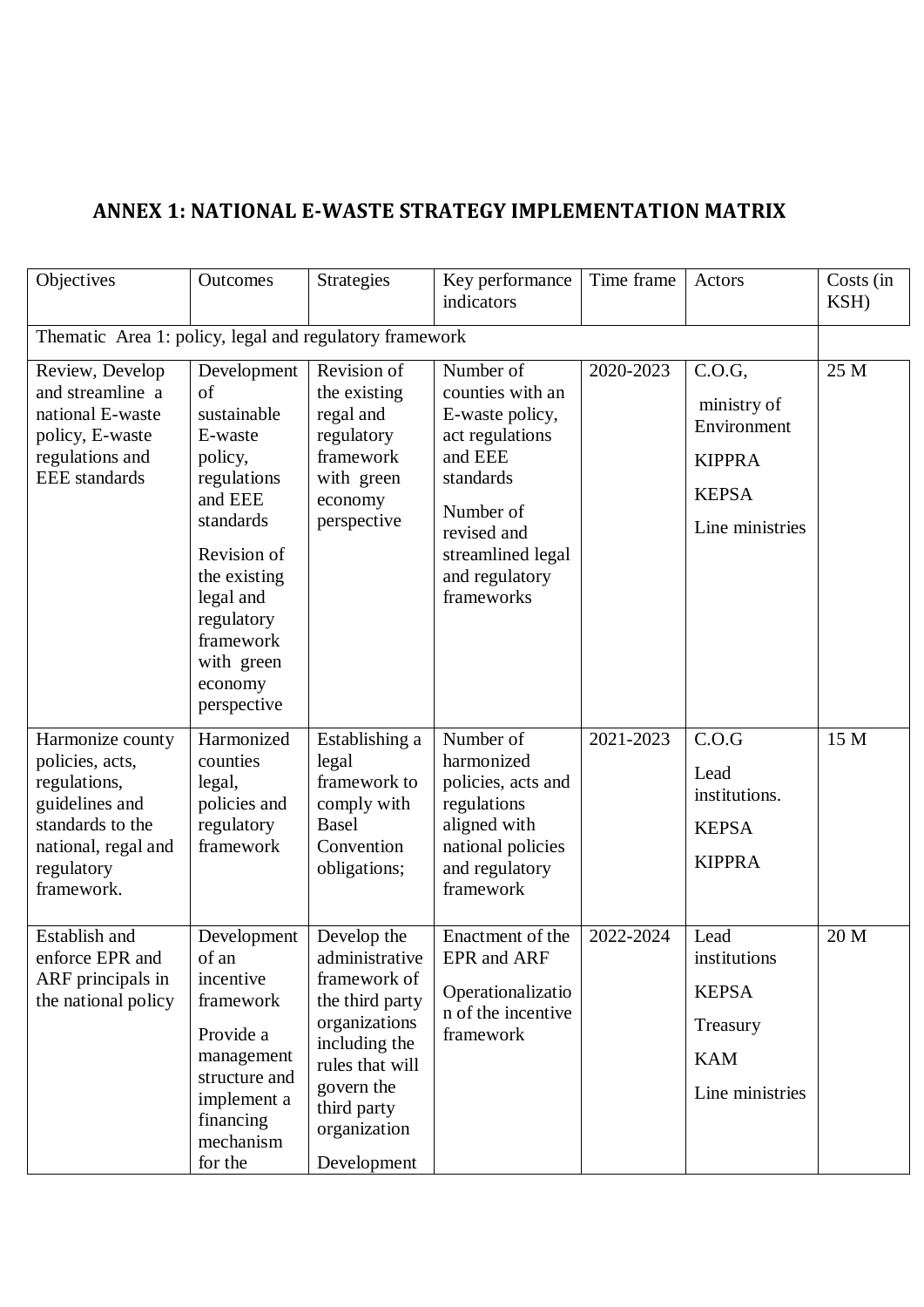|                                                                                                                                            | sustainability<br>of the E-<br>waste take-<br>back system                                                                                                                                                                                                                  | of an EPR<br>and ARF                                                                                                                      |                                                                                                                                               |           |                                                                                                               |      |
|--------------------------------------------------------------------------------------------------------------------------------------------|----------------------------------------------------------------------------------------------------------------------------------------------------------------------------------------------------------------------------------------------------------------------------|-------------------------------------------------------------------------------------------------------------------------------------------|-----------------------------------------------------------------------------------------------------------------------------------------------|-----------|---------------------------------------------------------------------------------------------------------------|------|
| Enactment<br>operationalization<br>of the draft<br>environmental<br>management<br>coordination<br>(EEE-waste<br>management)<br>regulations | Publication<br>of the E-<br>waste<br>regulations                                                                                                                                                                                                                           | Facilitate the<br>adoption and<br>entrenchment<br>of National E-<br>waste<br>regulations.                                                 | Enforcement of<br>the E-waste<br>regulation                                                                                                   | 2019-2030 | <b>NEMA</b><br>Ministry of<br>environment<br>C.O.G                                                            | 20 M |
| Thematic Area 2: Public awareness, research and capacity building on E-waste.                                                              |                                                                                                                                                                                                                                                                            |                                                                                                                                           |                                                                                                                                               |           |                                                                                                               |      |
| Raise<br>comprehensive<br>awareness about E-<br>waste and its<br>management.                                                               | Existence of<br>a<br>comprehensi<br>ve rollout<br>plan for<br>awareness<br>creation.<br>Funding of<br>E-waste<br>education<br>and<br>awareness<br>programmes<br>and activities<br>of their own<br>initiative and<br>from<br>obligations<br>imposed by<br>the<br>government | Create and<br>implement<br>awareness and<br>education<br>activities and<br>programmes<br>on the<br>responsible<br>disposal of E-<br>waste | Developing<br>educational and<br>awareness<br>programmes on<br>E-waste disposal<br>methods for<br>consumers<br>jointly with the<br>government | 2020-2022 | Ministry of<br>environment<br><b>NEMA</b><br><b>KAM</b><br><b>KEPSA</b><br>Ministry of<br><b>ICT</b><br>Media | 10 M |
| Develop and<br>disseminate<br>simplified version<br>of the strategy,<br>guidelines,<br>regulations and<br>standards                        | Rise in<br>proportion of<br>the<br>population<br>with access<br>to the<br>simplified<br>versions<br>material                                                                                                                                                               | Development<br>and<br>dissemination<br>of brochures,<br>fliers,<br>pamphlets<br>advertisement<br>s etc. on E-<br>waste<br>management      | Percentage<br>increase on the<br>materials<br>developed and<br>distributed to the<br>population                                               | 2020-2021 | Lead<br>institutions<br><b>KAM</b><br><b>NEMA</b><br>Ministry of<br>environment.<br>Line ministries           | 25 M |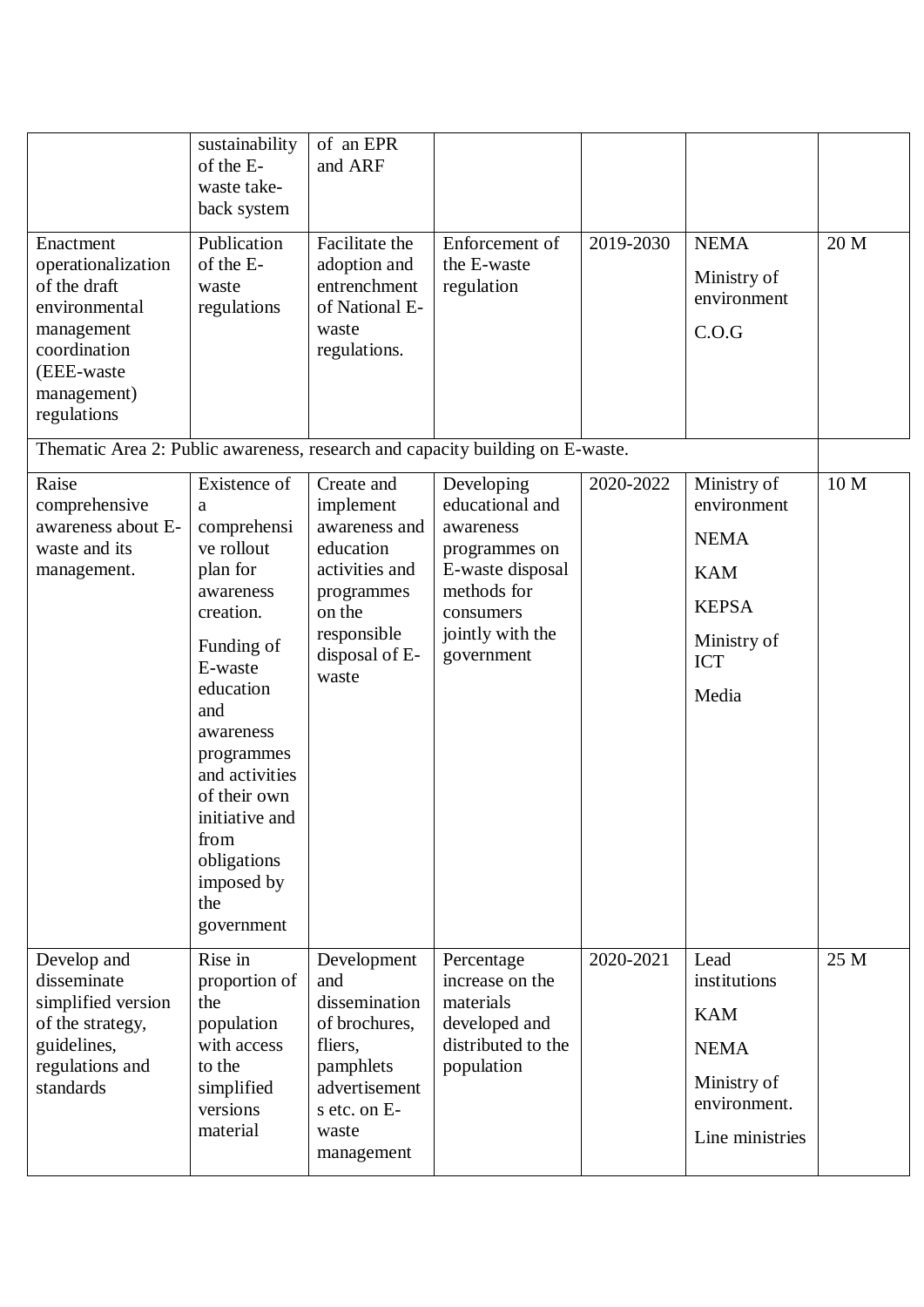|                                                                                                                                                                                                        |                                                                                                                                               |                                                                                                                                                                                                                          |                                                                                                                                                                                                                                           |           | <b>KEPSA</b>                                                                                                                                                                           |      |
|--------------------------------------------------------------------------------------------------------------------------------------------------------------------------------------------------------|-----------------------------------------------------------------------------------------------------------------------------------------------|--------------------------------------------------------------------------------------------------------------------------------------------------------------------------------------------------------------------------|-------------------------------------------------------------------------------------------------------------------------------------------------------------------------------------------------------------------------------------------|-----------|----------------------------------------------------------------------------------------------------------------------------------------------------------------------------------------|------|
| Build capacity on<br>E-waste<br>management<br>amongst<br>stakeholders                                                                                                                                  | Rise in<br>awareness on<br>sustainable<br>E-waste<br>management                                                                               | Development<br>of capacity<br>building<br>programme<br>and schedules<br>for diverse<br>stakeholders                                                                                                                      | Participation in<br>regional and<br>international fora<br>on the best<br>practices in E-<br>waste<br>management<br>Increased<br>stakeholders<br>participation in<br>for a                                                                 | 2020-2025 | <b>NEMA</b><br>Line ministries<br>Ministry of<br>environment<br>Ministry of<br>education<br><b>KEPSA</b><br><b>KAM</b><br>C.O.G<br>Research<br>institutions<br>Development<br>partners | 60 M |
| Develop education<br>curriculum at all<br>levels of education<br>and encourage<br>research and<br>development on E-<br>waste                                                                           | Development<br>of a<br>sustainable<br>E-waste<br>management<br>curriculum                                                                     | Strengthen<br>institutions to<br>enhance<br>adoption of<br>the E-waste<br>management<br>curriculum<br>Support<br>sustainable E-<br>waste<br>management<br>technologies<br>including<br>business<br>incubation<br>centers | Kenya E-waste<br>management<br>curriculum in<br>place<br>No. Of training<br>programmes that<br>incorporate<br>sustainable E-<br>waste<br>management<br>Proportion of<br>centers of<br>excellence<br>championing E-<br>waste<br>management | 2020-2030 | Ministry of<br>environment<br>Ministry of<br>education<br><b>TSC</b><br><b>KICD</b><br>development<br>partners<br>Research<br>institutions                                             | 25 M |
| Sensitize members<br>of the public,<br>private sector<br>players and public<br>institutions<br>inclusive of<br>regulatory<br>authorities on the<br>importance of<br>sustainable E-<br>waste management | Develop a<br>communicati<br>on and<br>stakeholders<br>engagement<br>strategy<br>Increase<br>awareness<br>through<br>different<br>means, e.g., | Design and<br>distribute<br>educational<br>pamphlets<br>that answers<br>what is e-<br>waste, the<br>negative<br>effects of<br>manipulating<br>E-waste on                                                                 | Creation of<br>quality jobs in<br>the recycling<br>sector while<br>ensuring<br>compliance with<br>technical<br>standards for the<br>protection of the<br>environment and<br>those involved in                                             | 2019-2024 | Line<br>ministries<br>C.O.G<br>Ministry of<br>environment<br>Lead<br>institutions<br><b>KAM</b>                                                                                        |      |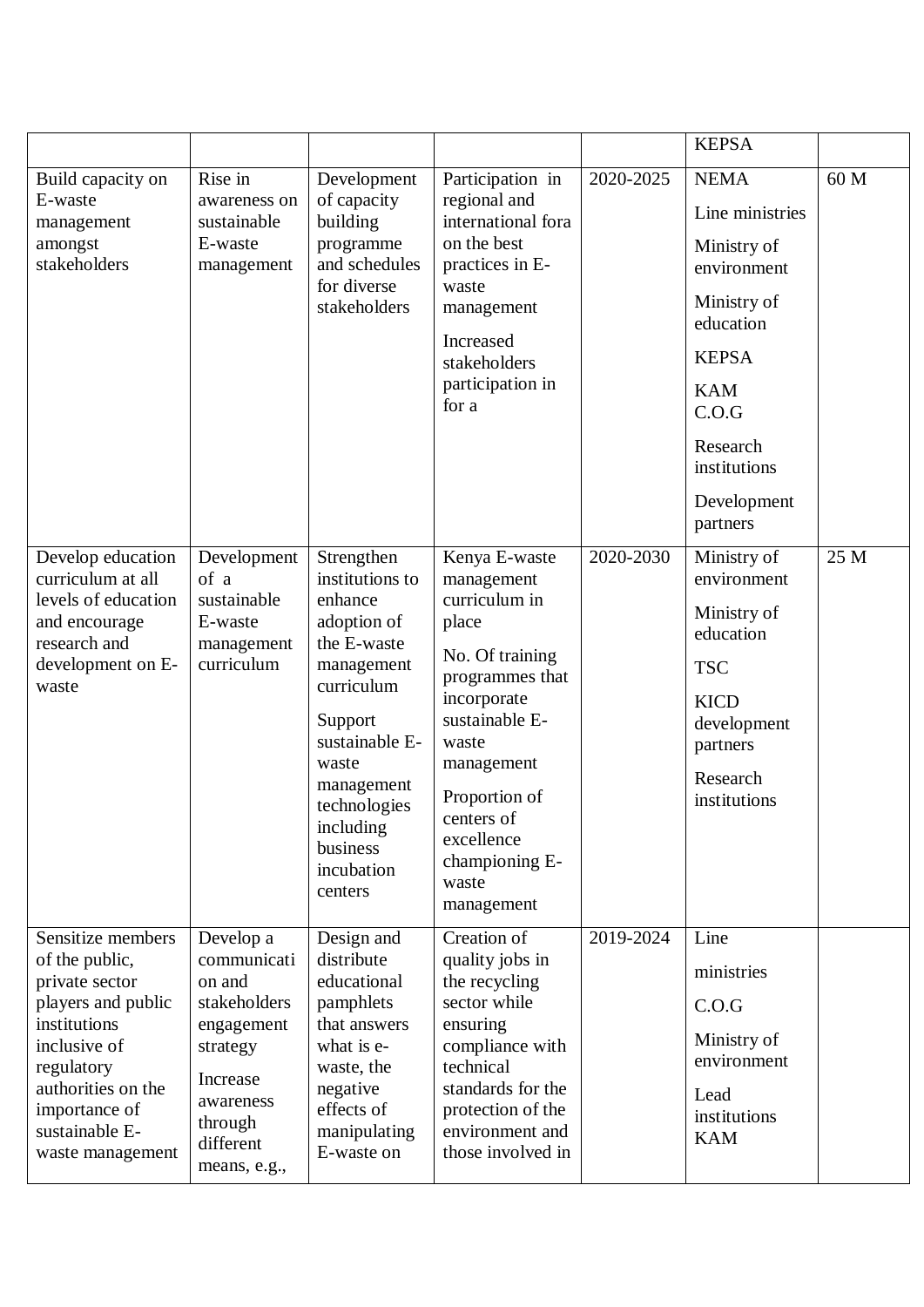|                                                                                                                   | information<br>on websites,<br>in store<br>billboards,<br>etc., on the<br>risks of<br>mishandling<br>E-waste, e.g.,<br>hoarding E-<br>waste<br>products,<br>sending E-<br>waste to the<br>landfill, etc | human health<br>care, ways to<br>dispose E-<br>waste<br>responsibly,<br>etc. | the collection,<br>transportation<br>and processing<br>of E-waste.                                      |           | <b>KEPSA</b>                                                                                                                             | 30 M |
|-------------------------------------------------------------------------------------------------------------------|---------------------------------------------------------------------------------------------------------------------------------------------------------------------------------------------------------|------------------------------------------------------------------------------|---------------------------------------------------------------------------------------------------------|-----------|------------------------------------------------------------------------------------------------------------------------------------------|------|
| Develop a system<br>of collection of<br>reliable accurate<br>and up to date data<br>on EEE and<br>generated WEEE. | Development<br>of an EEE<br>registry                                                                                                                                                                    | Conduct a<br>baseline<br>survey on<br>EEE and<br>WEEE in<br>Kenya            | Existence of up<br>to date on EEE<br>and WEEE in the<br>country                                         | 2020-2023 | Ministry of<br>environment<br><b>KEPSA</b><br>Research<br>institutions<br><b>KNBS</b><br>C.O.G<br>Development<br>partners<br><b>KEBS</b> | 50   |
| Promote<br>compliance of<br>section 165 $(2)$ of<br>the public<br>procurement and<br>disposal act 2015            | Increased<br>compliance<br>by public<br>institutions                                                                                                                                                    | Reviewing of<br>the PPDA<br>$2015$ to<br>address the<br>loopholes            | Reduction of E-<br>waste within<br>public<br>institutions                                               | 2019-2021 | Treasury<br><b>PPRA</b><br>Ministry of<br>environment<br><b>NEMA</b><br>Lead<br>institutions<br>Line ministries                          | 28 M |
| Thematic Area 3: infrastructure for E-waste management                                                            |                                                                                                                                                                                                         |                                                                              |                                                                                                         |           |                                                                                                                                          |      |
| Conduct an E-<br>waste<br>infrastructure<br>analysis                                                              | Develop an<br>E-waste<br>management<br>roll out plan                                                                                                                                                    | Identify<br>existing<br>infrastructure<br>gaps<br>Description<br>and         | Enhancement of<br>existing facilities<br>or set up new<br>facilities at<br>County and<br>national level | 2019-2024 | C.O.G<br>Development<br>partners<br>Ministry of<br>environment                                                                           | 25M  |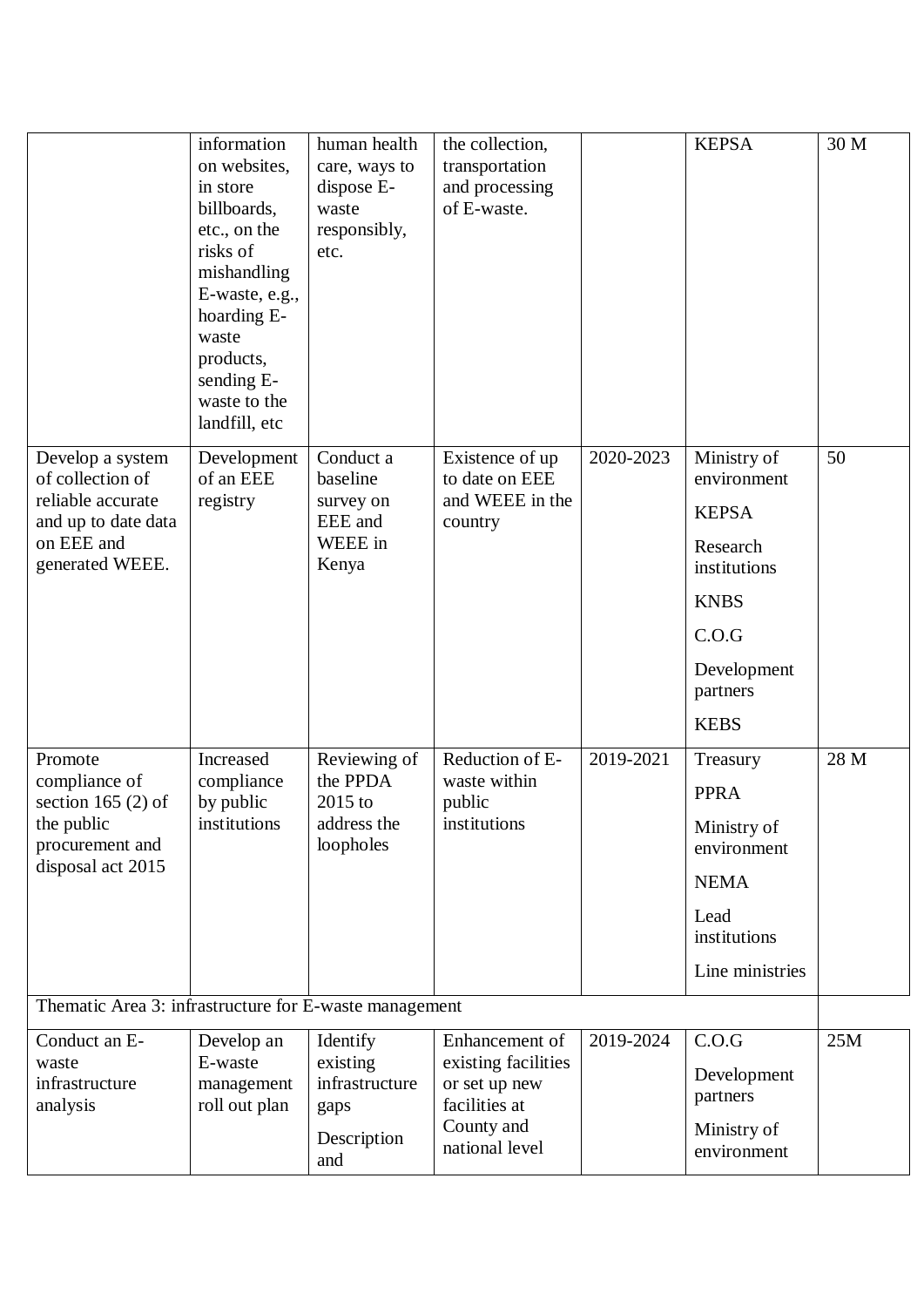|                                                                                                                                   |                                                                                                                                                                                   | assessment of<br>E-waste<br>management<br>practices in<br>the informal<br>and formal<br>sector                                                                                         |                                                                                                                                                                                                                          |           | Treasury<br><b>KEPSA</b><br><b>KAM</b><br><b>NEMA</b><br>Development<br>partners                                                                                                  |                          |
|-----------------------------------------------------------------------------------------------------------------------------------|-----------------------------------------------------------------------------------------------------------------------------------------------------------------------------------|----------------------------------------------------------------------------------------------------------------------------------------------------------------------------------------|--------------------------------------------------------------------------------------------------------------------------------------------------------------------------------------------------------------------------|-----------|-----------------------------------------------------------------------------------------------------------------------------------------------------------------------------------|--------------------------|
| Facilitate the<br>development of<br>dismantling and<br>recovery facilities<br>within the<br>country's regional<br>economic blocks | $\mathbf{A}$<br>rationalized,<br>well<br>distributed<br>and<br>developed E-<br>waste<br>management<br>infrastructure                                                              | Develop<br>guidelines on<br>the basic<br>requirements<br>on the<br>establishment<br>s of E-waste<br>collection<br>centers and<br>recycling<br>facilities                               | Put in place<br>appropriate<br>mechanisms for<br>collection,<br>transportation<br>and disposal of<br>E-waste such as<br>the take-back<br>systems with<br>incentives for<br>consumers, door-<br>to-door<br>collection etc | 2020-2023 | C.O.Gs<br>Development<br>partners<br>Ministry of<br>environment<br>Line ministries<br>architectural<br>association of<br>Kenya (AAK)<br>National<br>construction<br>authority(NCA | $2$ Bn                   |
| Thematic area 4: Resource mobilization for E-waste management.                                                                    |                                                                                                                                                                                   |                                                                                                                                                                                        |                                                                                                                                                                                                                          |           |                                                                                                                                                                                   |                          |
| Establishment of a<br>national E-waste<br>fund                                                                                    | Conduct a<br>funding<br>needs<br>assessment at<br>both national<br>and counties<br>level<br>Engage<br>regional,<br>international<br>organizations<br>and private<br>cooperation's | Develop and<br>streamline<br>funding<br>mechanism<br>for E-waste<br>management<br>within the<br>counties<br>Conduct a<br>study to<br>determine the<br>EPR and<br>bonds deposit<br>fees | Development of<br>EPR and AR<br>fees guidelines<br>Establish a<br>phased approach<br>to including EEE<br>into the E-waste<br>management<br>system                                                                        | 2020-2023 | Ministry of<br>environment<br>Treasury<br>Development<br>partners<br>Research<br>institutions<br><b>KEBS</b><br><b>KRA</b>                                                        | 20 M<br>Donor<br>funding |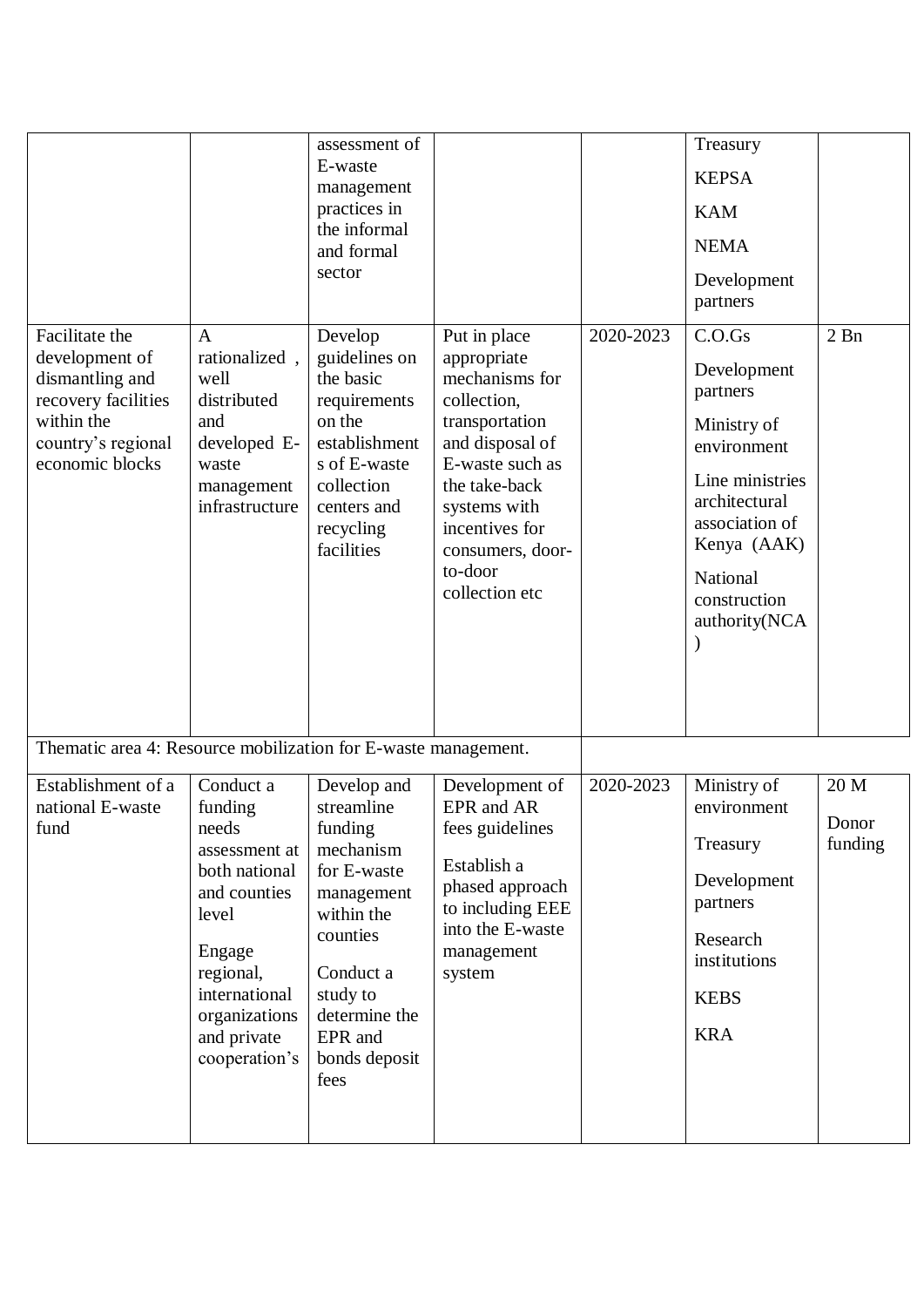| Conduct a study to<br>determine the EPR<br>and adopt the<br>deposit bonds<br>system | Development<br>of EPR and<br>deposit<br>bonds system<br>guidelines | Provide a<br>management<br>structure and<br>implement a<br>financing<br>mechanism<br>for the<br>sustainability<br>of the E-waste<br>take-back<br>system.<br>Encourage<br>trade-in of<br>electronic and<br>electronic<br>equipment's | Implementation<br>of a national<br>take-back system<br>to collect,<br>process,<br>dismantle, and<br>export E-waste<br>to locations with<br>adequate<br>facilities and<br>tools, such as<br>refineries, to<br>treat E-waste,<br>consistent with<br>Kenya<br>international<br>obligations | 2019-2021 | Research<br>institutions<br>Line ministries<br><b>KEPSA</b><br>Treasury<br>K.A.R.A | 90 M |
|-------------------------------------------------------------------------------------|--------------------------------------------------------------------|-------------------------------------------------------------------------------------------------------------------------------------------------------------------------------------------------------------------------------------|-----------------------------------------------------------------------------------------------------------------------------------------------------------------------------------------------------------------------------------------------------------------------------------------|-----------|------------------------------------------------------------------------------------|------|
| TOTAL.<br>Ksh. 2.445 billion                                                        |                                                                    |                                                                                                                                                                                                                                     |                                                                                                                                                                                                                                                                                         |           |                                                                                    |      |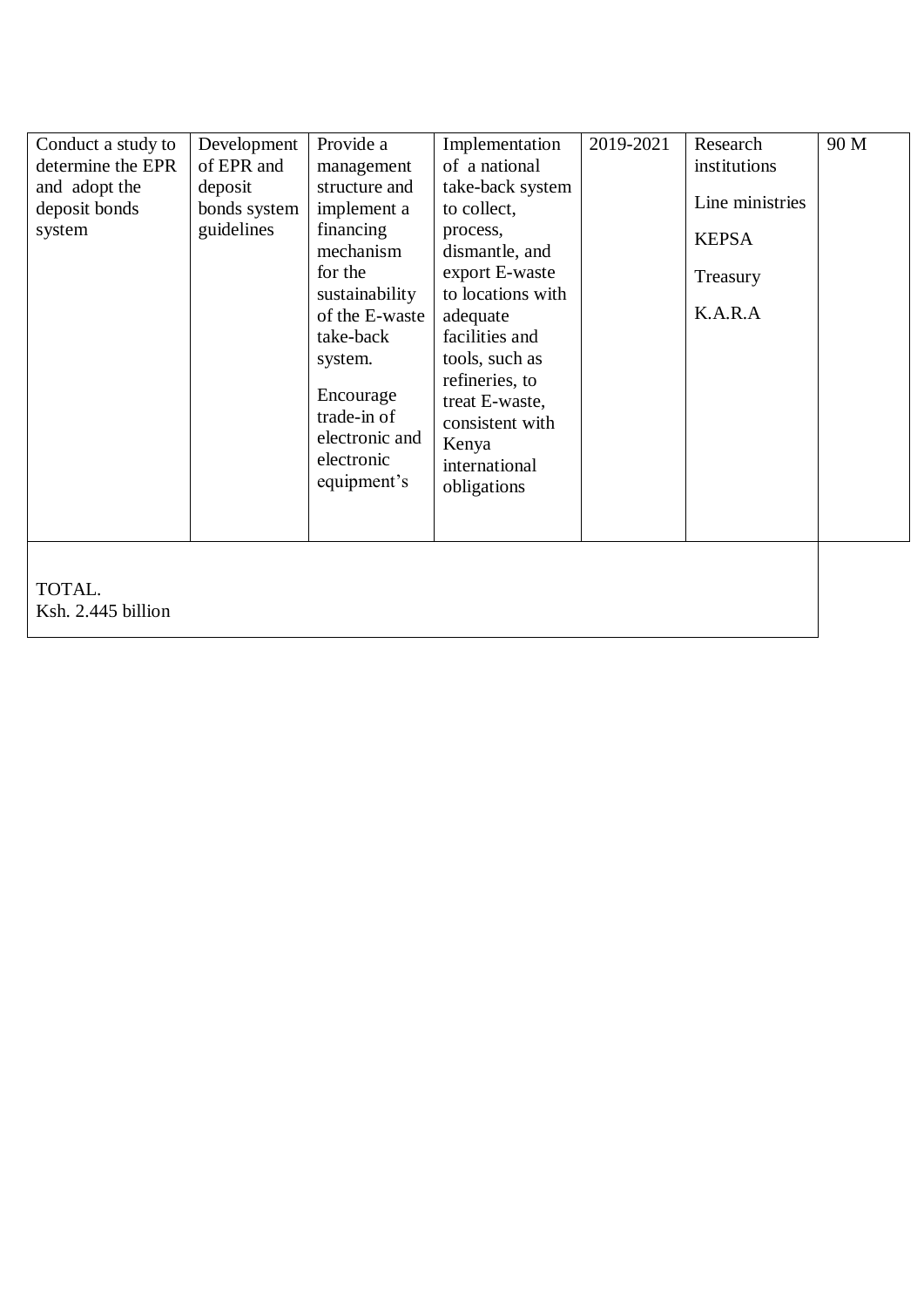#### <span id="page-41-0"></span>ANNEX 2 NATIONAL E-WASTE COMMITTEE MEMBERS

Special thanks go to the following members of the national E-waste committee.

- 1. Dr. Ayub Macharia, Interim Chairperson, Ministry of Environment and Forestry, National E-waste Steering Committee
- 2. Sarah W.N Njau, National E-waste Steering Committee
- 3. Rodney Omari, Ministry of environment and Forestry
- 4. Isaiah Maina, Ministry of Environment and Forestry
- 5. Rachel Kiondo, Communications Authority of Kenya
- 6. Joshua Patroba, National E-waste Steering Committee/Recykla international
- 7. Daniel Mututho W, NEMA
- 8. Godfrey Wafula, NEMA
- 9. Florence Mwikali John, NEMA
- 10. Juma Ooro, Communications Authority of Kenya
- 11. Eric Guantai, National, E-waste Steering Committee/ Recykla International
- 12. Seth Munyambu, National E-waste steering committee/ Digital Pipeline Africa
- 13. Margaret Maimba, National E-waste steering committee/ NACOSTI
- 14. Lois Kimani, National, E-waste Steering Committee /Ministry of Education
- 15. Dr. Virginia Onyara, National, E-waste Steering Committee / Multi Media University
- 16. Doreen Alwala, National, E-waste Steering Committee /WEEE Centre
- 17. Lawrence Thuo, National, E-waste Steering Committee / EWIK
- 18. John Mwangi, NEMA
- 19. Michael Koech, National, E-waste Steering Committee/Safaricom
- 20. Antony Siemento, National, E-waste Steering Committee/Sinomet Kenya LTD
- 21. Farida Were, National, E-waste Steering Committee/University of Nairobi